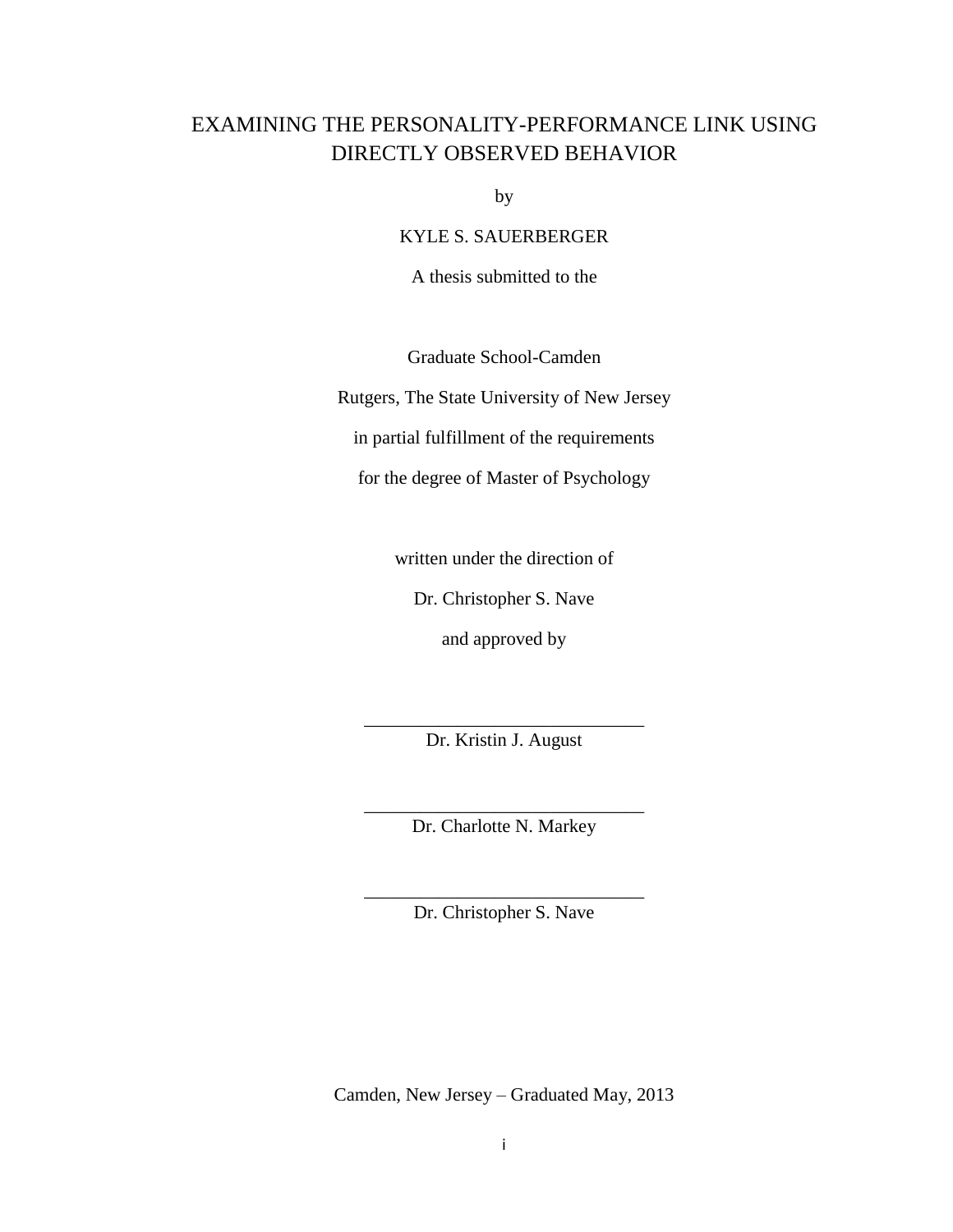#### ABSTRACT OF THE THESIS

# Examining the Personality-Performance Link Using Directly Observed Behavior By KYLE SAUERBERGER

Thesis Director:

Dr. Christopher S. Nave

Personality psychology seeks to characterize, understand, and predict behavior. However, studies that utilize direct behavioral observation are few in number. The current study analyzes data from the Hawaii Personality and Health Cohort and links self-rated Big Five personality with directly observed behavior in a videotaped cognitive test conducted years later. The study also looks at the link between personality and performance, and how that relationship is mediated by behaviors. Correlations were conducted to assess the relationship between the Big Five Inventory and behaviors enumerated in the Riverside Behavioral Q-Sort. A significant number of correlations were found for Extraversion, Conscientiousness, and Openness. Regression analyses were conducted to determine associations among the Big Five traits, behaviors, and performance on the three sections of the Woodcock-Johnson III Tests of Cognitive Abilities: Brief Intellectual Ability. Meaningful relationships were found between Conscientiousness and all three sections of the BIA, and between Openness and two sections of the BIA. Bootstrapping was then employed to examine the mediating relationship of behavior for the personalityperformance link. Some behaviors that showed mediation were "Speaks fluently; expresses ideas well," "Shows interest in intellectual and cognitive matters," and "Exhibits a high degree of intelligence." This study begins to address the need to identify the mechanisms by which personality affects real-world outcomes.

ii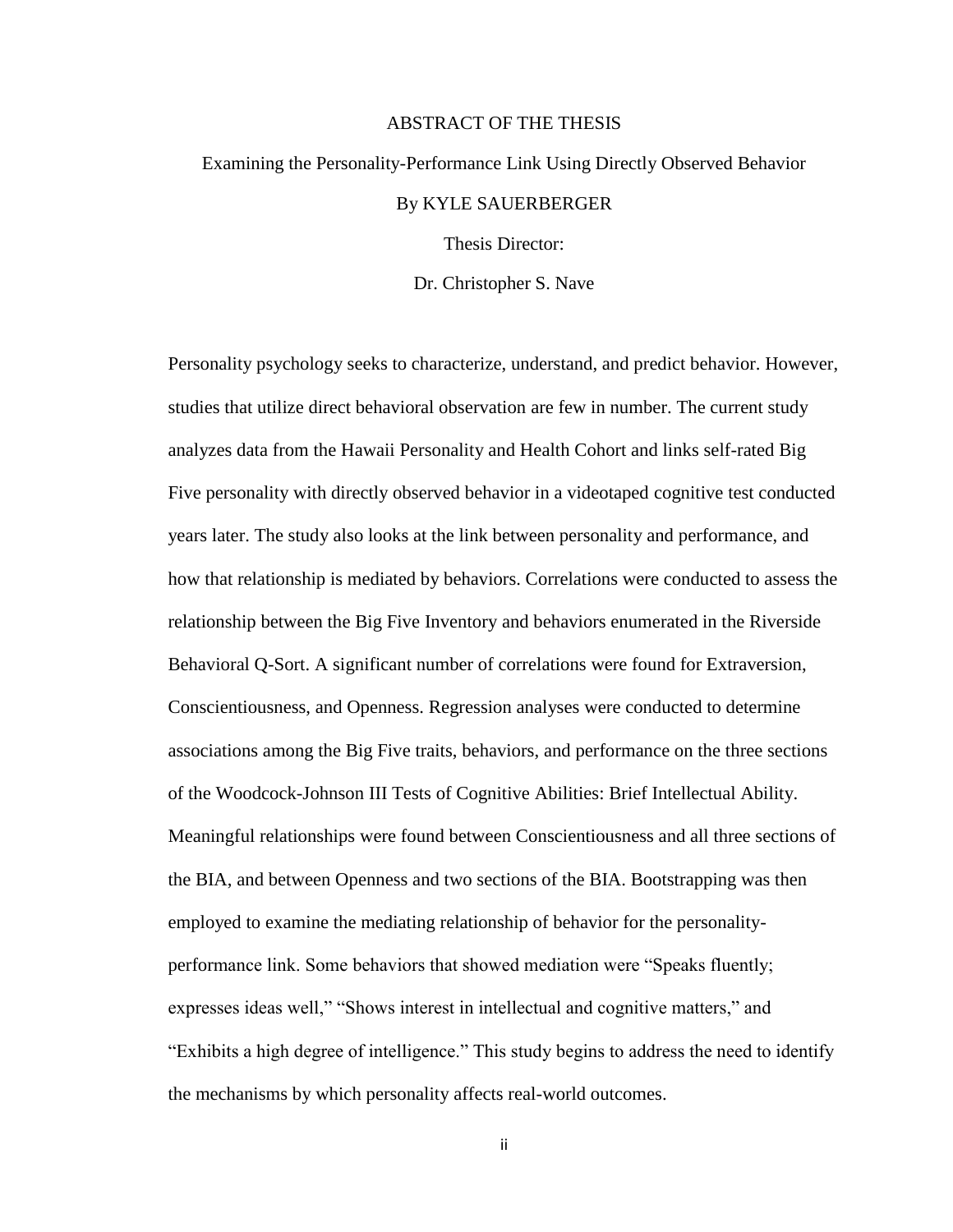## **Table of Contents**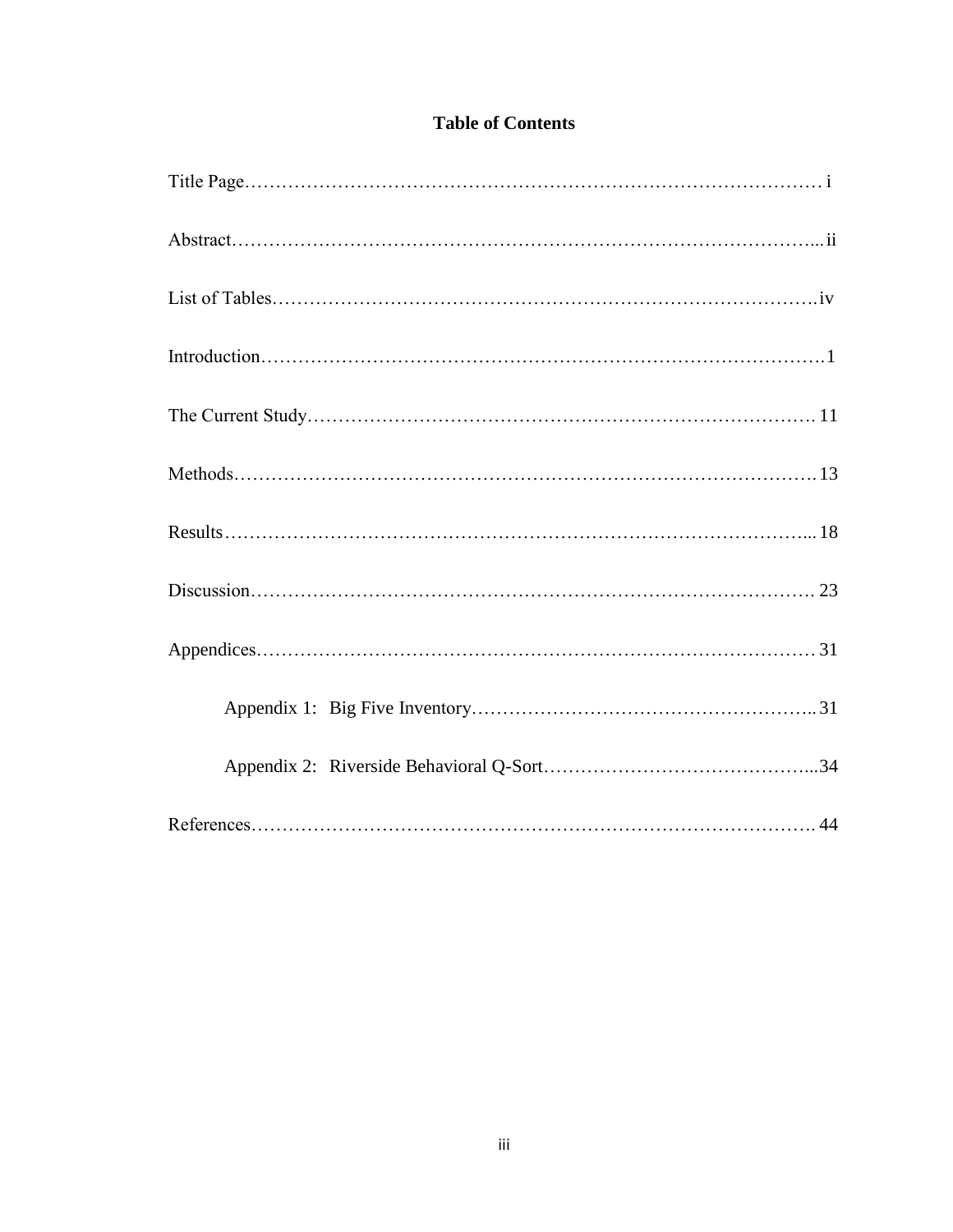## **List of Tables**

| Table 1: Correlates of Self-Rated Extraversion and Directly Observed Behavior37 |
|---------------------------------------------------------------------------------|
| Table 2: Correlates of Self-Rated Conscientiousness and Directly                |
| Table 3: Correlates of Self-Rated Openness and Directly Observed Behavior39     |
| Table 4: Gender Differences in Correlates of Self-Rated Agreeableness and       |
|                                                                                 |
| Table 6: RBQ behaviors as mediators of the Conscientiousness-performance link42 |
| Table 7: RBQ behaviors as mediators of the Openness-performance link43          |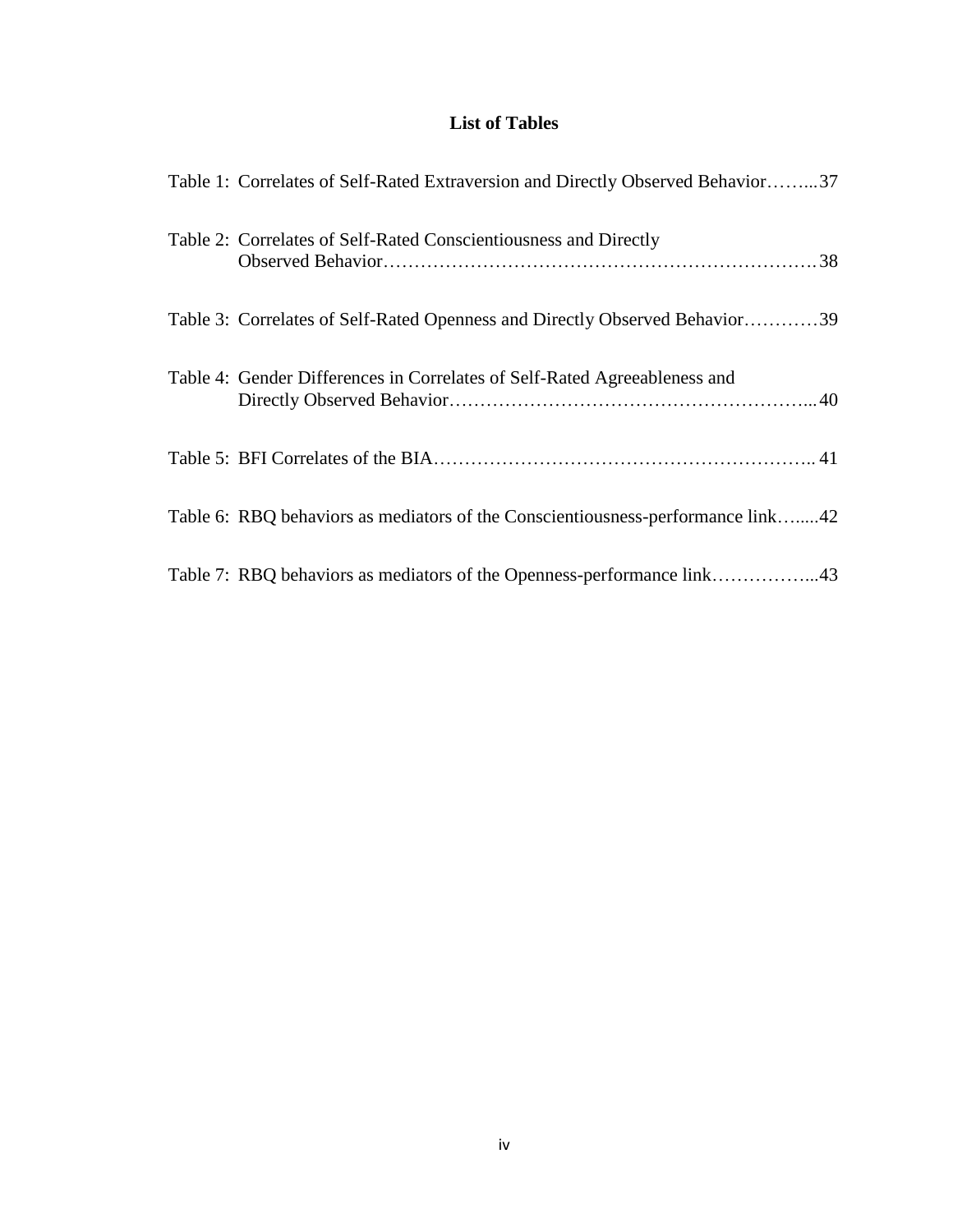#### **Introduction**

#### **Examining the Personality-Performance Link Using Directly Observed Behavior**

The purpose of psychology is to characterize, understand, and predict behavior. To achieve these goals, we must first understand the underlying factors that influence behavior. There are two constituents of behavior: the situation and a person's general pattern of behavior, also known as personality (Funder, 1991). This study builds upon prior research addressing stability of one's personality as part of what makes a person unique, and how one's personality impacts one's behavior (Caspi & Roberts, 2001; Digman, 1990). This study also adds to the existing literature showing a link between personality and real-world outcomes (Barrick & Mount, 1993), and addresses a gap in the literature examining the mechanisms by which personality influences this link (Hampson, 2008; Hampson, Goldberg, Vogt, & Dubanowski, 2007).

#### *The History of Personality Research and the Person-Situation Debate*

Personality theorists have had some success in discovering the underlying structure of personality, and have generally come to the consensus that personality can be described in terms of personality traits (Goldberg, 1993). A personality trait is more than just generalized habits or patterns of behavior. Traits are global because "each refers not just to one or a few specific behaviors, but to patterns of behavior presumed to transcend time and specific situations" (Funder, 1991, p. 31). A trait is not simply a hypothetical construct that exists within the mind of the observer (Allport, 1931). Much, if not all, of personality research depends on the idea that traits are real and can be measured (Funder, 1991).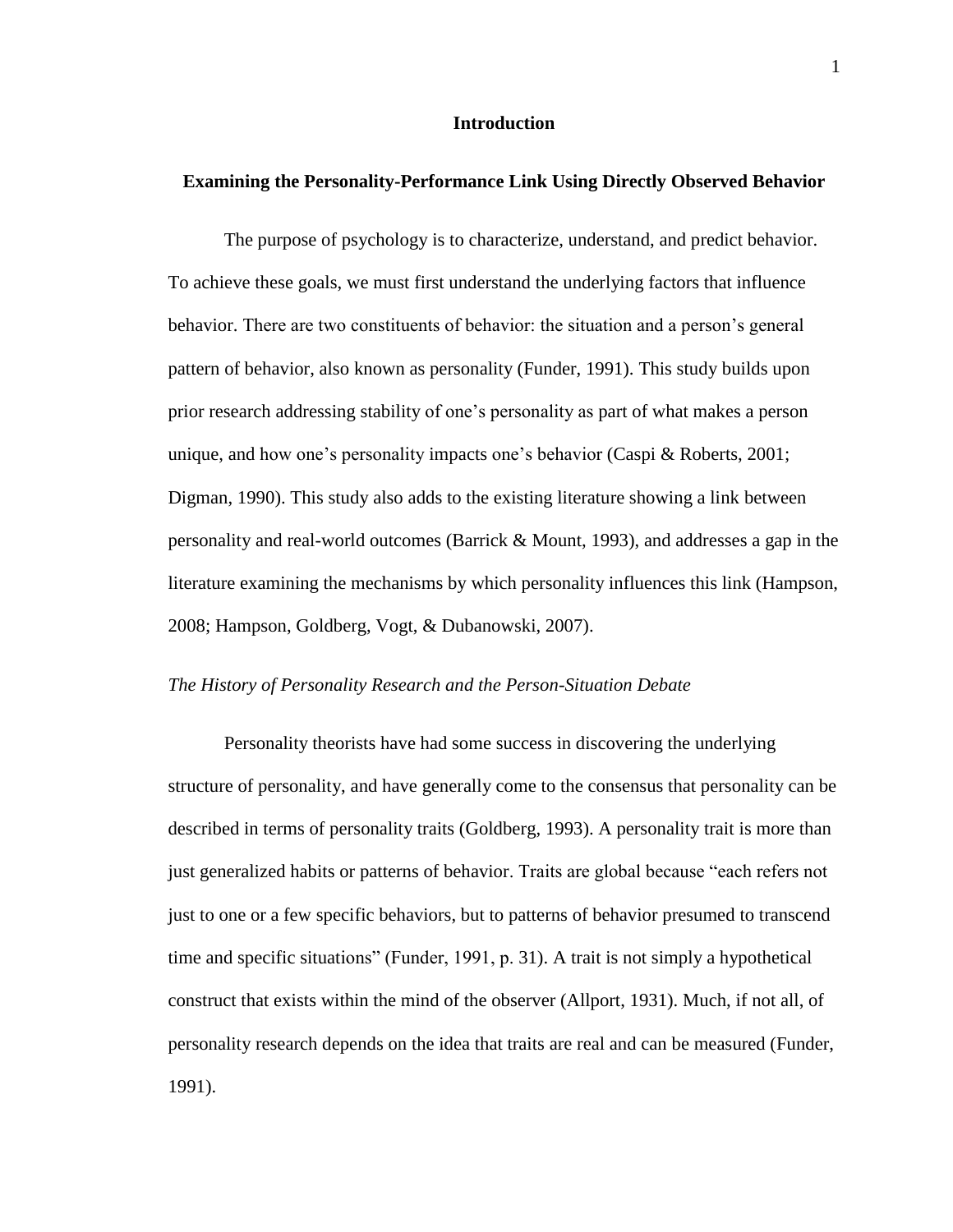Critics of personality psychology, primarily from the field of social psychology, have gone so far as to argue that personality simply does not exist (Mischel, 1968; Mischel, 2009; Shweder, 1975). Today there are few, if any, researchers who claim that personality does not exist; however, modern critics of personality psychology claim that one's personality cannot be consistent across time and contexts (Anderson & Chen, 2009; Mischel, 2009; Mischel & Shoda, 1995). However, the idea that personality is largely stable regardless of context is central to personality theory (Funder, 2001). Even when a situational stimulus is able to elicit a change in behavior, it does not change the fact that some individuals are better able to resist situational pressures. For example, a child who is left alone in a room with a treat is more likely to eat that treat the closer it is to him or her. However, there are children who will wait longer than others regardless of the situational conditions (Funder & Harris, 1986; Sethi, Mischel, Aber, Shoda, & Rodriguez, 2000).

The most prominent critic of personality psychology is Walter Mischel. In his writings, Mischel seized upon two perceived weaknesses of personality research. The first is that traits simply do not exist because personality is not stable across time and contexts (Mischel, 1968; Mischel, 2009). Mischel (1973) seems to suggest that what we perceive as "personality" is simply the accumulation of heuristics people use to deal with certain situations. In a way, he implies that behavior is purely conditioned and highly malleable. This may simply be the result of a faulty conceptualization of personality. For example, Mischel (1968) points out that in a study of moral behavior, cheating on a test in one context did not predict cheating on a second test in another context (Hartshorne  $\&$ May, 1928). The problem in this study lies not with the concept of personality, but in its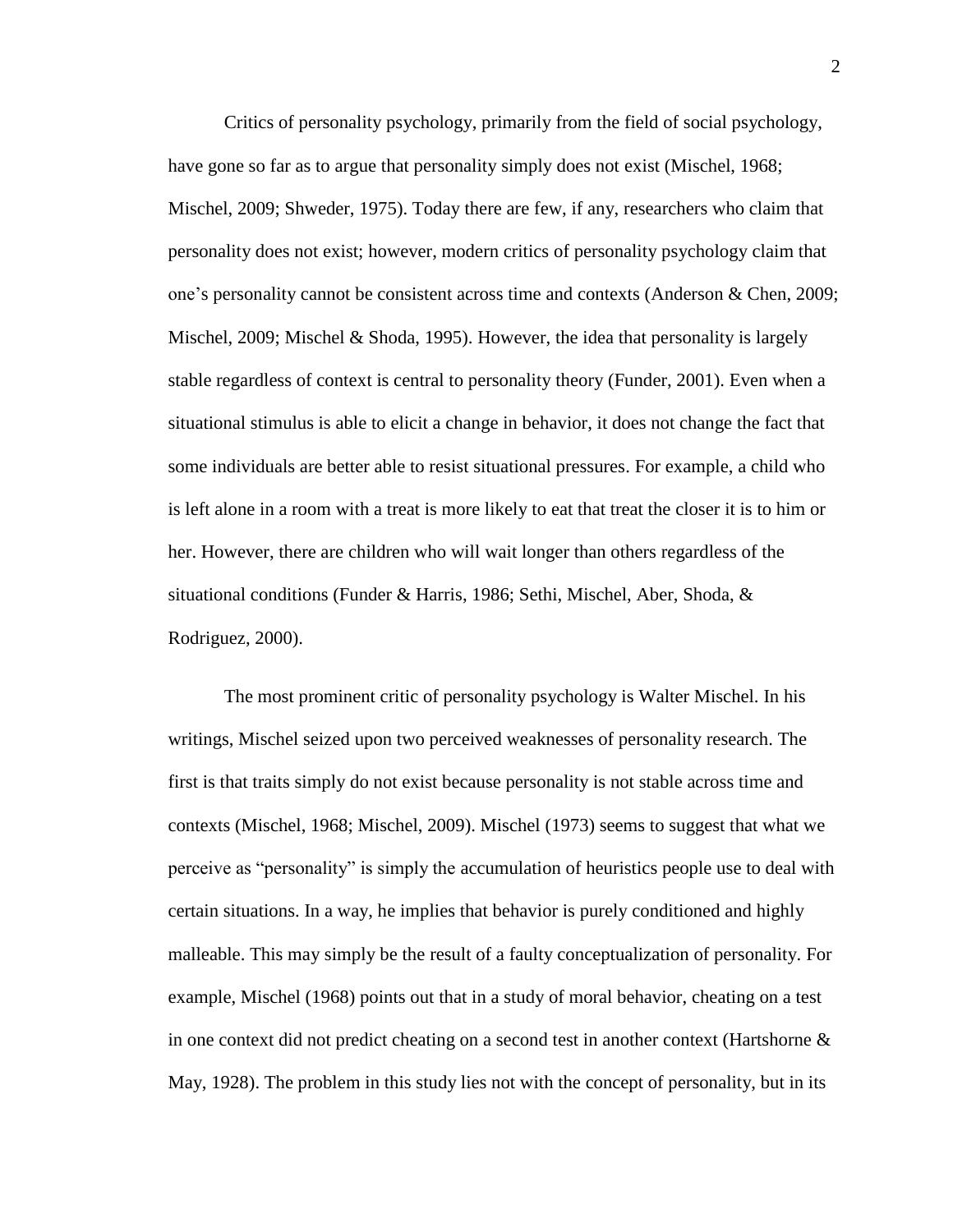methodology: the study was looking at the consistency of a specific behavior and generalizing it to another specific behavior, rather than inferring the traits that underlie such behaviors. Evidence that a person at one point in time acted in a way not consistent with his traits is not evidence that those traits do not exist (Allport, 1931).

The second perceived weakness identified by Mischel (1968) is that of the magnitude of the relationships between personality and behavior. The correlation coefficient of .30 (later revised to .40), dubbed the "personality coefficient," is argued to be too small to make any meaningful predictions about behavior (Funder & Ozer, 1983). Correlation coefficients are dependent upon the area of study, and many concepts in social psychology have similar effect sizes (Funder & Ozer, 1983). For example, Milgram (1975) found that the proximity of an authority figure correlated .36 with obedience, and that the proximity of the "victim" correlated .42 with obedience. In fact, a recent meta-analysis found that the average correlation coefficient reported in social psychology is *r* = .21 (Richard, Bond, & Stokes-Zoota, 2003). The assertion that a correlation of .40 is meaningless is unfounded, and makes the assumption that the correlation coefficient of .40 is a ceiling that will not be broken with better research methods and better conceptualizations of personality (Funder & Ozer, 1983).

#### *Conceptualizing Personality: The Big Five and its Measures*

One such conceptualization of personality is the Five Factor Model (FFM) of personality, also known as the Big Five. The Big Five has been found to be the most replicable of the existing trait structures (Goldberg, 1993). The FFM is a hierarchy, with broad, general traits subsuming facets and specific behaviors (DeYoung, Quilty, &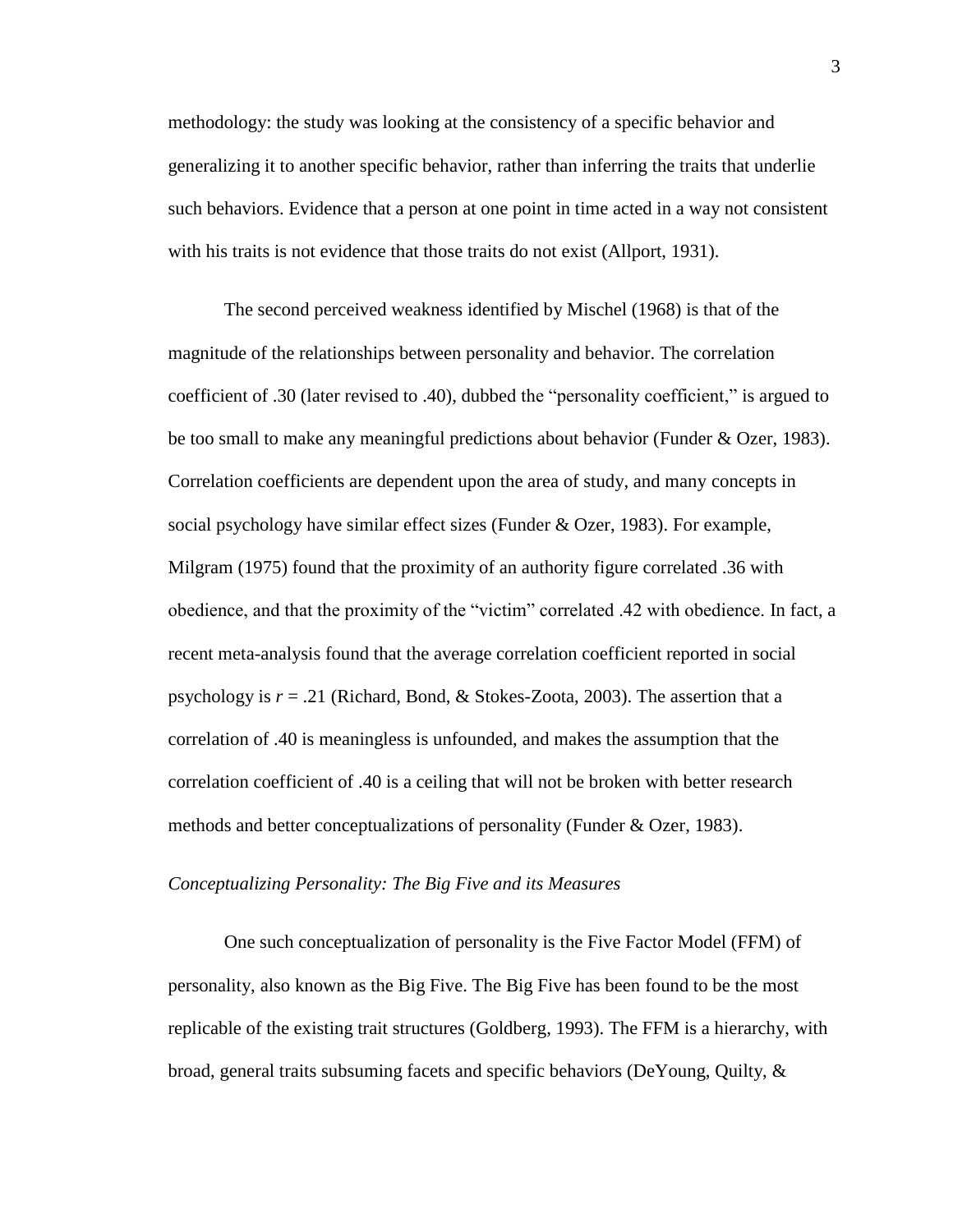Peterson, 2007). The Big Five traits of the Five Factor Model are measurable in peer ratings, self-report questionnaires, and expert ratings (McCrae & Costa, 2008), as well as across cultures (McCrae & Allik, 2002). The Big Five traits have been found in children as well as adults (Hampson, Goldberg, Vogt, & Dubanoski, 2006; Markey & Markey, 2002), are stable across time (McCrae & Costa, 1996), and are largely heritable (Caspi, Roberts, & Shiner, 2005). The FFM provides a framework that allows researchers to describe personality as a fundamental part of human nature (McCrae & Costa, 1996; Digman 1990), and make predictions about an individual's behavior (McCrae & Costa, 2008).

The five traits that make up the Big Five are Extraversion, Neuroticism, Conscientiousness, Agreeableness, and Openness (McCrae & Costa, 2008). Those high in Extraversion are talkative and assertive, and are not passive and reserved (Goldberg, 1993). Those high in Neuroticism are anxious and nervous. Those high in Conscientiousness are organized and thorough, and are not careless and unreliable. Those high in Agreeableness are kind and trustworthy, and are not aggressive or selfish. Those high in Openness are curious and creative, and are not afraid of change (Goldberg, 1993).

Although there are many ways of collecting personality data, the preferred method is self-report, as it is the most cost- and time-effective method of data collection. There is a lack of actual behavior being studied in the field of personality psychology, even though the layperson would probably understand psychology as the study of behavior. The term "behavior" is poorly operationalized, with no clear consensus on what constitutes behavioral data (Furr, 2009). A recent meta-analysis was conducted to investigate how often behavior was used as part of a study of personality or social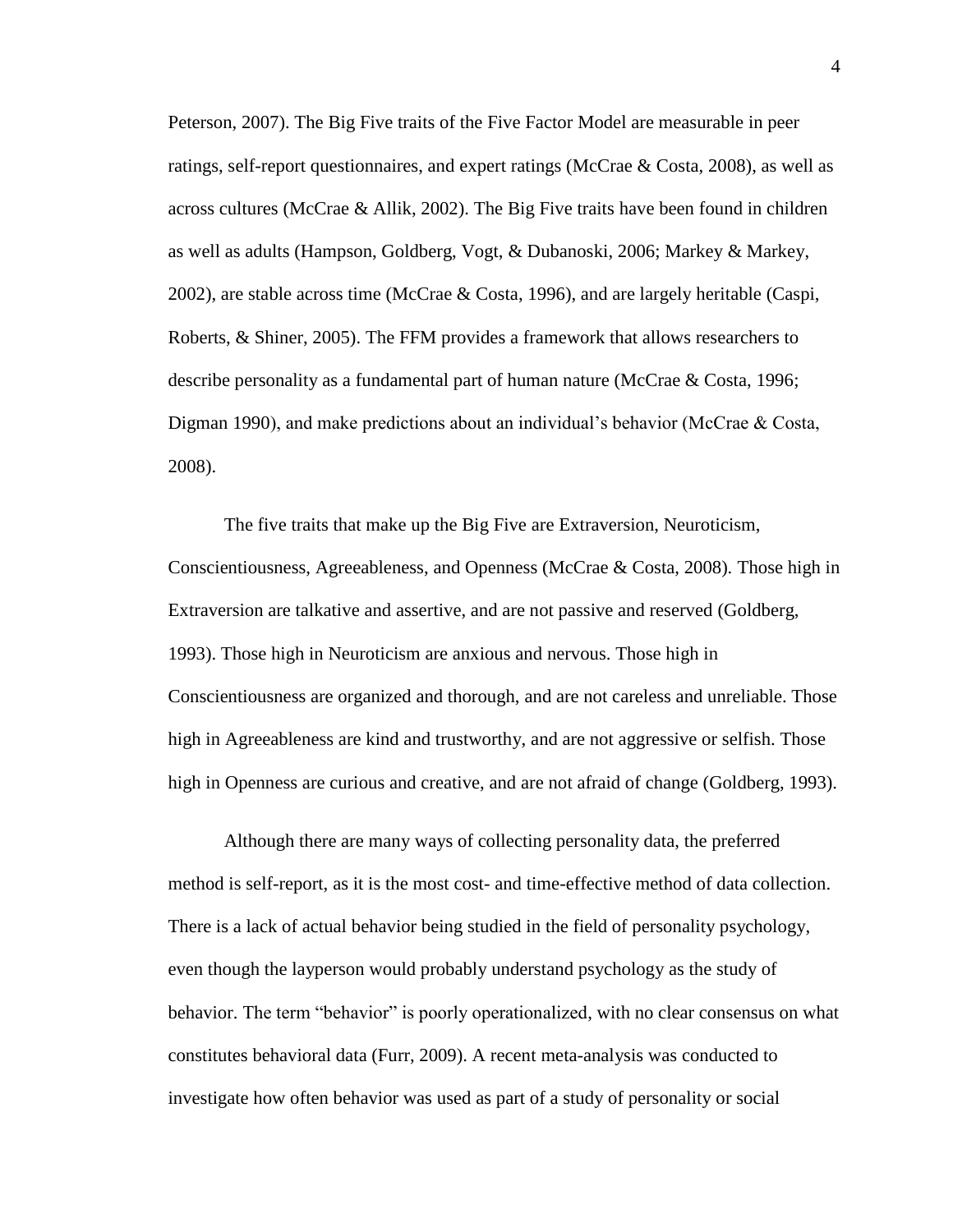psychology. A study was considered to include behavior if its dependent or independent variable was a measurable behavior, or if behavior was the means by which the independent variable was manipulated (Baumeister, Vohs, & Funder, 2007). The authors found that in the *Journal of Personality and Social Psychology*, roughly 10 percent of studies published in 2006 included any form of behavior, compared with roughly 80 percent of studies published in 1976. According to Baumeister, Vohs, and Funder (2007), there are four potential reasons for this dramatic change after 1976. First, journals were restructured and there was no section devoted to studies including direct behavioral observation. Second, journals started to require multiple studies for a publication, and that is nearly impossible with the time and money that is required to conduct a study that uses behavioral observation. Third, trends in research such as the "cognitive revolution," which focused on inner processes rather than external outcomes, drove researchers away from behavioral observation. Finally, IRBs became more risk-adverse, and questionnaires are less likely to cause ethical issues than behavioral observation.

Self-report measures certainly have their place, and the data gathered through their use are valuable. Sometimes a self-report measure is the only method of gathering certain types of data, such as when one wants to study people's thoughts and beliefs. Other times, a self-report measure is the only ethical way of collecting data, such as when one wants to study people's sexual habits. However, when researchers excessively restrict their studies to data gathered through self-report, personality psychology is limited in the questions it can address (Baumeister et al., 2007). Personality research can benefit from behavioral observation in that the data obtained may be more reliable, as participants may consciously or unconsciously provide inaccurate data (Gosling, John,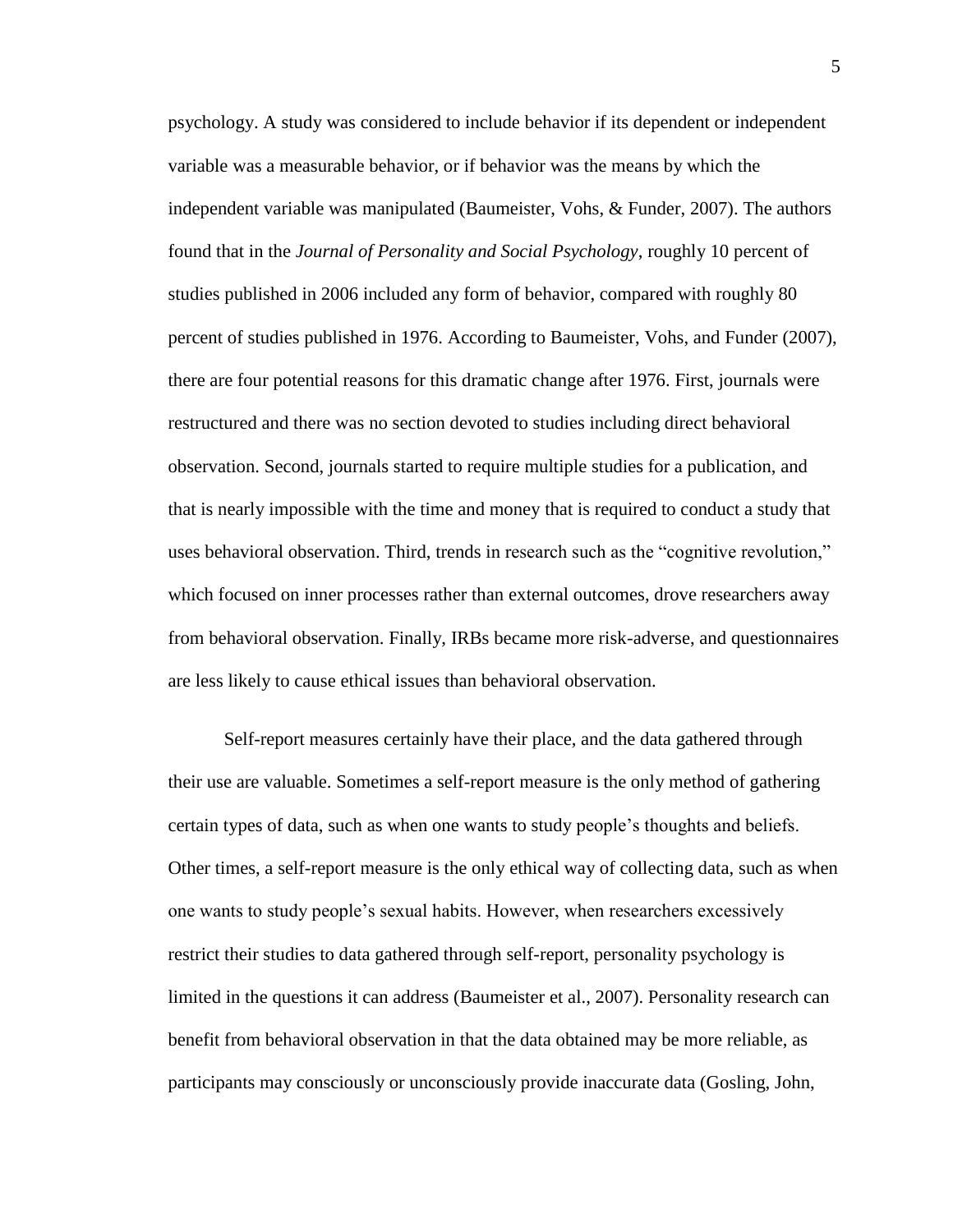Craik, & Robins, 1998). Whenever possible, the behaviors under study should be observed, rather than being written down by the participant after the fact. Prospective studies are generally preferred to retrospective studies, though they are sometimes implausible (Furr, 2009). People's memories are inherently flawed and potentially biased (Graziano, 2003).

#### *Personality Stability*

If the purpose of personality psychology is to characterize, understand, and predict behavior, then the second step in studying personality is establishing whether personality traits are stable, as accurate predictions about behavior across time and contexts would be difficult or impossible. Clinicians, employers, and friends operate on the notion that our personalities are unique, and are at least moderately stable (Kenrick  $\&$ Funder, 1988). Common sense is not always a reliable guide, so this requires further examination. After all, it is fruitless to try to predict behavior from knowing one's personality if one's personality is always in flux.

There are four different types of stability: rank-ordered stability, absolute stability, structural stability, and ipsative stability (Caspi & Roberts, 2001). Rank-order stability refers to how much of a certain trait or traits a person has relative to his or her peers. Absolute stability refers to the average levels of traits measured in the same population over time, or among two or more populations at a single time point. Structural stability refers to the relationship of the personality traits to each other; for example, a person who is higher in Extraversion than Agreeableness will generally not become higher in Agreeableness than Extraversion. Ipsative stability refers to the degree with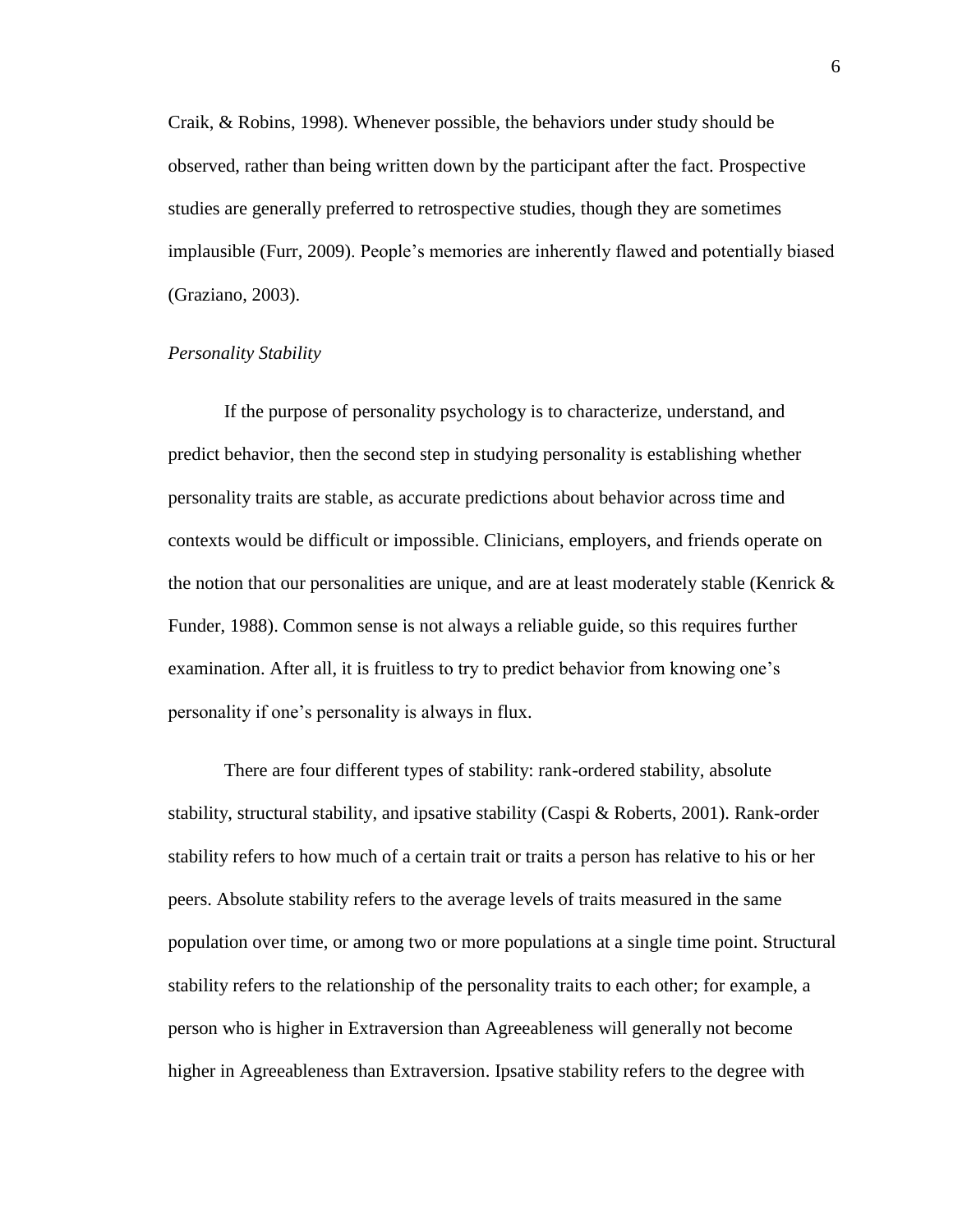which an individual changes in his or her traits. Ipsative stability can almost be conceptualized as a sixth trait, in a way, because it is a measure of how volatile a person's traits are (Caspi & Roberts, 2001).

Of the four types of stability, rank-order stability is the most frequently studied. There are six rules that govern rank-ordered stability (Caspi, Roberts, & Shiner, 2005). The first rule is that test-retest correlations are relatively high regardless of age or life stage. Though personality changes occur throughout the lifespan, the changes are not dramatic and are spread over the course of years. Second, rank-order stability increases with age, dramatically increasing after age 30 and plateauing between ages 50-70. There is a moderate amount of change during childhood and the young adult years, but is considerably slowed after age 30. Those 50 or older show little to no change in personality. Third, rank-order stability decreases as the time between data points becomes larger. Because personality change happens slowly over time, the more time that passes, the more personality changes should be evident. Fourth, rank-order stability is the same for all Big Five traits. Structural stability, or the rank-ordering of personality traits within a person, should not change. Fifth, rank-order stability is not dependent upon the method of measurement. Similar results, in terms of stability, should be found with self-report, peer-report, clinical judgment, and observer judgment methods (Nave, Sherman, & Funder, 2008). Sixth, rank-order stability is unaffected by one's gender (Ferguson, 2010).

These rules are by no means universally accepted. Hampson and Goldberg (2006) found in their analysis of the Hawaii Personality and Health cohort that Big Five traits do vary in their patterns of stability. For example, Neuroticism, Openness, and Conscientiousness were more stable over a four-year span than a three-year span.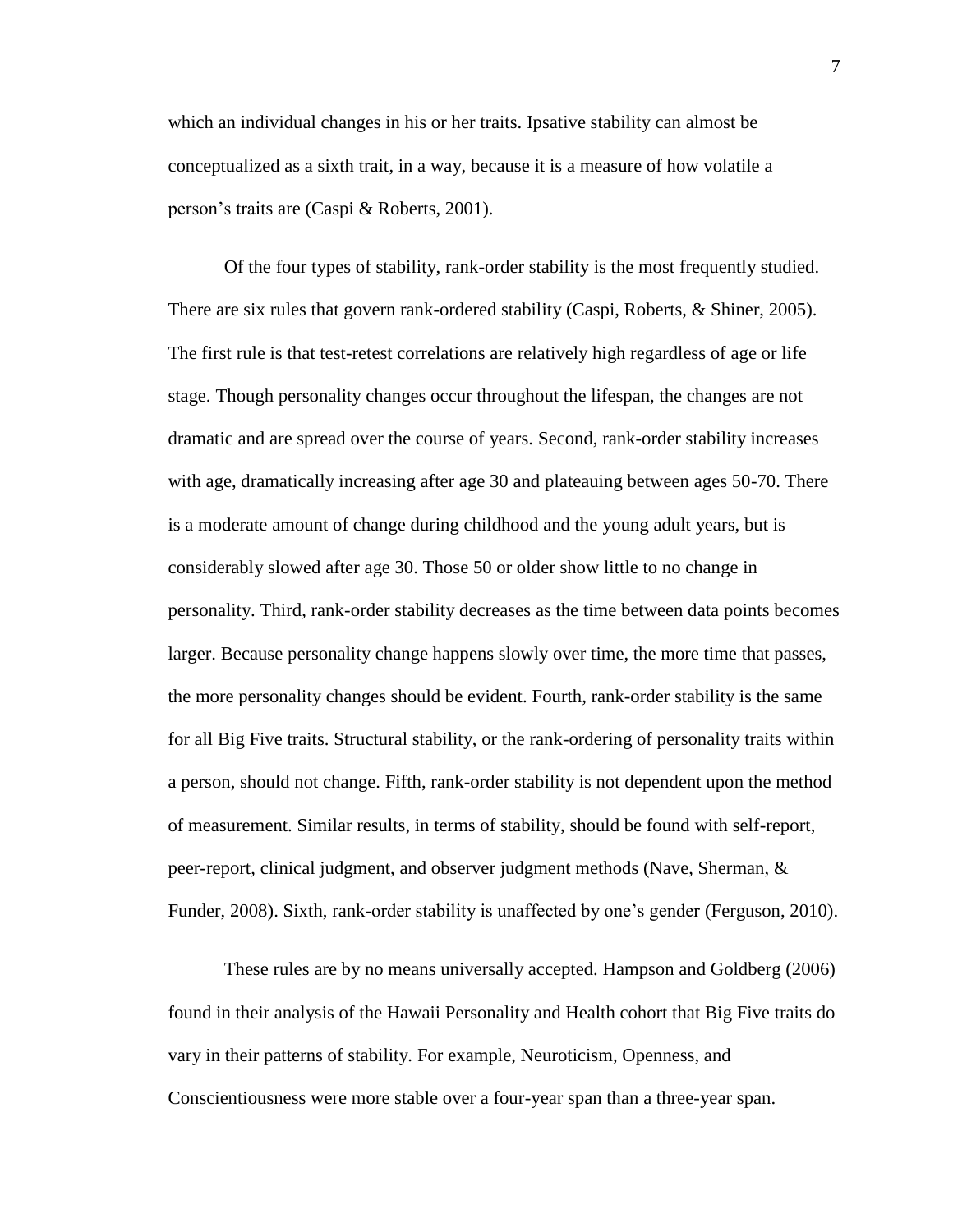Hampson and Goldberg (2006) also found that Extraversion and Conscientiousness were the most stable traits, followed by Openness which was moderately stable, followed by Neuroticism and Agreeableness, which were not at all stable during the length of the study. Hampson and Goldberg (2006) also suggest that the fifth rule might be violated by further study. They hypothesize that if the same method of measurement is used at all data points, we may be able to see the stability of Neuroticism and Agreeableness increase.

Stability has been shown to be evident from a very young age. Childhood temperaments measured at age 3 seem to be reflected in the personalities of those same children 18 years later (Caspi, 2000). Those children who were judged to be undercontrolled were far more likely to be depressed and abuse alcohol at age 21, and those children who were judged to be inhibited never experienced a manic episode. Stability has even been shown in young people who are going through college (Robins et al., 2001). The young adult years may be seen as formational in popular culture, and though students experience normative change over their four years at college, their rankorder stability remains remarkably high. The distribution of personality profiles does not change (Robins et al., 2001).

Though the current study does not directly address personality stability, it is dependent upon the assumption that personality is relatively stable. Because the cognitive test being observed was administered two to ten years after the Big Five traits were assessed, it would be difficult to find meaningful relationships between personality and behavior without personality being reasonably stable. However, there is good reason to think this is not the case. For example, prior research has shown that personality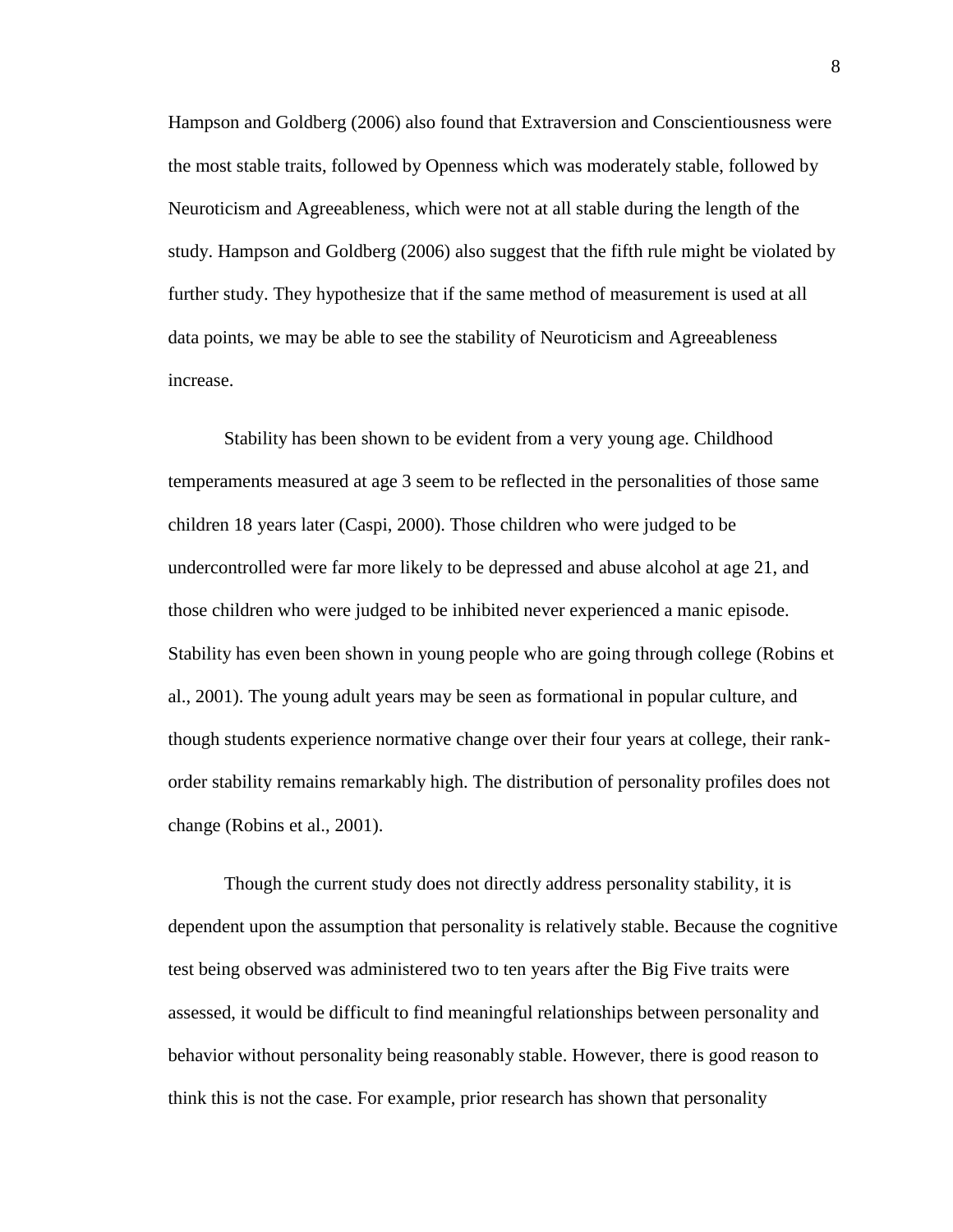measured in childhood and young adulthood has implications for school and job success. Digman (1989) found that student Conscientiousness measured by elementary school teachers correlated .70 with student GPAs measured in High School. Career success is predicted by childhood personality, both in terms of pay and satisfaction (Judge, Higgins, Thoresen, & Barrick, 1999). In the same study, it was found that personality measured in adulthood was slightly better at predicting job success.

Stability would not be important if there were not behavioral or health outcomes of some consequence. Conscientiousness has been found to predict longevity (Hill, Turiano, Hurd, Mroczek, & Roberts, 2011; Hampson & Goldberg, 2006). Statistically, individuals who are low in Conscientiousness are 1.2 times more likely to die from all causes, which is equivalent to having high cholesterol or high blood pressure (Friedman et al., 1993). High Conscientiousness also predicts cognitive functioning later in life, and is inversely related to dementia (Hill et al. 2011). Those higher in Agreeableness, Extraversion, and Conscientiousness are better liked, and therefore have higher quality social-support structures, which are related to longevity (Wortman & Wood, 2011).

#### *A Cognitive Abilities Test as a Strong (and Stressful) Situation*

The participants under study were video recorded taking a verbally-administered cognitive test, which could be considered a "strong" situation because it does not allow for a broad range of behavioral expression. A strong situation is one in which behavior is largely constrained, which may limit the salience of traits associated with those behaviors (Mischel, 1977; Price & Bouffard, 1974; Tett & Guterman, 2000). During the cognitive abilities test given to participants, interviewers follow a set script and participants are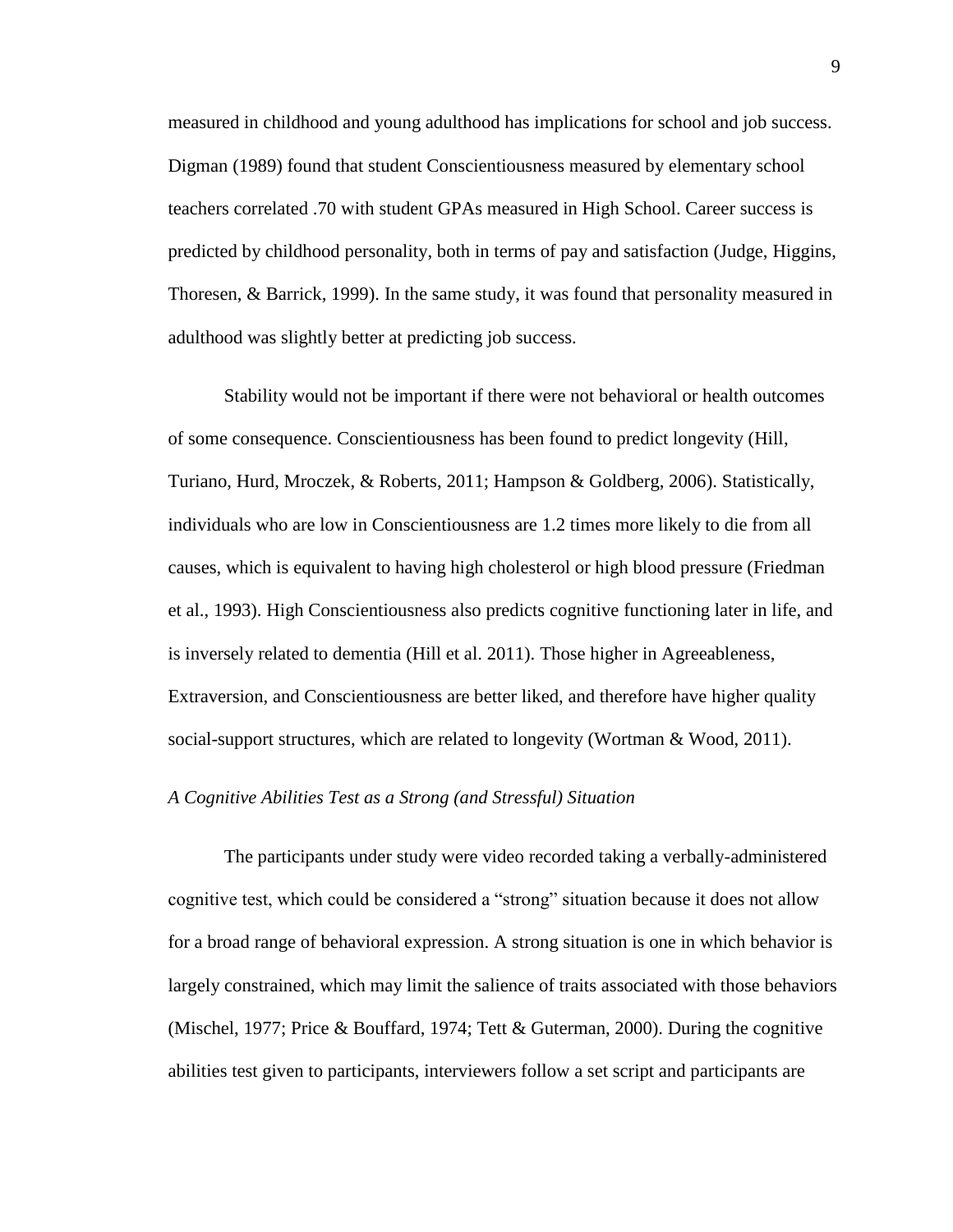expected to give an answer. For example, there is very little opportunity to express behaviors related to aggression or sensation-seeking. Participants also reported their anxiety in taking the test, which is consistent with people experiencing physiological and psychological stress in potentially socially-evaluative situations (Chen & Drummond, 2008; Dickerson & Kemeny, 2004). This anxiety is also consistent with Self-Determination Theory, which suggests that people should feel more like themselves in situations where they have a wide range of behavioral expression (Sherman, Nave,  $\&$ Funder, 2010; Ryan & Deci, 2000). Self-Determination Theory states that situations that allow for autonomy, demonstration of competence, and feelings of relatedness are the most comfortable and allow people to feel more like their true selves. An orallyadministered cognitive test would most likely limit all three aspects, preventing people from acting as their true selves. Autonomy is limited because the participant must answer the questions to the best of his or her ability, and there is not much room for deviation from the testing protocol. Demonstration of competence might be salient for some participants, but those participants who are uncomfortable with tests, interpersonal evaluation, or public speaking would most likely feel anxiety during the test. Finally, feelings of relatedness are most likely to be severely limited, due to the fact that the interviewers were given strict instructions to minimize small talk and to allow participants to work at their own pace.

#### *Personality Mechanisms*

The relationship between personality traits and real-world outcomes is well established (Ozer & Benet-Martínez 2006; Roberts, Kuncel, Shiner, Caspi, & Goldberg, 2007); however, the mechanisms by which personality traits exert their influence on real-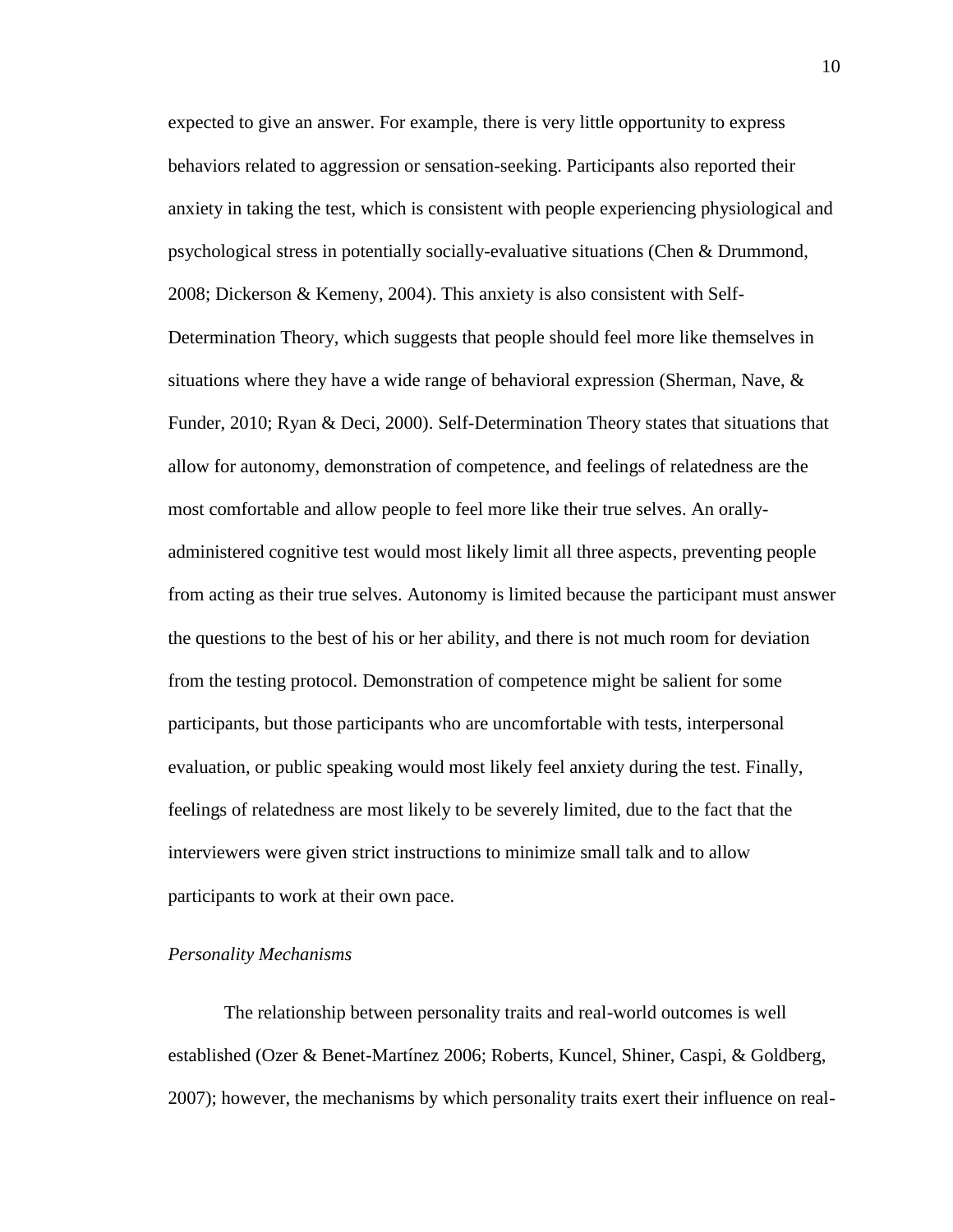world outcomes is not well understood (Hampson, 2012). Learning how personality traits are related to these real-world outcomes can lead to a better understanding of the processes underlying these relationships, and help us identify the nature of these relationships. Identifying potential mediators of these relationships can help us, for example, in targeting physical and mental health improvements. Those who are low in Conscientiousness are 1.2 times more likely to die from all causes, which is equivalent to having high cholesterol or high blood pressure (Friedman et al., 1993). Though Conscientiousness is related to longevity, behaviors associated with Conscientiousness may also be responsible for this association. Individuals who are high in Conscientiousness are more likely to eat healthy and exercise, and less likely to have unprotected sex, take illicit drugs, and smoke (Bogg & Roberts, 2004).

#### **The Current Study**

The current study analyzes a personality questionnaire filled out by participants and a videotaped, orally administered cognitive test given between two to ten years later. The current study is unique in three ways. First, the study is multi-method and includes direct behavioral observation. Direct behavioral observation is often neglected in the field of psychology (Baumeister et al., 2007; Nave, Sherman, & Funder, 2008; Furr, 2009). Though many studies employ self-report measures, or consist of eye movements, button presses, and tally marks, the current study involves direct behavioral observation and self-rated personality measured years prior. Second, the current study is one of the first to look at diverse behaviors during a cognitive test. Most studies that include behavioral observation use a semi-structured or unstructured interview setting. A heavily controlled situation, such as a cognitive test, would most likely be considered a "strong" situation,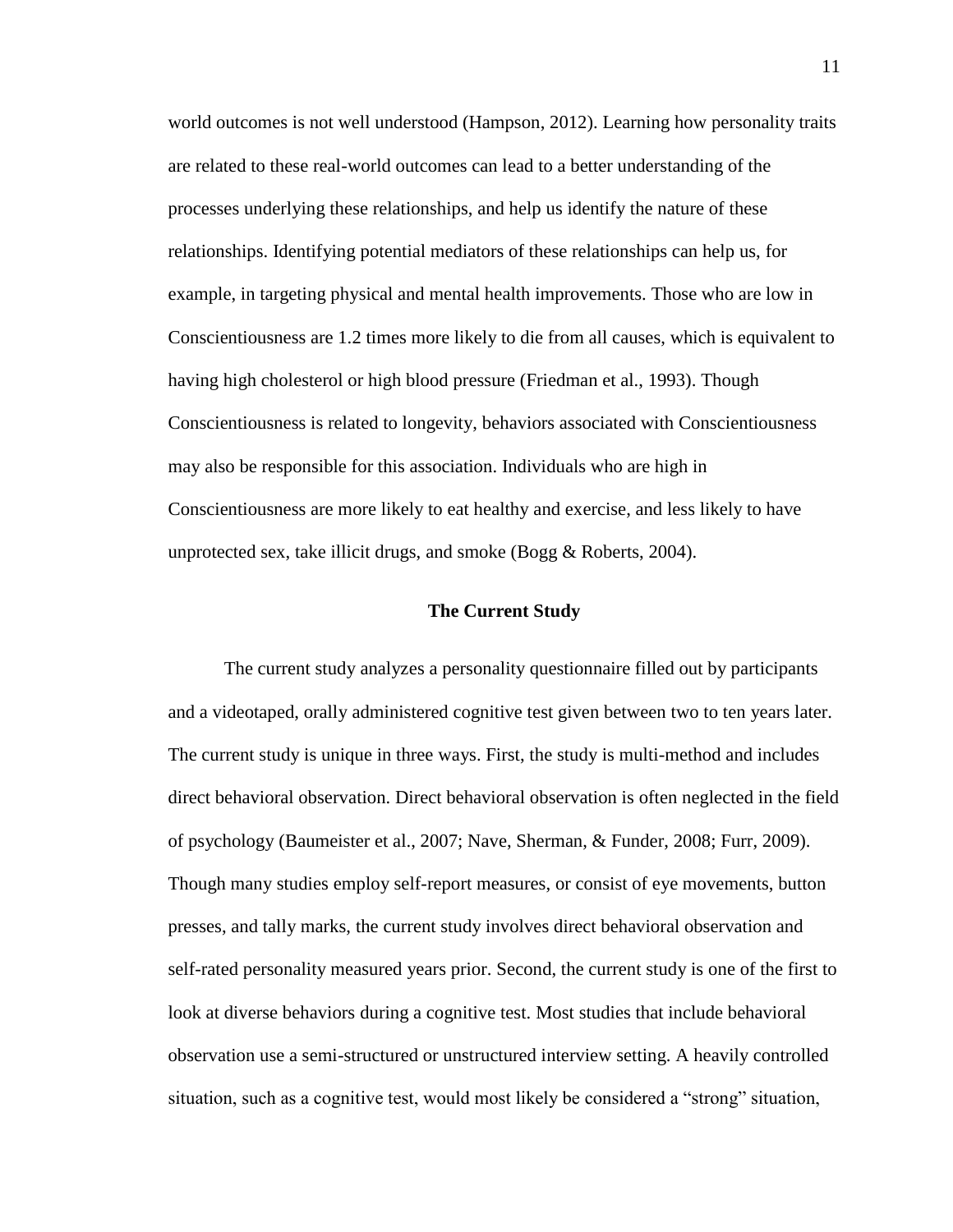one which would limit congruence between a person's behavior and his personality (Sherman, Nave, & Funder, 2010). Third, the sample to be used in the study is heterogeneous in socioeconomic status, profession, and intelligence, and is made up of a non-college, understudied population.

#### *Aims and Hypotheses*

This study seeks to add to the growing body of literature which suggests that personality is stable across time and contexts, and that knowing one's personality can allow us to predict later behaviors. Based on the Five Factor Model (Goldberg, 1993; McCrae & Costa, 1996), it is expected that personality measured by the Big Five Inventory will have meaningful relationships with behavior measured by the Riverside Behavioral Q-sort (RBQ; Funder, Furr, & Colvin, 2000). The relationship between Big Five traits and performance on the cognitive test also were examined. Considering previous research, it is predicted that the trait of Conscientiousness will have a meaningful relationship with performance on the cognitive test.

Hypothesis 1 is that each Big Five trait should be associated with distinct behaviors of the RBQ. Hypothesis 1a is that adults who scored high on Extraversion will seem to exhibit social skills, initiate humor, and not be reserved or unexpressive. Hypothesis 1b is that adults who scored high on Agreeableness will seem to be interested in what others have to say, make or approach physical contact with others, and not keep others at a distance. Hypothesis 1c is that adults who scored high on Conscientiousness will seem to speak fluently and express ideas well, and show interest in intellectual and cognitive matters. Hypothesis 1d is that adults who scored high on Neuroticism will seem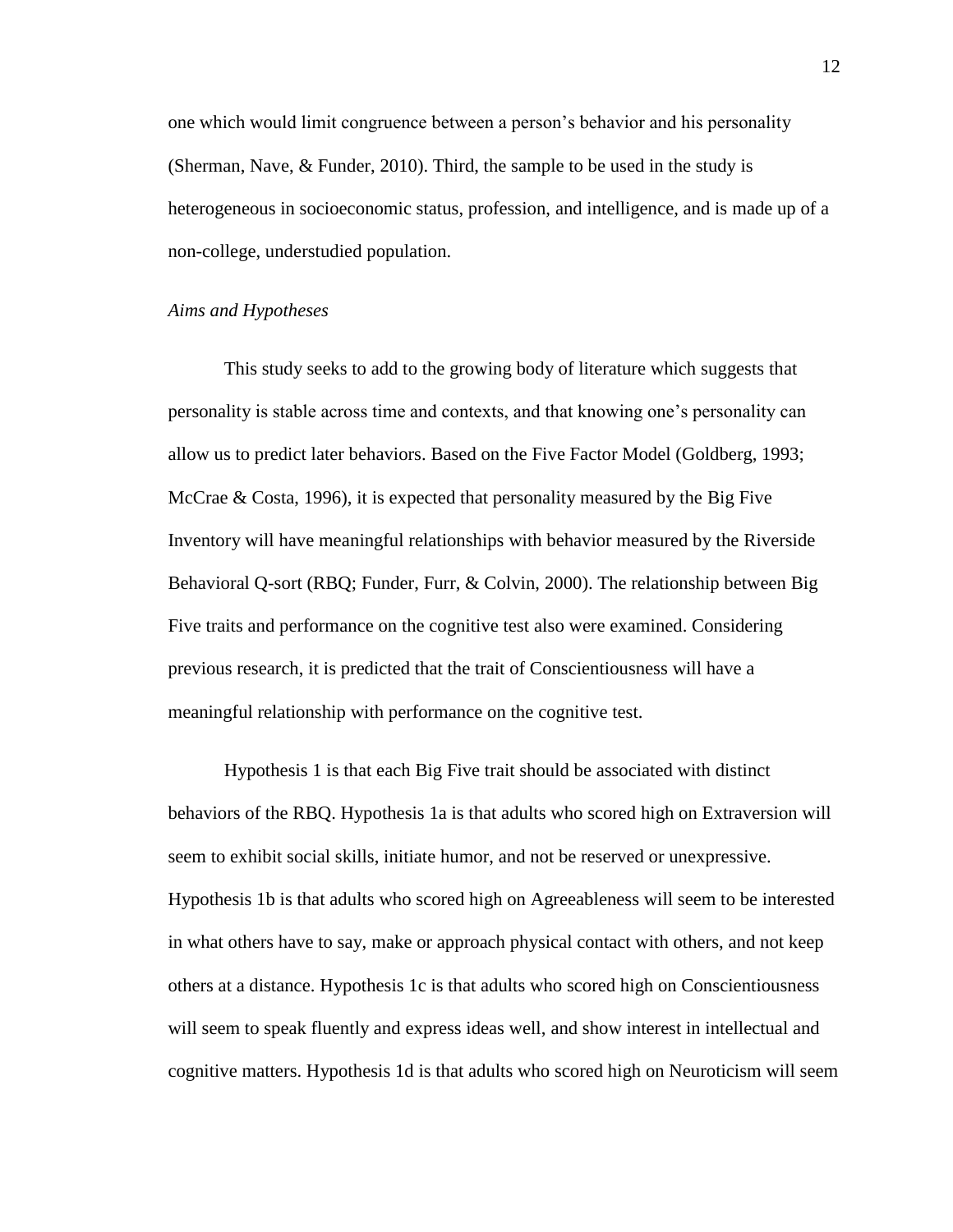to show physical signs of tension or anxiety, express self-pity or feelings of victimization, and not behave in a cheerful manner. Hypothesis 1e is that adults who scored high on Openness will seem to enjoy the situation, not behave in a fearful or timid manner, and not give up when faced with obstacles.

Hypothesis 2 is that the Big Five trait of Conscientiousness will positively correlate with performance on the cognitive test. According to existing research, the Big Five trait of Conscientiousness should have the strongest association with extrinsic performance (Barrick & Mount, 1993). Previous research has not found a link between Conscientiousness and IQ, but has found a link between Conscientiousness and achievement (Digman, 1989). Conscientiousness correlates strongly (*r* = .70) with high school GPA, even when IQ is controlled for. Conscientiousness measured in childhood predicts both extrinsic and intrinsic job success, and accounts for some of the variance in job selection (Judge, Higgins, Thoresen, & Barrick, 1999). Finally, Conscientiousness rated by peers significantly predicts both college freshman and senior GPA (Wagerman & Funder, 2007). To test whether certain behaviors are responsible for the relationship between Conscientiousness and performance, we will also look to see if there is a mediating relationship between specific behaviors and performance on the cognitive test.

Hypothesis 3 is exploratory in nature, and will examine how behaviors mediate the relationship between personality and performance. Because a trait is a pattern of behavior (Funder, 1991), it logically follows that if a personality trait is significantly related to performance, then certain behaviors associated with that trait will also be significantly related to performance. This hypothesis seeks to fill a gap in the literature examining the mechanisms by which personality traits exert their influence on real-world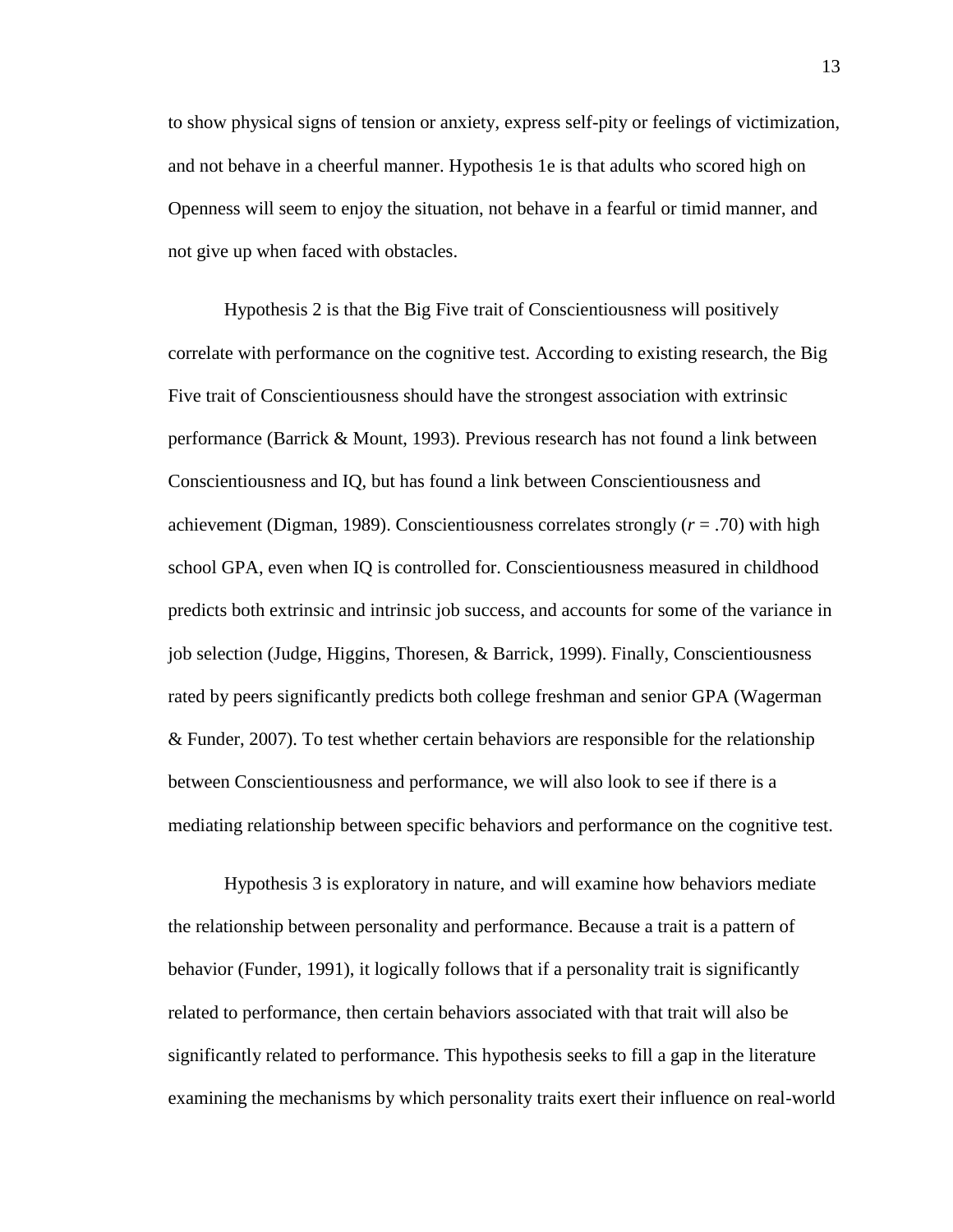outcomes (Hampson, 2008; Hampson, Goldberg, Vogt, & Dubanowski, 2007). This hypothesis was tested by using multiple regression to obtain direct effects, and bootstrapping to obtain the indirect effect of each behavior on performance and confidence intervals.

#### **Methods**

#### *Participants*

The study's participants come from the Hawaii Personality and Health cohort. The 2,572 participants were gathered from Hawaiian elementary schools by John Digman between the years of 1959 and 1967 (Goldberg, 2001). Digman (1963) had originally sought these children with the intent of performing a factor analysis with personality data collected to discover a taxonomy of traits. Digman had no intention of pursuing a longitudinal study involving these children, so tracking the former students down was a challenge. Hampson et al. (2001) searched for the cohort using several methods, the most successful of which were contacting High School reunion committees, searching public records, and using an online service called switchboard.com, a precursor to social network websites. Seventy-five percent of the original cohort was located, and 60 percent of the total sample participated in at least one later wave of data collection (Hampson et al., 2001).

Due to missing data either on the personality questionnaire or the cognitive test, 195 participants (102 female) will be used for the personality-behavior portion of the study, and 157 of those participants will be used for the personality-performance and behavioral mediation portions of the study. The ethnic makeup of the sample is: 31%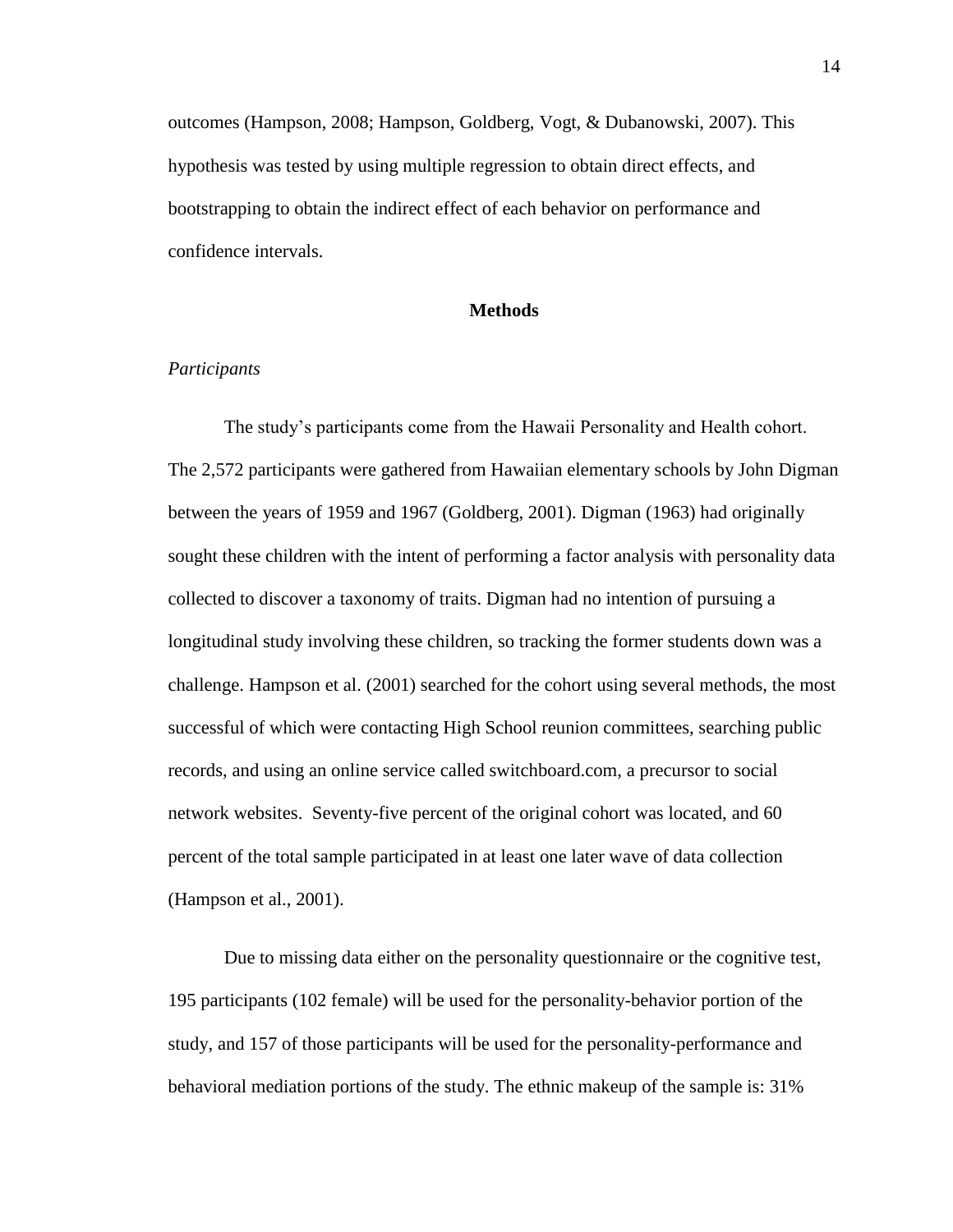Japanese American, 20% European ancestry, 18% southeast Asian, 16% native Hawaiian, 9% Chinese, and 6% other or no response.

#### *Procedure*

Participants were mailed the Big Five Inventory (BFI) in 1998, along with other questionnaires and measures, with a welcome letter, instructions, and a prepaid return envelope to mail the packet back to the researchers. About 60 percent of the sample filled out the BFI and returned it (Hampson et al., 2001). The results were recorded and scored by Hampson and Goldberg as part of the Hawaii Personality and Health cohort project.

Participants were verbally administered the Woodcock-Johnson III Tests of Cognitive Abilities: BIA (Brief Intellectual Ability; Woodcock, Mather, McGrew, & Schrank, 2001). The video-recorded cognitive tests were each viewed by undergraduate research assistants, out of a pool of nine undergraduates. The research assistants were familiarized with the RBQ items, as well as the Q-sorter program, but were not given any specific instructions about how to code, and coding was not trained to a standard. The research assistants watched the cognitive tests from start to finish, with specific instructions to skip introductions at the beginning of the test given between the interviewer and the participant, and to stop the video immediately when the test ends. This is to avoid any conversation that may take place before or after the cognitive test, making sure that the behaviors observed by the coders only occur during the test's administration.

After watching a video, coders rated the participant's behavior using the Riverside Behavioral Q-sort Version 3.11 (RBQ; Funder, Furr, & Colvin, 2000). The 68 items of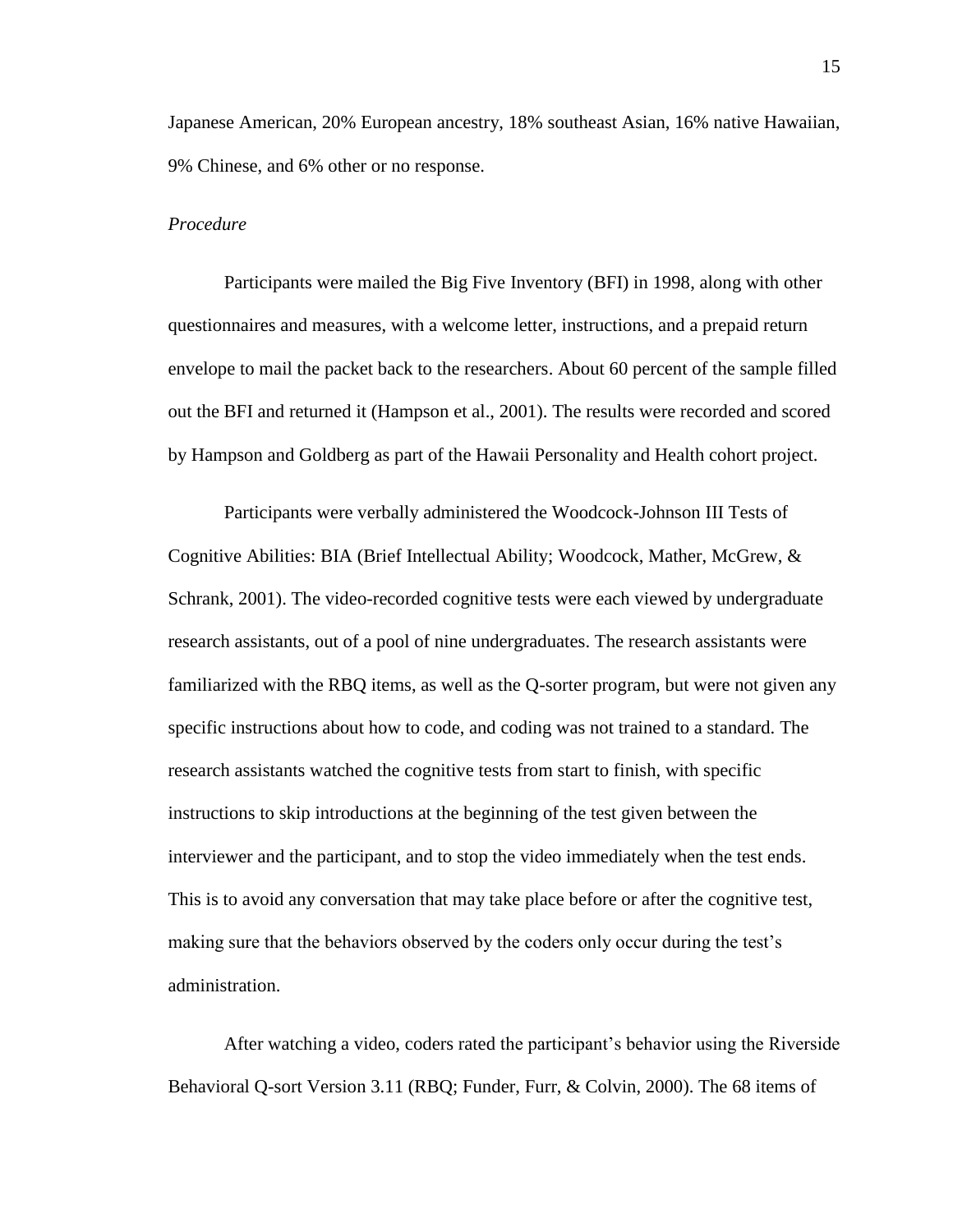the RBQ are each distinct behaviors, and the RBQ program forces the coders to arrange the behaviors in a quasi-normal distribution from 1 to 9. Inter-rater reliabilities were run as a quality control, and when the inter-rater reliability was low (intraclass correlation < .35), the coder who had the least agreement with the other three coders was be asked to repeat the entire process over for the video. The average inter-rater reliability, as calculated by intraclass correlation, was .50 ( $SD = .12$ ). An aggregate score was then compiled for each RBQ item for each participant, and this score was used in running correlations with the personality questionnaire.

#### *Measures*

The Big Five Inventory (BFI; John, Donahue, & Kentle, 1991) is a 44-item selfreport measure of personality (Appendix 1). The BFI was developed due to the need for a short personality inventory which accurately accounted for all Big Five traits (John, Naumann, & Soto, 2008). The response rates achieved are likely to be as high as possible because of the succinct nature of the BFI, which minimizes participant fatigue and resistance. The BFI asks participants to rate themselves on 44 statements which start with "I am someone who..." on a five-point Likert scale  $(1 = \text{Disagree Strongly}; 5 = \text{Agree})$ Strongly). Some sample items include "Can be somewhat careless," "Can be moody," and "Is sophisticated in art, music, and literature" (John et al., 1991). Scores are then reverse-coded for the appropriate items (as described in John, Donahue, & Kentle, 1991), and the items that are associated with Extraversion ( $\alpha$  = .84), Agreeableness ( $\alpha$  = .81), Conscientiousness ( $\alpha$  = .77), Neuroticism ( $\alpha$  = .82), and Openness ( $\alpha$  = .81) are added to obtain a composite score for each Big Five trait.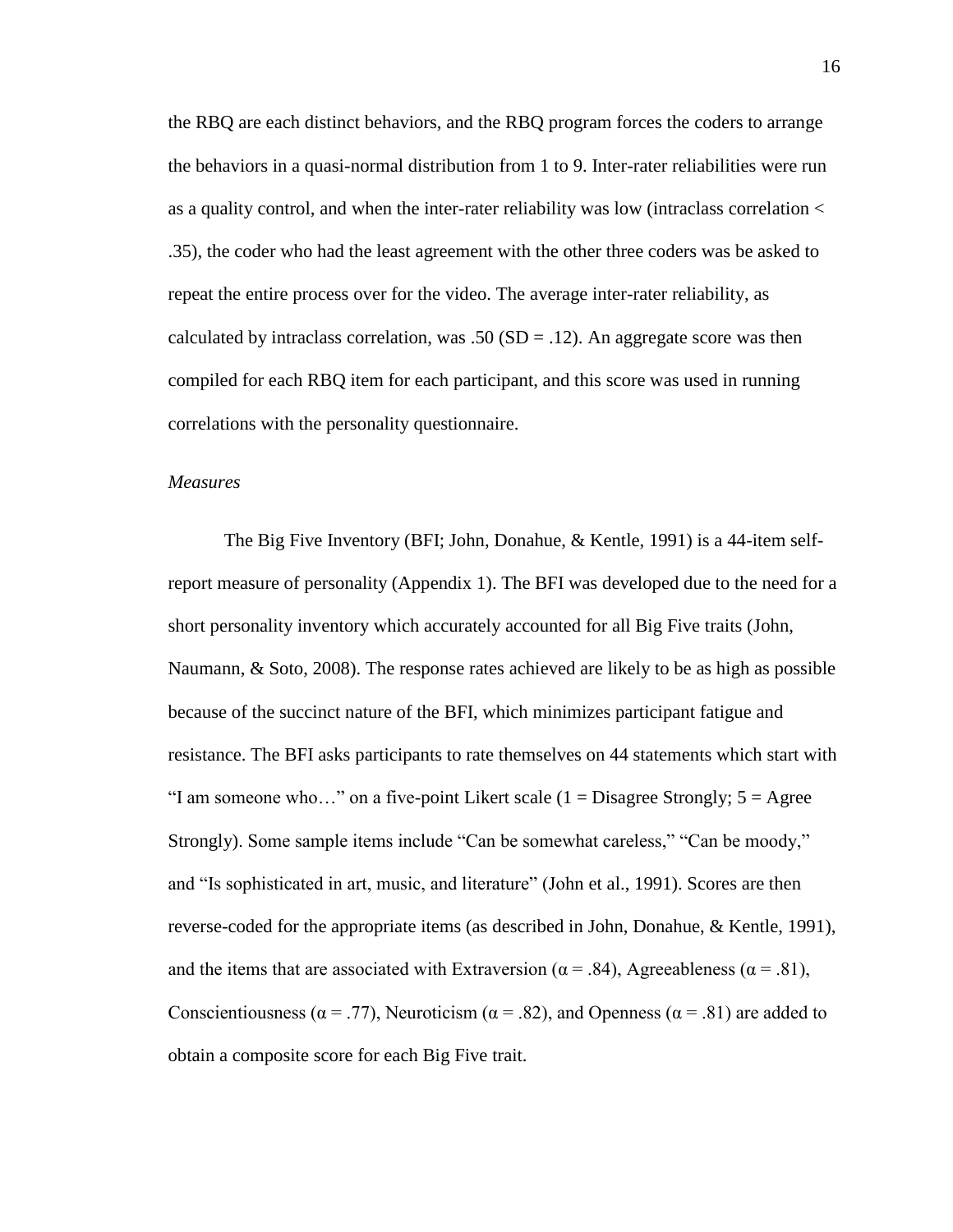The Woodcock-Johnson III Tests of Cognitive Abilities: BIA (Brief Intellectual Ability; Woodcock, Mather, McGrew, & Schrank, 2001) is an abbreviated version of the Woodcock-Johnson III Tests of Cognitive Abilities (). The purpose of the full test is to assess individuals for potential learning problems. The Brief Intellectual Ability test contains three sections. The first is "verbal comprehension" ( $\alpha$  = .92), which includes picture identification, synonyms, antonyms, and analogies. A sample question from this section is "Refrigerator is to zoo as food is to…" The second section is "concept formation" ( $\alpha$  = .96), which entails questions that ask participants to identify the difference between two shapes; this section measures critical thinking skills. The third and final section is "visual matching" ( $\alpha$  = .92), which asks participants to find and circle matching numbers in a string of numbers. This is the only timed portion of the test, and is used to measure mental quickness.

The Riverside Behavioral Q-sort (RBQ; Funder et al., 2000) consists of 68 items and allows coders to rate a wide range of behaviors in one-on-one interactions (Appendix 2). Some sample items are "interviews others," "laughs frequently," "exhibits an awkward interpersonal style," and "tries to undermine, sabotage or obstruct." RBQ items are rated by each coder one at a time using a Q-sort computer program. The coder "drags" each behavior to the appropriate column. A score of 1 represents a behavior that is least characteristic of the participant just observed, and a score of 9 represents a behavior that is most characteristic of the participant just observed (Nave et al., 2010). The Q-sort program forces a coder's choices into a quasi-normal distribution. The average reliability, as measured by intra-class correlations, was  $.50$  (SD =  $.12$ ).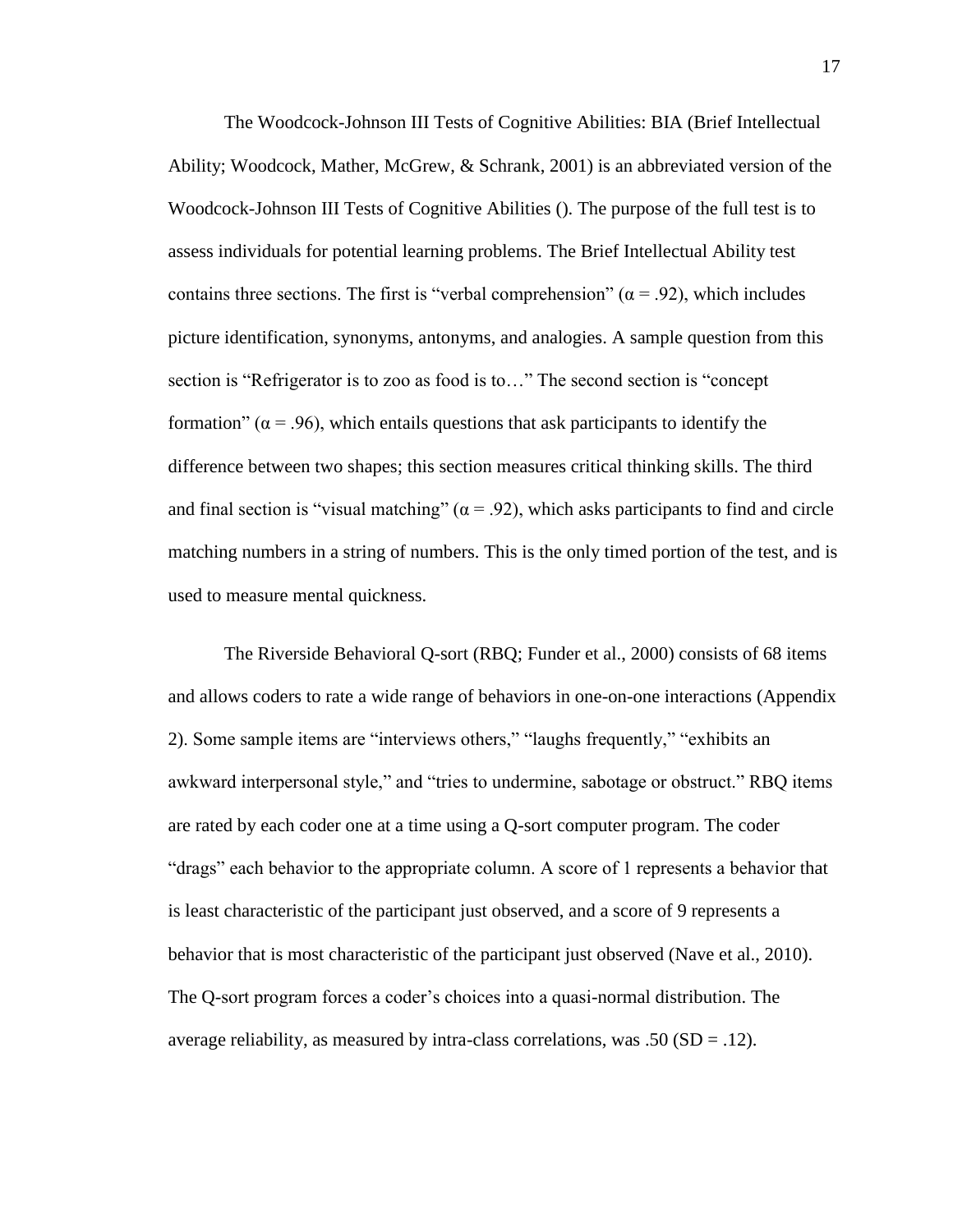#### **Results**

#### *Hypothesis 1: Personality and Behavior*

There were 340 correlations run, one for each of the Big Five traits and each RBQ behavior (5 x 68). Among those 340 correlations, 59 were found to be significant at the *p* < .05 level. A randomization procedure was performed to ensure that we are not capitalizing on chance (Sherman & Funder, 2009). According to the randomization procedure, we would expect approximately 17 significant correlations by chance. The actual *p*-value for obtaining 59 significant correlations is less than .001. Of the five Big Five traits, Extraversion, Conscientiousness, and Openness were found to have more significant correlates than would be expected by chance. The most salient traits during the cognitive abilities test were Extraversion and Openness, with 21 and 19 significant behavioral correlates, respectively. Conscientiousness followed these two traits with 10 significant correlates. The correlation tables for Agreeableness (2 significant correlates; *p*  $=$  .7054) and Neuroticism (6 significant correlates;  $p = .1824$ ) were not included because there were less significant correlates than would be expected by chance.

Table 1 displays the significant RBQ correlates of Extraversion (22 significant correlates;  $p = .0012$ ). Those who rated themselves as high in Extraversion on the BFI were seen as having high enthusiasm and energy level, to be talkative, and as exhibiting social skills. Those high in Extraversion were not seen as detached from the situation, behaving in a fearful or timid manner, or reserved or unexpressive. These behaviors are consistent with our hypothesis, and match what one would think is representative of extraverted people.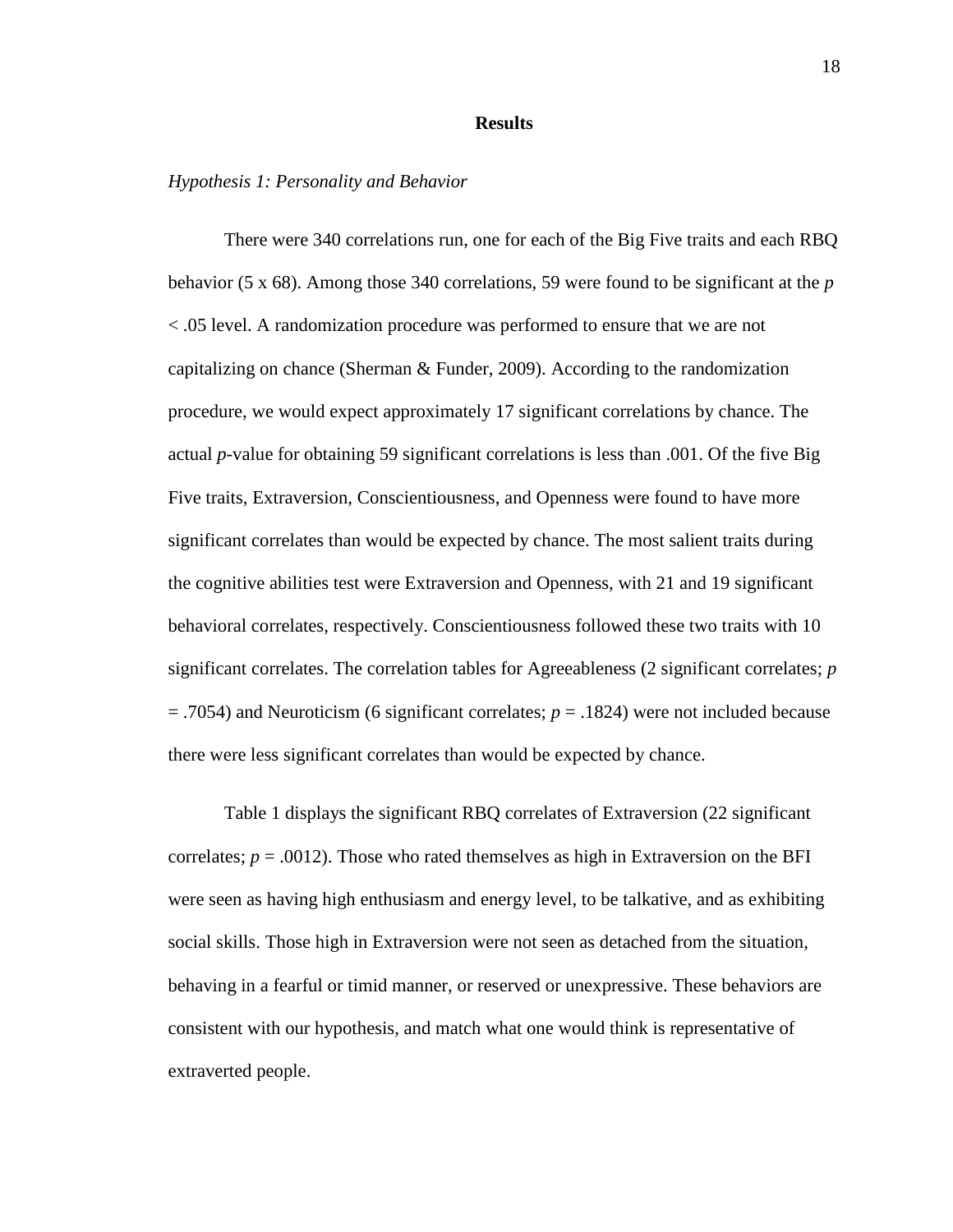Table 2 displays the significant RBQ correlates of Conscientiousness (10 significant correlates;  $p = .0504$ ). Those who rated themselves as high in Conscientiousness on the BFI were seen as speaking fluently and expressing ideas well, expressing warmth, appearing relaxed and comfortable, and showing interest in intellectual and cognitive matters. Those high in Conscientiousness were not seen as exhibiting an awkward interpersonal style, engaging in physical activity, or talking at others. Some behaviors that significantly correlated with Conscientiousness are consistent with our hypothesis (e.g., speaking fluently and expressing ideas well), but others were not (e.g., expresses warmth). Participants high in Conscientiousness may be perceived as not awkward because they are more comfortable in the situation, rather than someone who may perform more poorly on the cognitive test. Though some of these behaviors are typically associated with Neuroticism, an inverse relationship between Conscientiousness and Neuroticism was not found.

Table 3 displays the significant RBQ correlates of Openness (19 significant correlates;  $p = .0039$ ). Those who rated themselves as high in Openness on the BFI were seen as showing interest in intellectual and cognitive matters, exhibiting a high degree of intelligence, and enjoying the situation. Those high in Openness were not seen as giving up when faced with obstacles, saying negative things about him/herself, or having others seek advice from the participant. These behaviors are consistent with our hypothesis, and match what one would think is representative of open people.

Vector correlations were calculated among the traits, genders, and interviewers to examine how much these factors co-varied. Vector correlations are correlations of correlations, and examine how much one set of correlations (e.g., personality and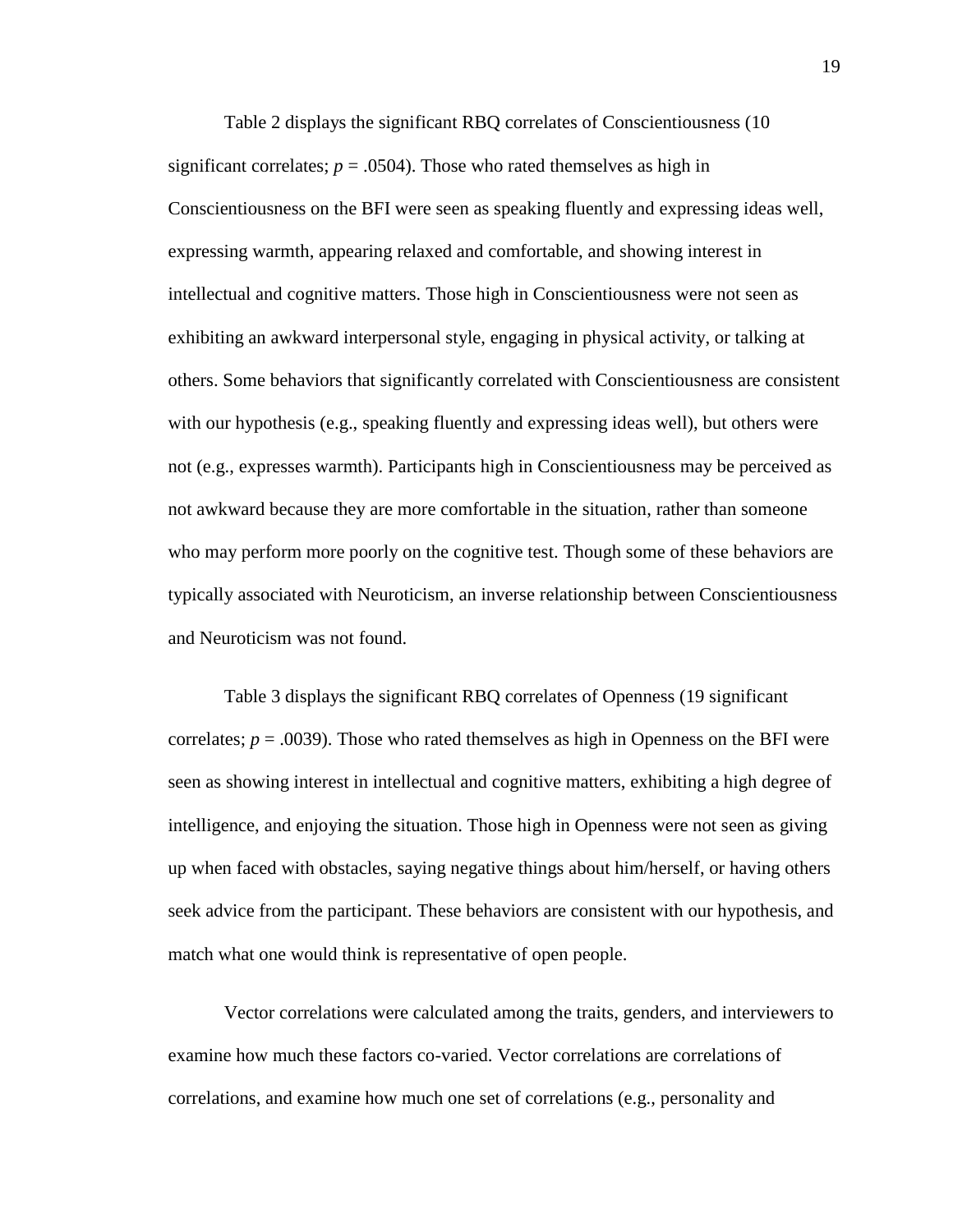performance) correlates with another set of correlations (e.g., female personality and performance). All of the Big Five vector correlations fell below .65, indicating a reasonable level of independence for each trait. Gender vector correlations were very strong for Openness ( $r = .71$ ,  $p < .01$ ) and Extraversion ( $r = .62$ ,  $p < .01$ ), and moderate for Neuroticism ( $r = .31$ ,  $p < .05$ ) and Conscientiousness ( $r = .25$ ,  $p < .05$ ). Agreeableness displayed a strong negative vector correlation ( $r = -.49$ ,  $p < .01$ ). RBQ correlates of the Big Five traits were then further analyzed by gender to identify significant differences using Fischer's *r* to *z* transformation. Differences were calculated using *z*-tests, comparing females against males (positive  $z =$  females higher than males). No significant differences were found between the genders for Extraversion or Openness, consistent with previous research on this cohort (Hampson, 2006; Nave et al., 2010). Very few differences were found for Conscientiousness and Neuroticism. Females who rated themselves as high in Conscientiousness were seen as not saying anything interesting, though males were seen as saying something interesting  $(z = -3.47, p = .0005)$ . Females high in Conscientiousness also did not have a significant correlation coefficient for the item "expresses criticism", though males were perceived as not expressing criticism  $(z =$ 2.06,  $p = 0.0394$ ). Females who rated themselves as high in Neuroticism were not seen as likable, though this item was not significant for males ( $z = -2.44$ ,  $p = 0.0147$ ).

Given that the situation could potentially be seen as stressful, it is surprising that so few behavioral correlates of Neuroticism were found. Six significant correlations were observed, though randomization procedures tell us that about 3.5 significant correlations would be found by chance alone  $(p = .1824)$ . An interesting pattern of behavior was also seen for Agreeableness. Table 4 shows the gender differences in behavioral correlates of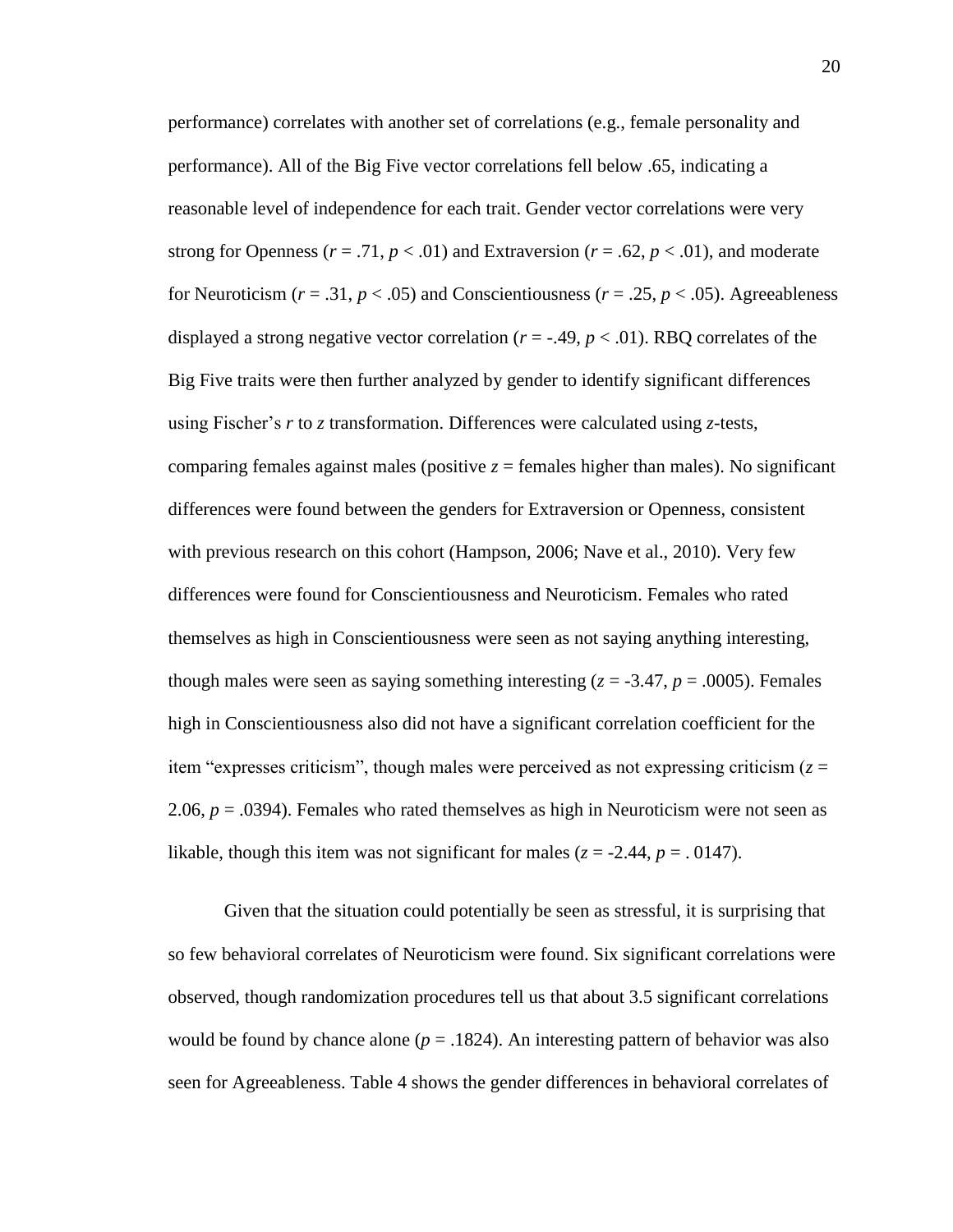Agreeableness. Though only two correlations were significant for the trait ( $p = .7045$ ), there were many correlations that were significant for either females or males. Males high in Agreeableness were perceived as insecure, humble, not competitive, and in pain. Females were almost the polar opposite, and were perceived as friendly, confident, ambitious, and less feminine.

Interviewer vector correlations were also calculated to ensure that the interviewer was not a confounding variable. Interviewer vector correlations were strong for Extraversion ( $r = .42$ ,  $p < .01$ ) and Openness ( $r = .38$ ,  $p < .05$ ), moderate for Conscientiousness ( $r = .30$ ,  $p < .05$ ) and Neuroticism ( $r = .27$ ,  $p < .05$ ), and nonsignificant for Agreeableness ( $p = .294$ ). There were few significant differences between the two groups' correlation coefficients, though there was at least one for each Big Five trait. Differences were calculated using *z*-tests, comparing Interviewer 2 against Interviewer 5 (positive  $z =$  Interviewer 2 higher than Interviewer 5). Those participants who rated themselves as high in Extraversion, for example, were seen as having high enthusiasm and energy level with Interviewer 2, but not with Interviewer 5 ( $z = 2.78$ ,  $p <$ .01). Those participants who rated themselves as high in Agreeableness were seen as laughing frequently with Interviewer 2, but not with Interviewer 5 ( $z = 3.09$ ,  $p < .01$ ). Those participants who rated themselves as high in Conscientiousness were seen as concentrating on and working hard at the task with Interviewer 5, but not with Interviewer 2. Those participants who rated themselves as high in Neuroticism were seen as speaking sarcastically with Interviewer 5, but not with Interviewer 2. Those participants who rated themselves as high in Openness were seen as trying to control the situation with Interviewer 2, but not with Interviewer 5.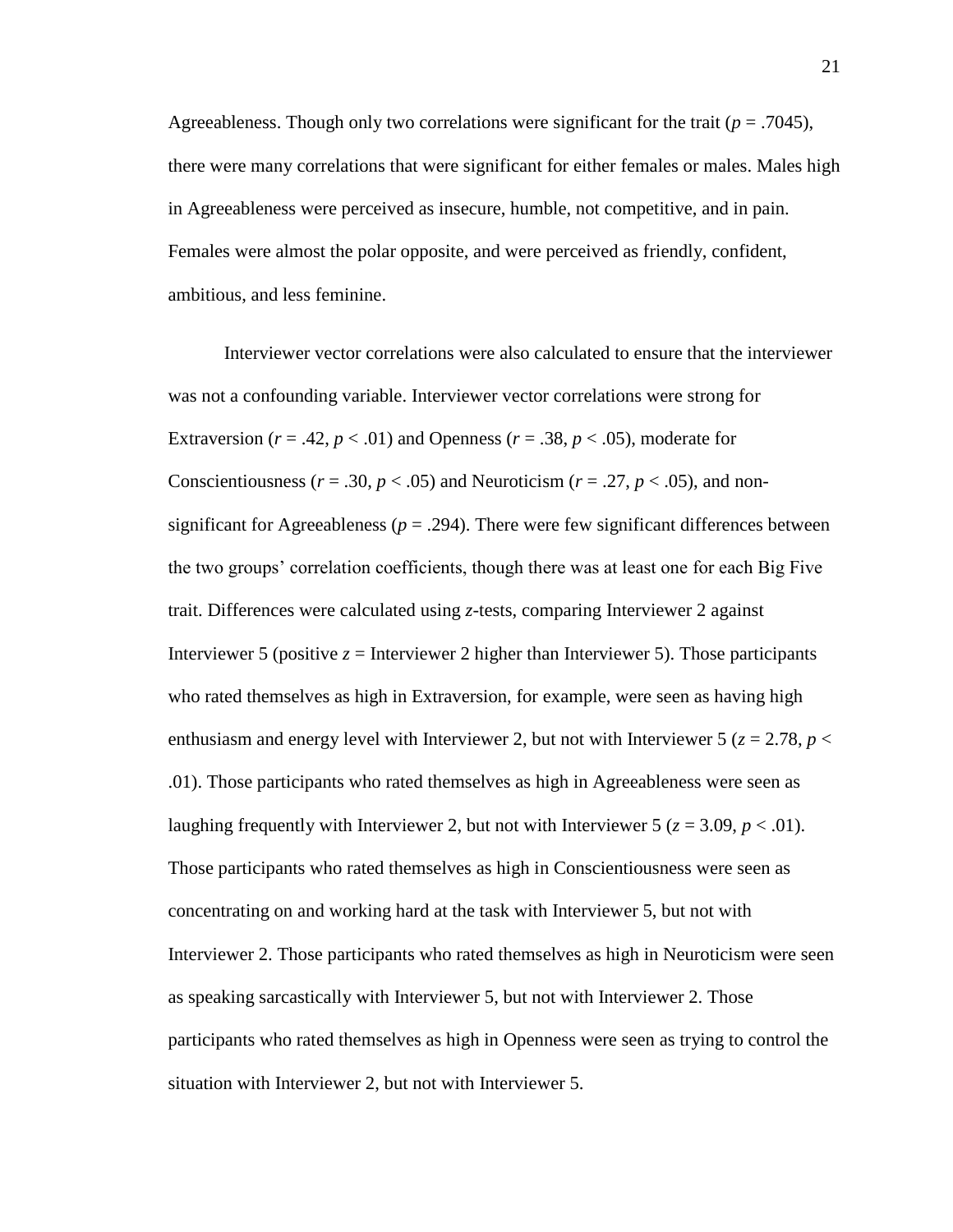#### *Hypothesis 2: Personality and Performance*

Performance on the Woodcock-Johnson was measured by adding up the total correct answers in the three sections of the cognitive abilities test (Verbal Comprehension, Concept Formation, and Visual Matching; Table 5). Conscientiousness was significantly correlated with performance in Verbal Comprehension, Concept Formation, and Visual Matching. Openness was significantly correlated with Verbal Comprehension and Concept Formation. Openness was not significantly related to Visual Matching. No other Big Five traits were significantly correlated with performance on any of the sections of the Woodcock-Johnson.

#### *Hypothesis 3: Behaviors Mediating Personality-Performance Link*

In order to examine mediating relationships among BFI personality, RBQ behaviors, and performance on each of the three sections of the cognitive test (BIA), mediated regression analyses were run individually for each behavior. Bootstrapping was then used to get the indirect effects and 95% confidence intervals, using an SPSS macro described in Preacher and Hayes (2004). Each behavior related to Conscientiousness and Openness was assessed for correlations with each section of the BIA individually.

**Conscientiousness and the BIA (Table 6).** There were significant mediating relationships for Conscientiousness on each of the three sections of the BIA, and several behaviors that consistently mediated the relationship between Conscientiousness and the BIA. "Speaks fluently; expresses ideas well" fully mediated the relationship between Conscientiousness and Verbal Comprehension, and Conscientiousness and Concept formation, and partially mediated the relationship between Conscientiousness and Visual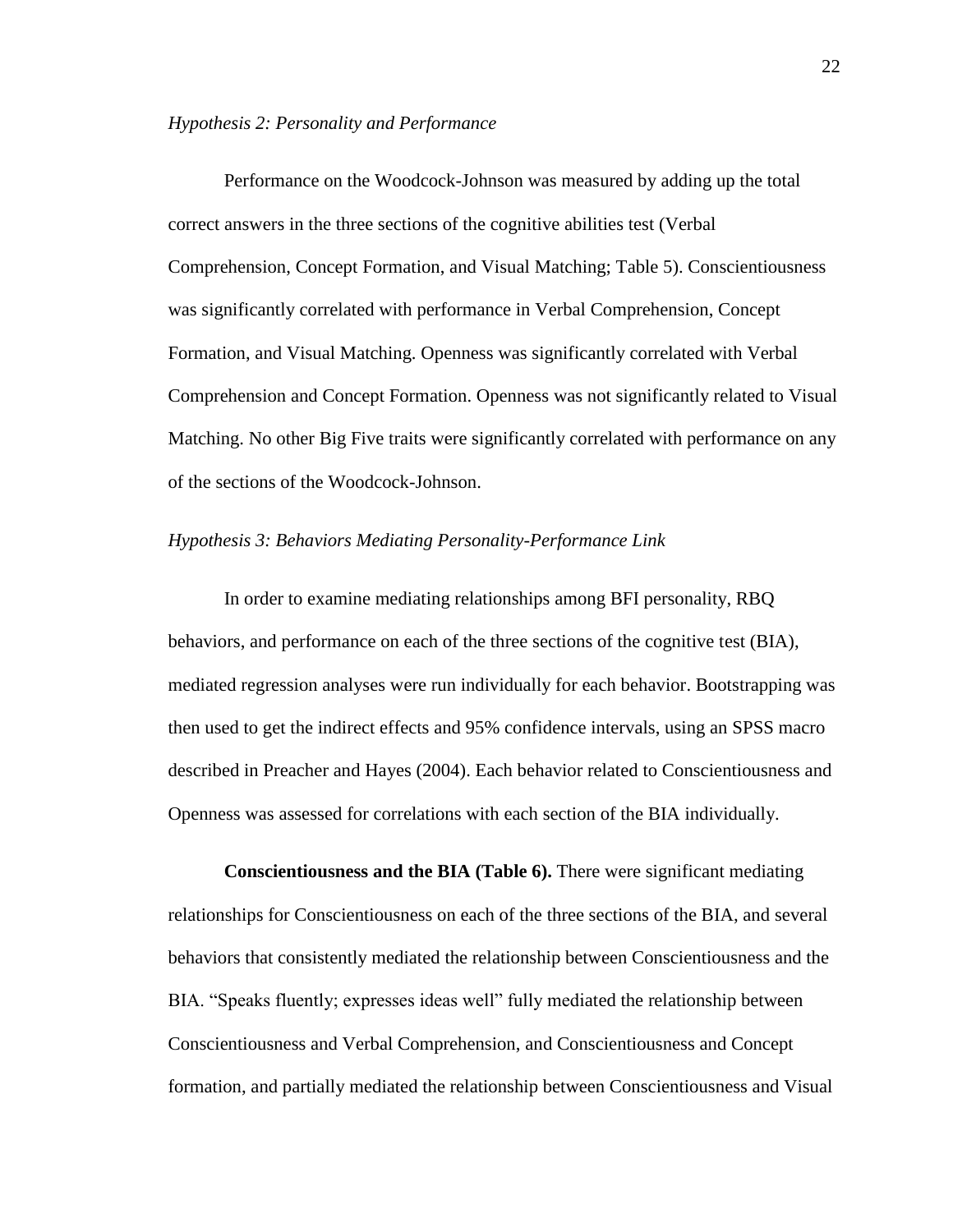Matching. "Speaks fluently; expresses ideas well" also had the highest indirect effect on all three sections of the BIA. The behaviors that showed mediation on two sections of the BIA are appearing to be relaxed and comfortable, not exhibiting an awkward interpersonal style, expressing warmth, and showing interest in intellectual and cognitive matters. "Shows interest in intellectual and cognitive matters" fully mediated the relationship between Conscientiousness and Verbal Comprehension, and Conscientiousness and Concept Formation. The other listed behaviors exhibited partial mediation for two sections of the BIA. One behavior, exhibiting a high degree of intelligence, also fully mediated the relationship between Conscientiousness and Verbal Comprehension.

**Openness and the BIA (Table 7).** There were significant mediating relationships for Openness on two of the sections of the BIA (Verbal Comprehension and Concept Formation). Several behaviors that consistently mediated the relationship between Openness and the BIA were: exhibiting a high degree of intelligence, showing interest in intellectual and cognitive matters, not giving up when faced with obstacles, and speaking fluently and expressing ideas well. These behaviors partially mediated the relationship between Openness and Verbal Comprehension, and partially mediated the relationship between Openness and Concept Formation. Exhibiting an awkward interpersonal style partially mediated the relationship between Openness and Verbal Comprehension, and Openness and Concept Formation. Seeming to enjoy the situation and showing a wide range of interests partially mediated the relationship between Openness and Verbal Comprehension, but had no association with Concept Formation.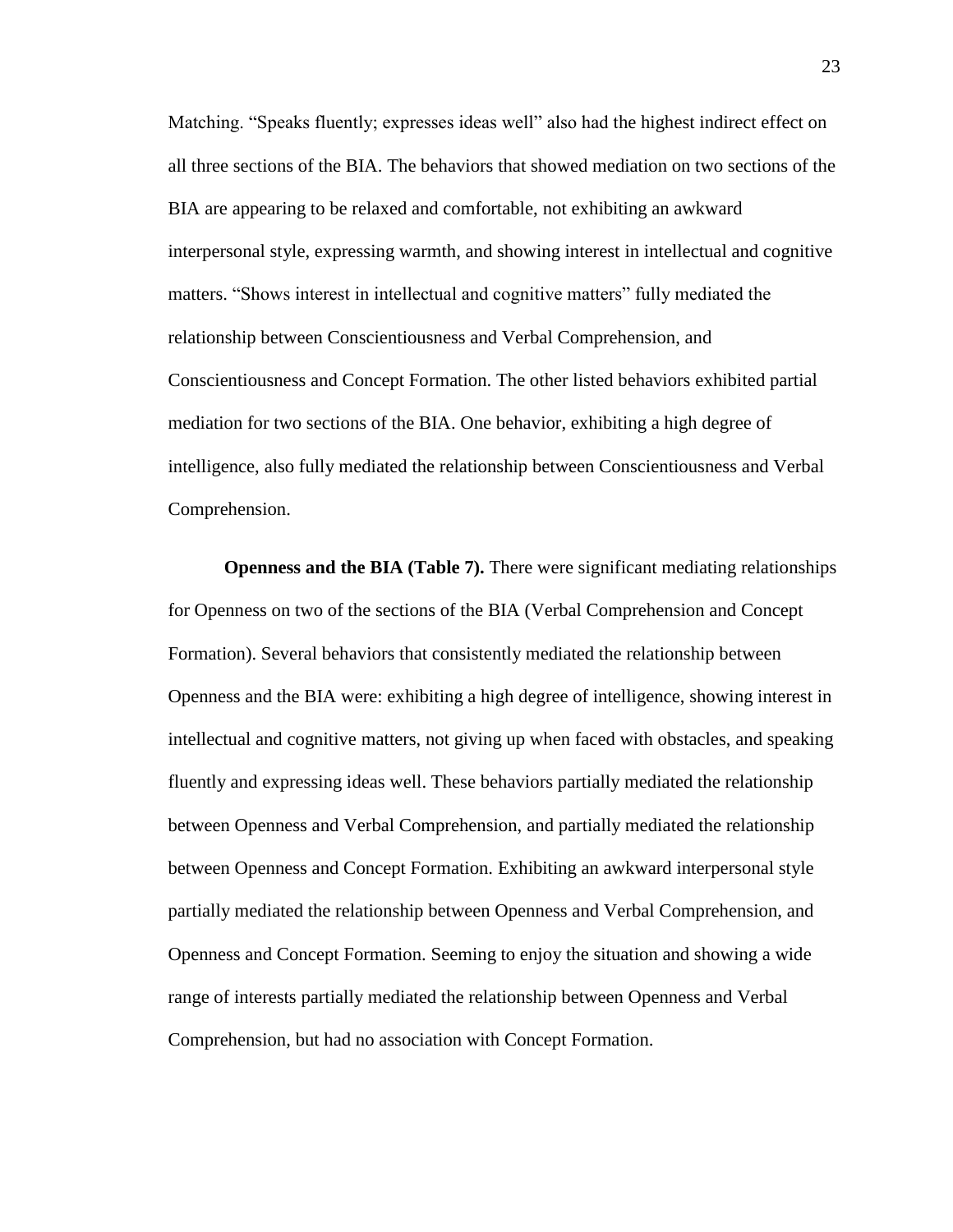#### **Discussion**

#### *Hypothesis 1: Personality and Behavior*

Hypothesis 1 was that each Big Five trait should be associated with distinct behaviors of the RBQ. Hypothesis 1 was supported for Extraversion, Conscientiousness, and Openness, but not for Neuroticism or Agreeableness. Those high in Extraversion followed the predicted set of behaviors. Participants who had high self-rated Extraversion were perceived as having a great deal of energy, being talkative and social, engaged in the situation, and as not being awkward. They also showed signs of social dominance; although those high in Extraversion showed a clear pattern of social engagement, they were perceived not as agreeable, sympathetic, reserved, or fearful, but as loud, expressive in voice and gestures, and physically animated. They also were perceived as not being able to focus on the task at hand.

Participants who had high self-rated Conscientiousness followed some predicted behaviors, such as speaking fluently, showing interest in intellectual matters, and exhibiting a high degree of intelligence, but also displayed behaviors that were not predicted. Those high in Conscientiousness appeared to be relaxed and comfortable, to not exhibit an awkward interpersonal style, and to not show physical signs of tension or anxiety. These behaviors might be related to these participants' comfort with being evaluated, as those high in Conscientiousness have higher self-esteem and self-efficacy (Judge et al., 2003). This trend is also suggested by Self-Determination Theory, as it would allow a participant who is high in self-efficacy to display competence (Sherman, Nave, & Funder, 2010; Ryan & Deci, 2000). Some observed behaviors, however, were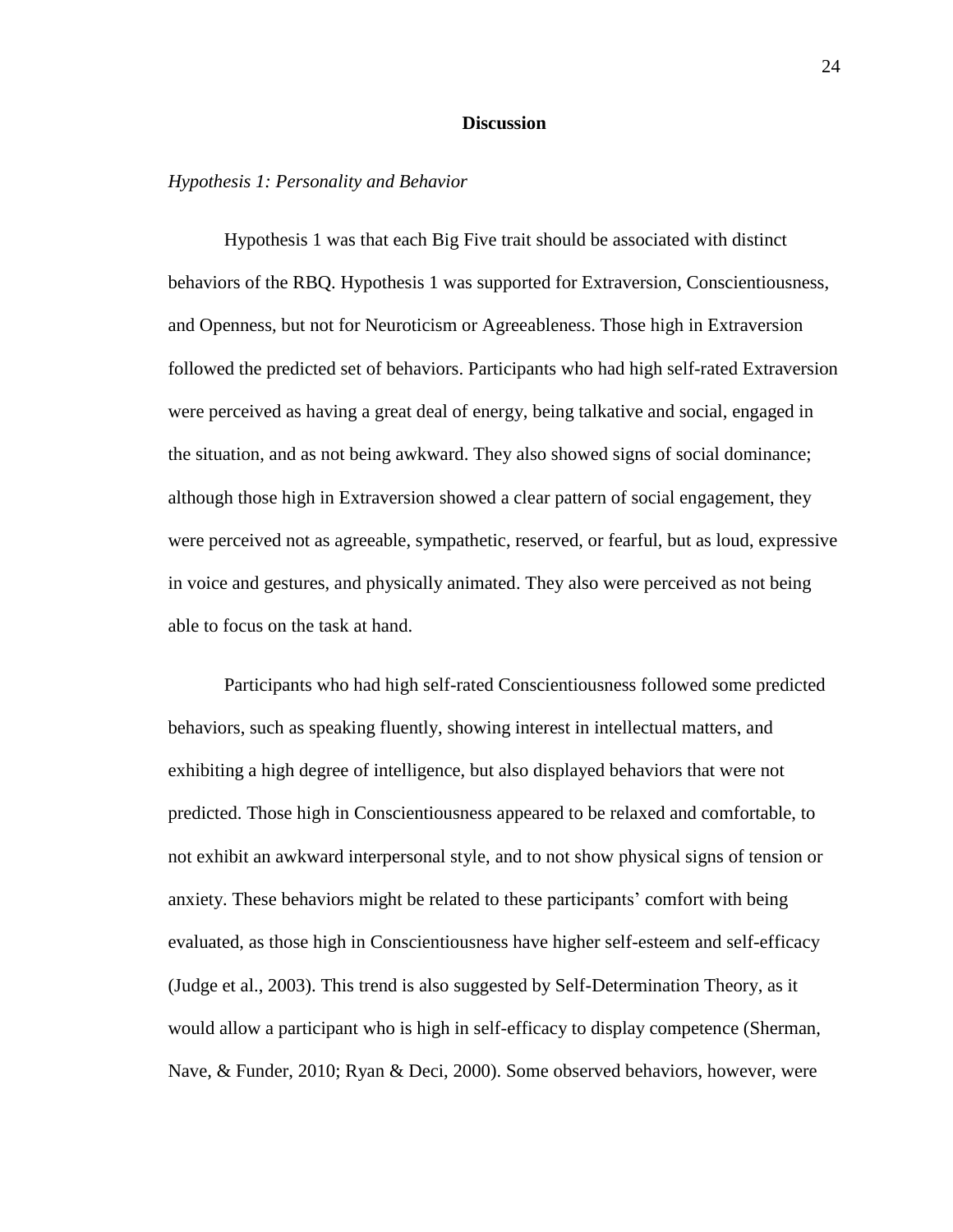not consistent with Conscientiousness. Those high in Conscientiousness were also seen as expressing warmth, not talking at others, and not speaking sarcastically. These behaviors are typically associated with Agreeableness (Ames & Bianchi, 2008), but were not statistically significantly related to Agreeableness in the current study.

Openness also followed the predicted set of behaviors. Those who rated themselves as high in Openness were perceived as displaying a wide range of interests, playful, curious, and not negative or insecure. Openness was the only personality trait that was significantly related to not giving up when faced with obstacles, even though we expected that item to be associated with Conscientiousness. Those high in Openness were also seen as exhibiting a high degree of intelligence, speaking fluently, and showing interest in intellectual and cognitive matters, which is consistent with some conceptualizations of Openness as Intellect (e.g., Goldberg, 1990).

Agreeableness did not follow a predicted pattern of behaviors, and displayed a negative vector correlation between the genders. Other studies using the Hawaii Personality and Health Cohort have not found similar results, and there are two potential explanations for this. First, both interviewers were female, and it may be that men and women act differently around women. For example, women become more talkative in situations where women are in the majority (Myaskovsky, Unikel, & Dew, 2005). Second, men may act differently in evaluative situations than women. For example, previous research shows that in evaluative situations consisting of groups with mixed genders, men become more task oriented (Myaskovsky, Unikel, & Dew, 2005). However, the men in our sample did not behave in this way. Men who were high in Agreeableness were perceived as insecure, downplaying accomplishments, and not competitive. Third,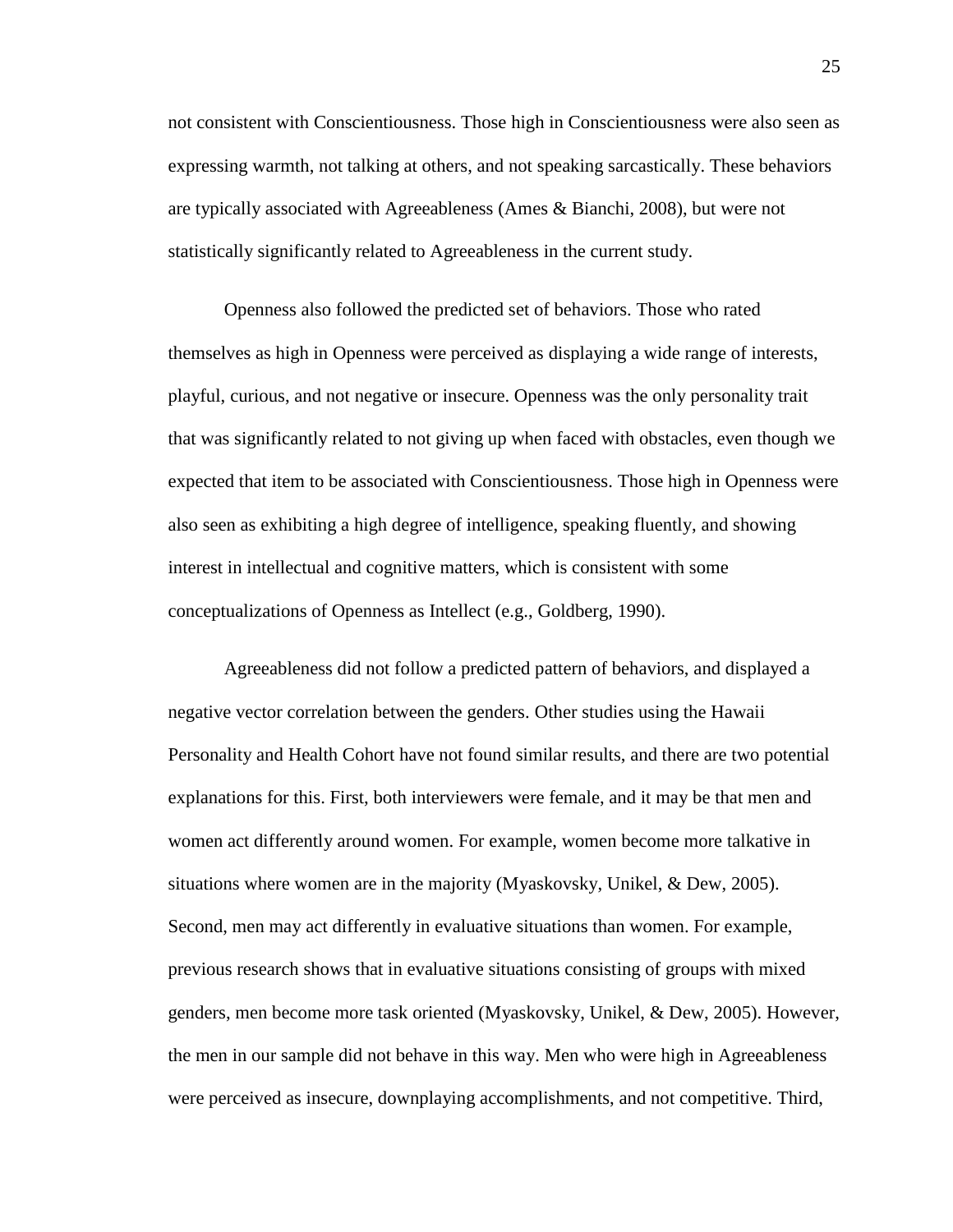the use of a strong situation may change behavioral expression, and past studies using this cohort have not looked at such situations. Further studies should examine this behavioral pattern for Agreeableness, perhaps in the next wave of data collection for the Hawaii study. Interviewer differences were also found, and they may exist because of the personalities of the interviewers, or how people acted differently with each interviewer.

#### *Hypothesis 2: Personality and Performance*

Hypothesis 2 was that Conscientiousness would be significantly related to performance on the cognitive test. Exploratory analyses were also conducted to examine the influence of other Big Five traits on performance. In accord with our prediction, Conscientiousness was significantly related to all three sections of the cognitive test: Verbal Comprehension, Concept Formation and Visual Matching. This is consistent with previous literature that finds that, even when controlling for intelligence, Conscientiousness predicts performance in diverse contexts (Digman, 1989), and is consistent with the wealth of literature that exists on the Conscientiousness-performance link (Barrick & Mount, 1993; Judge, Higgins, Thoresen, & Barrick, 1999; Wagerman & Funder, 2007). Exploratory analyses revealed that Openness was related to both the Verbal Comprehension and Concept Formation portions of the cognitive test. Openness has not been found to be predictive of performance, but has been shown to have the highest correlation with IQ of all of the Big Five traits (Holland, Dollinger, Holland, & MacDonald, 1995). This may be due to the fact that Openness also has the highest correlation with years of education than any other Big Five trait.

#### *Hypothesis 3: Behaviors Mediating Personality-Performance Link*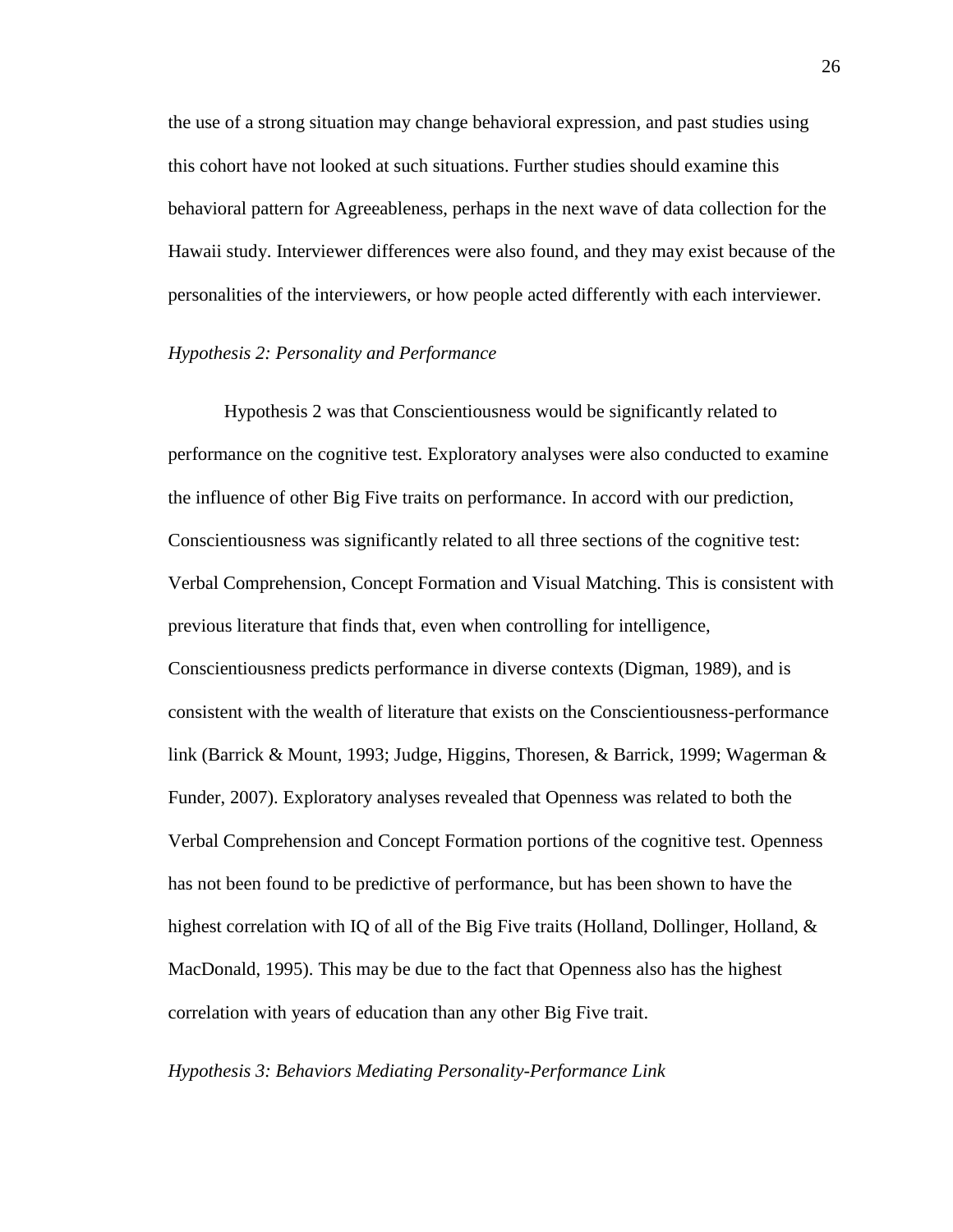Several behaviors were shown to mediate the relationship between the personality traits and performance on the cognitive test. The Visual Matching section of the cognitive test had the fewest relevant mediating behaviors and was only moderately associated with Conscientiousness, which can be explained by the nature of the section: it measures mental quickness, rather than mental acuity, as it is the only timed portion of the test. Simply because a person does not produce an answer quickly does not mean that he or she cannot produce any answer. The other two portions of the cognitive test - Verbal Comprehension and Concept Formation - showed very similar patterns of mediating behaviors. There were three behaviors that mediated the relationships between Conscientiousness and Openness, and the two relevant sections of the tests: not exhibiting an awkward interpersonal style, showing interest in intellectual and cognitive matters, and speaking fluently and expressing ideas well. Not exhibiting an awkward interpersonal style may be related to performance because those who are more confident in evaluative situations may feel less self-conscious. There were several more behaviors that accounted for at least two of the four relationships, including exhibiting a high degree of intelligence, appearing to be relaxed and comfortable, and not giving up when faced with obstacles. Finding these consistent mediating behaviors suggests that the associations are not random, and that the findings are robust and generalizable to multiple forms of intelligence. Behaviors elicited by the person-situation interaction are not simply an "if-then" proposition (e.g., Andersen & Thorpe, 2009). A future study could examine the difference in behaviors between the two situations used in this study - the semistructured interview and the cognitive test - and further evaluate whether the relationship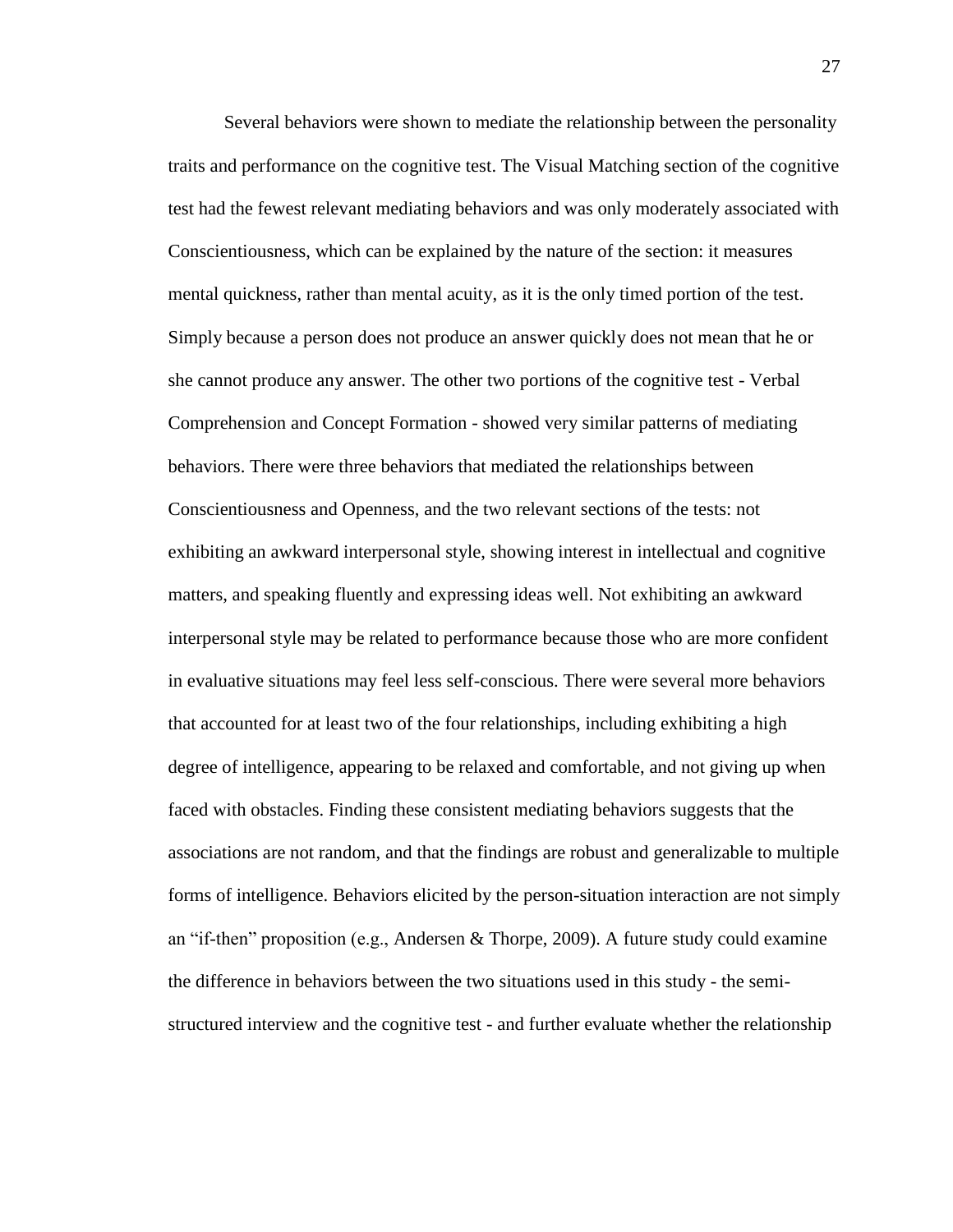between behavior and performance is contextually-dependent, or if these behaviors show a similar pattern across contexts.

This study had three aims: to examine the relationship between personality and behaviors using direct observation, show the relationship between personality traits and performance on a cognitive test, and examine any mediating behaviors in the personalityperformance link. The results of this study add to the existing literature showing a link between personality and real-world outcomes (Barrick & Mount, 1993), and addresses a gap in the literature examining the mechanisms by which personality influences this link (Hampson, 2008; Hampson, Goldberg, Vogt, & Dubanowski, 2007). The current study is unique in that it uses an understudied, ethnically diverse sample and measures directly observed behavior in a strong, autonomy-limiting situation. Even though this strong situation greatly restricted behavior, there were enough behavioral cues available to the coders for them to make accurate judgments about participants' personalities. The study was also strengthened by the use of direct behavioral observation, and its congruence with self-reported personality.

There are several limitations of the current study. First, though our sample consists of an understudied population, it is largely Asian-American and Native Hawaiian, and may not be representative of the U.S. population. This could limit the generalizability of our results. Second, two interviewers administered the cognitive test rather than one, and this became a confounding variable. Interviewer 2 was noted as dry by the coders, and strictly followed the protocol. As a result, the cognitive tests she administered were almost twice as long as the tests administered by Interviewer 5. Interviewer 2 allowed the participants as much time as they needed on each question, and

28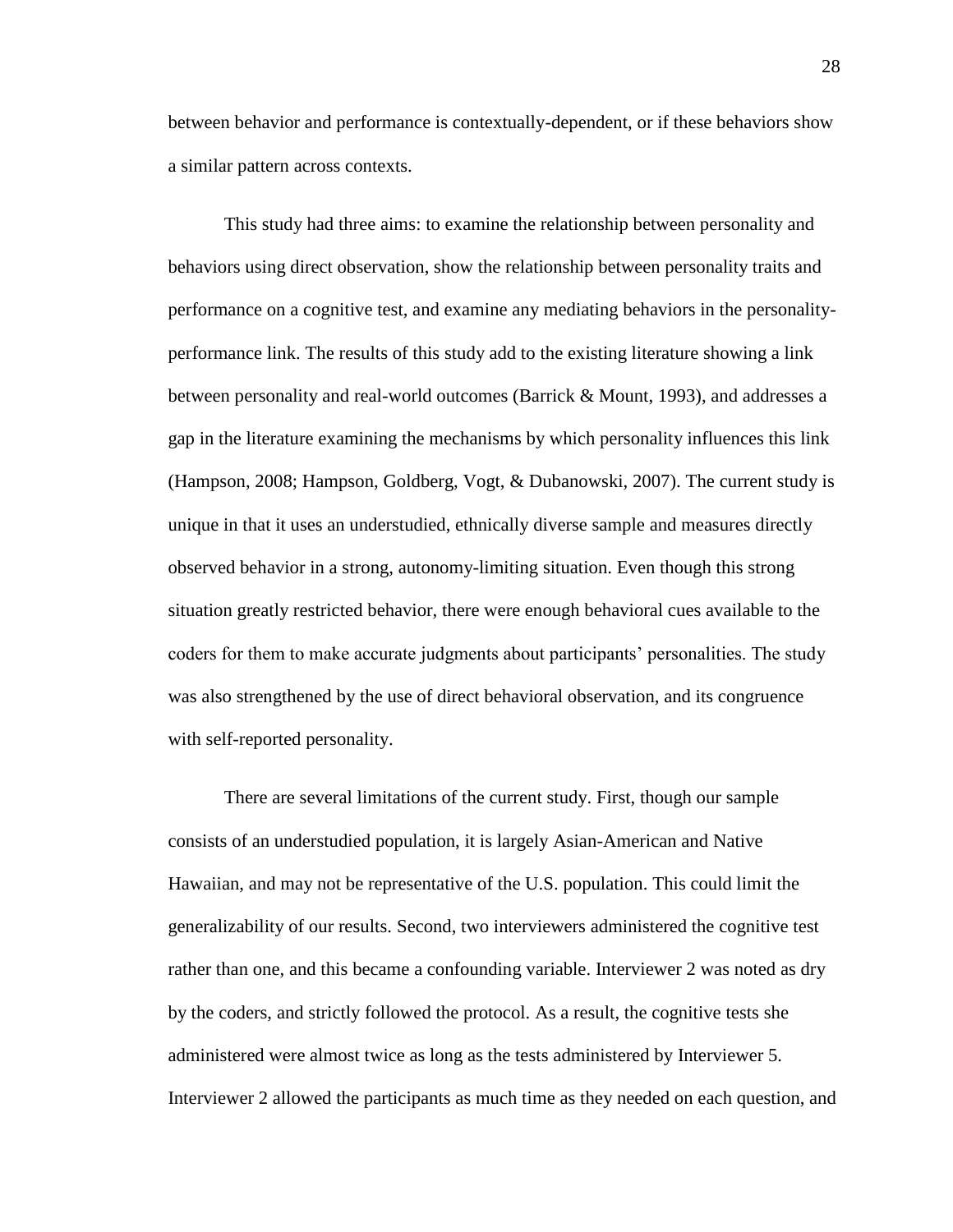only moved on to the next question when participants gave a response or asked to move on. Interviewer 5 frequently gave feedback on the test, encouraging frustrated participants to continue with the test and frequently reminding them that they could move on to the next question and come back to the current item if they were stuck. Interviewer 5 was also warm with the participants and made more small talk, whereas Interviewer 2 simply read the instructions and test questions. Third, the cognitive tests were administered at the end of a full-day visit to the Kaiser Permanente hospital, during which lengthy questionnaires were administered, personal details were collected, blood was drawn, and an interview was conducted. Some participants also had to travel from the continental U.S. or the other Hawaiian islands, and were most likely tired and ready to leave the hospital. Finally, personality was measured between two and ten years before the cognitive test was administered, and the situation constrained behavioral expression. Moderate personality change over time and constrained behavior may have limited the associations observed between personality and behavior, and personality and performance.

This study does not replicate past research findings of links between broad traits and cognitive performance, but rather looks for the behaviors responsible for these relationships. A good portion of the behaviors assessed were associated with Openness and Conscientiousness and mediated the relationship with performance. These data suggest that if we can teach others to practice these behaviors, they may be able to increase their performance during tests, work, or school. Some behaviors would not be practical, or possible, to change, but others we may be able to target and improve. For instance, it could not be expected for someone to increase in exhibiting a high degree of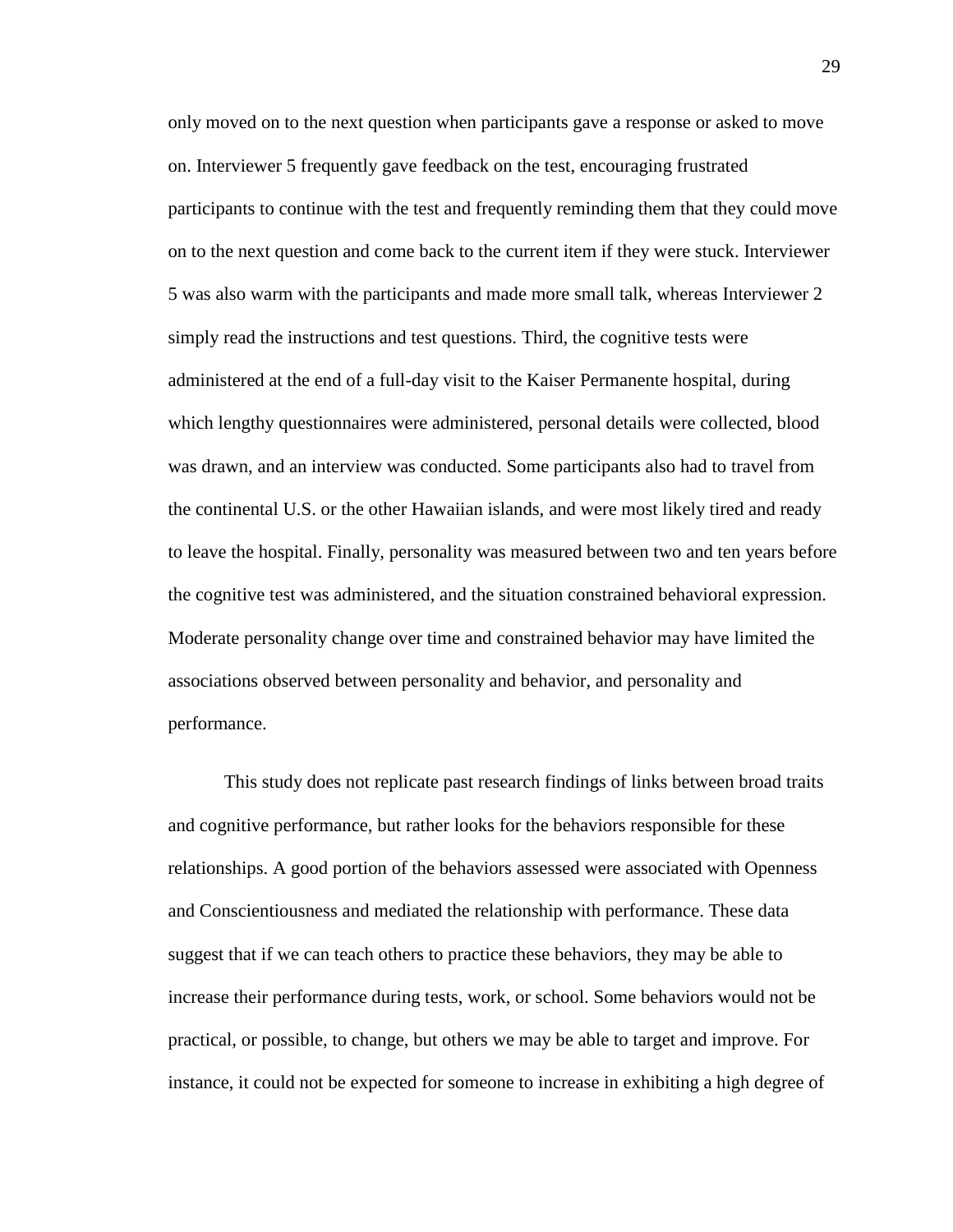intelligence, but we could encourage people to show interest in intellectual and cognitive matters and to not give up when faced with obstacles. Educational institutions could benefit from this information in informing both assessments of academic difficulties and interventions. The data from this study suggest that educational institutions should focus more on getting students engaged with and excited about course material, rather than focusing on test scores alone. The fact that a good number of these mediating behaviors exist for both traits, and for the two primary sections of the BIA, is further evidence for specific behaviors' roles in determining real-world outcomes.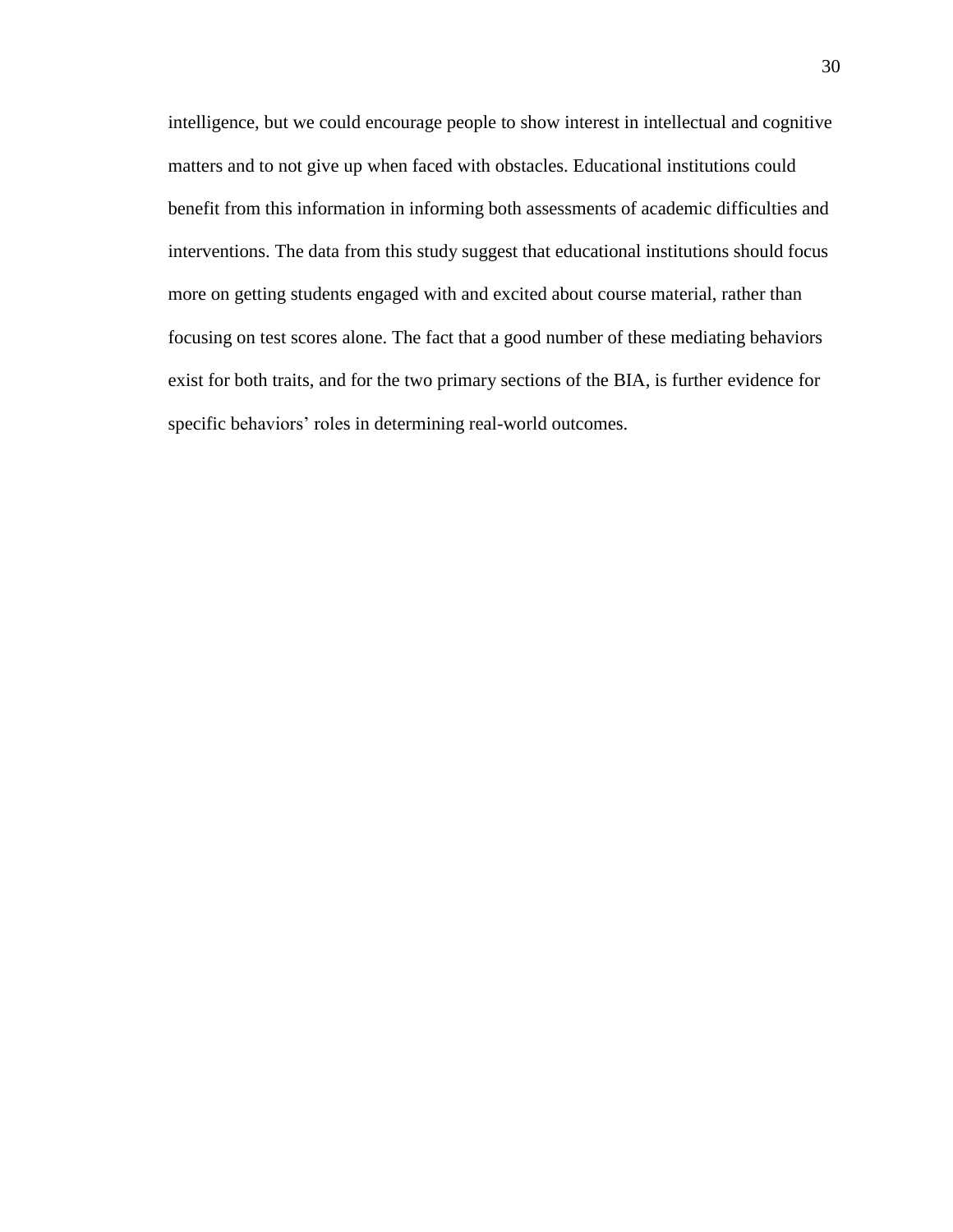### **Appendices**

Appendix 1: Big Five Inventory (BFI; John, Donahue, & Kentle, 1991)

# **How I am in general**

Here are a number of characteristics that may or may not apply to you. For example, do you agree that you are someone who *likes to spend time with others*? Please write a number next to each statement to indicate the extent to which **you agree or disagree with that statement.**

| Disagree | Disagree | Neither  | Agree    | Agree    |
|----------|----------|----------|----------|----------|
| Strongly | a little | agree    | a little | strongly |
|          |          | nor      |          |          |
|          |          | disagree |          |          |

## **I am someone who…**

| 1.  | Is talkative                           |
|-----|----------------------------------------|
| 2.  | Tends to find fault with others        |
| 3.  | Does a thorough job                    |
| 4.  | Is depressed, blue                     |
| 5.  | Is original, comes up with new ideas   |
| 6.  | Is reserved                            |
| 7.  | Is helpful and unselfish with others   |
| 8.  | Can be somewhat careless               |
| 9.  | Is relaxed, handles stress well.       |
| 10. | Is curious about many different things |
| 11. | Is full of energy                      |
| 12. | Starts quarrels with others            |
| 13. | Is a reliable worker                   |
| 14. | Can be tense                           |
| 15. | Is ingenious, a deep thinker           |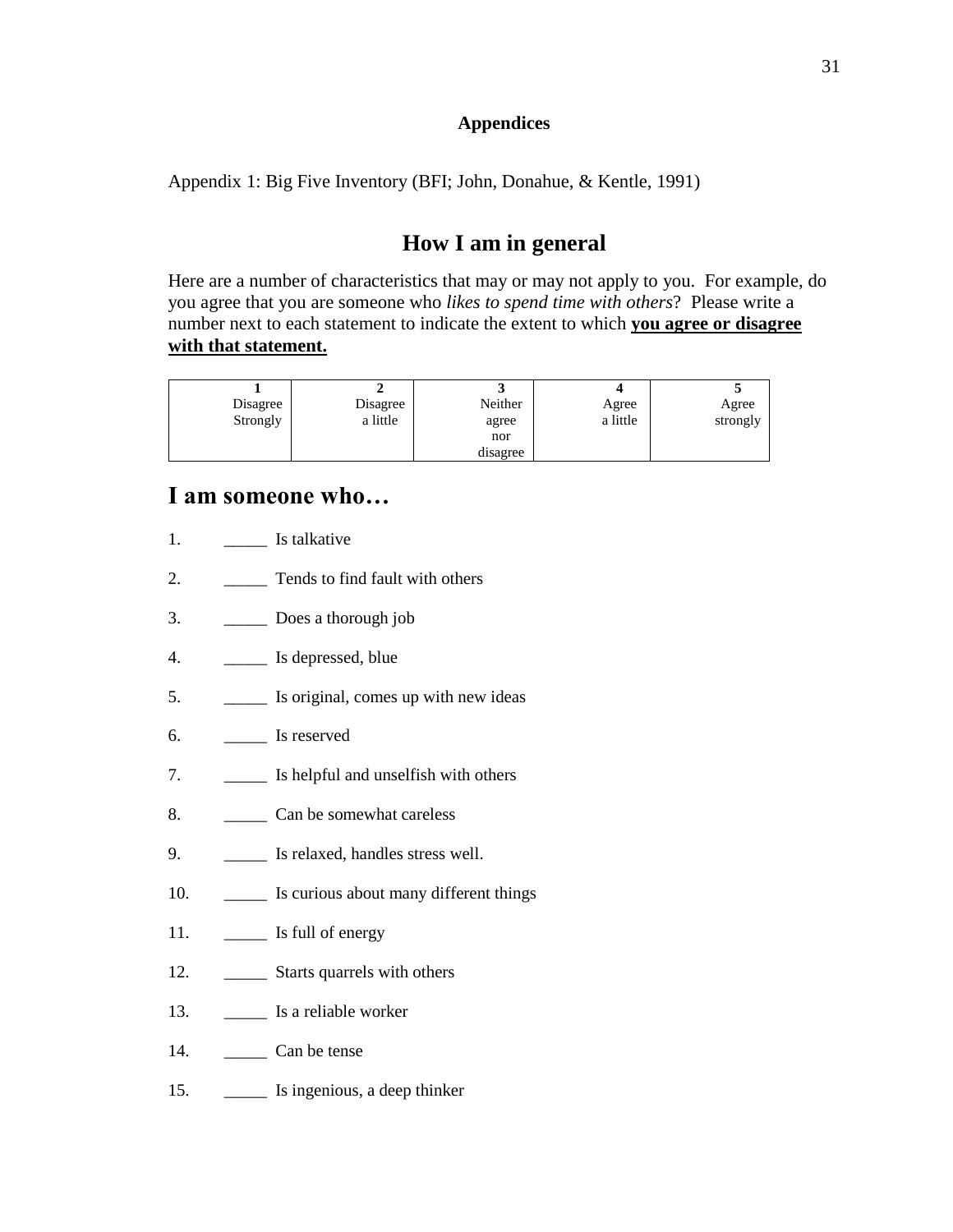- 16. **Generates a lot of enthusiasm**
- 17. \_\_\_\_\_ Has a forgiving nature
- 18. \_\_\_\_\_\_\_\_ Tends to be disorganized
- 19. \_\_\_\_\_ Worries a lot
- 20. **\_\_\_\_\_** Has an active imagination
- 21. \_\_\_\_\_ Tends to be quiet
- 22. \_\_\_\_\_ Is generally trusting
- 23. \_\_\_\_\_\_\_ Tends to be lazy
- 24. **IS EXECUTE:** Is emotionally stable, not easily upset
- 25. \_\_\_\_\_ Is inventive
- 26. **\_\_\_\_\_** Has an assertive personality
- 27. \_\_\_\_\_ Can be cold and aloof
- 28. \_\_\_\_\_ Perseveres until the task is finished
- 29. \_\_\_\_\_ Can be moody
- 30. \_\_\_\_\_ Values artistic, aesthetic experiences
- 31. \_\_\_\_\_ Is sometimes shy, inhibited
- 32. \_\_\_\_\_ Is considerate and kind to almost everyone
- 33. \_\_\_\_\_ Does things efficiently
- 34. \_\_\_\_\_ Remains calm in tense situations
- 35. \_\_\_\_\_ Prefers work that is routine
- 36. \_\_\_\_\_ Is outgoing, sociable
- 37. \_\_\_\_\_ Is sometimes rude to others
- 38. \_\_\_\_\_ Makes plans and follows through with them
- 39. \_\_\_\_\_ Gets nervous easily
- 40. **\_\_\_\_\_** Likes to reflect, play with ideas
- 41. \_\_\_\_\_ Has few artistic interests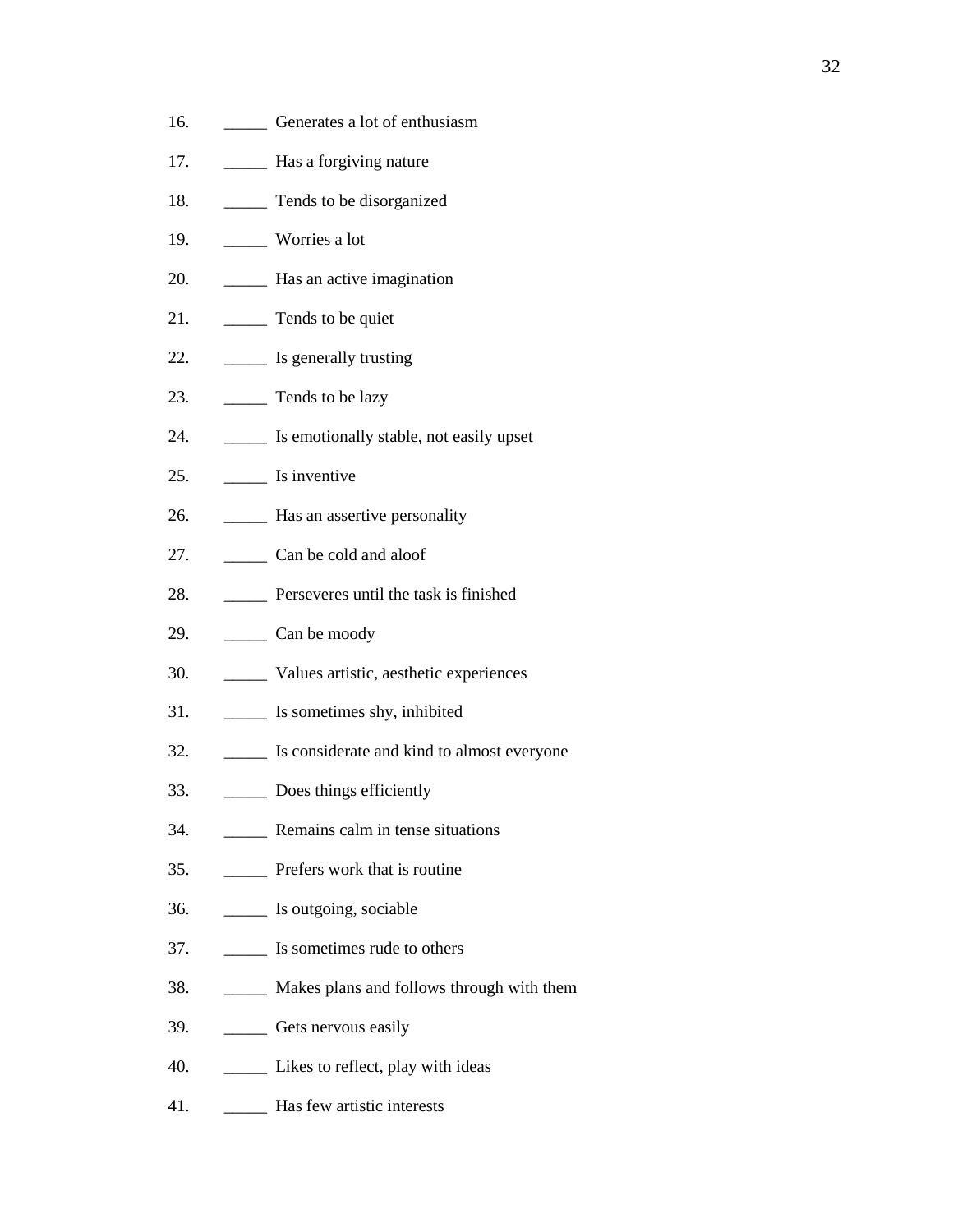- 42. **\_\_\_\_\_** Likes to cooperate with others
- 43. \_\_\_\_\_ Is easily distracted
- 44. **\_\_\_\_\_** Is sophisticated in art, music, or literature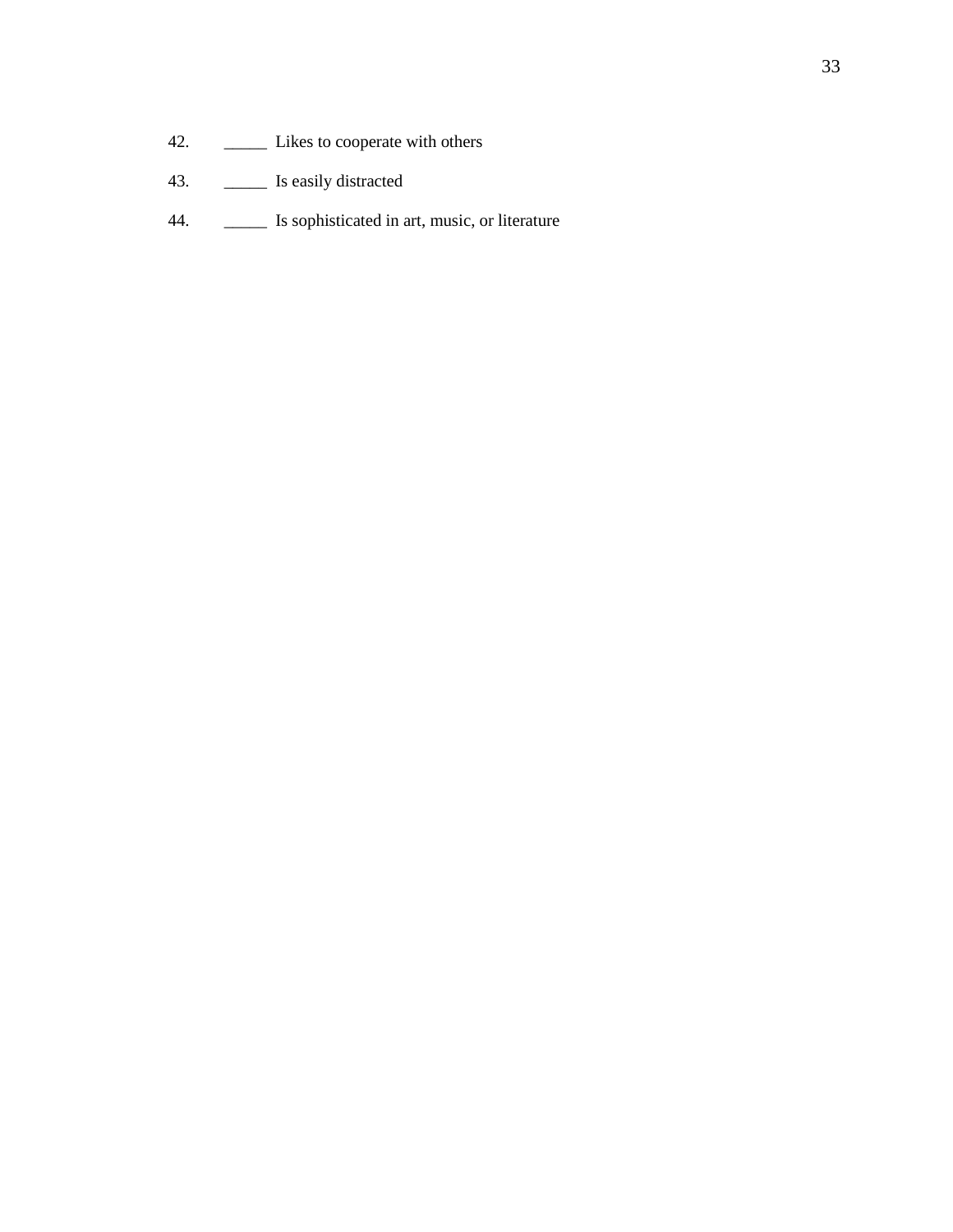Appendix 2: Riverside Behavioral Q-Sort (RBQ) Items (Funder, Furr, & Colvin, 2000)

- 1. Interviews others (if present). (e.g., asks a series of questions)
- 2. Volunteers a large amount of information about self.
- 3. Seems interested in what someone had to say.
- 4. Tries to control the situation. (Disregard whether attempts at control succeed or not.)
- 5. Dominates the situation. (Disregard intention, e.g., if P dominates the situation by default because other(s) present does very little, this item should receive high placement.)
- 6. Appears to be relaxed and comfortable.
- 7. Exhibits social skills. (e.g., makes other(s) comfortable, keeps conversation moving, entertains or charms other(s))
- 8. Is reserved and unexpressive. (e.g., expresses little affect; acts in a stiff, formal manner)
- 9. Laughs frequently. (Disregard whether laughter appears to be nervous or genuine.)
- 10. Smiles frequently.
- 11. Is physically animated; moves around.
- 12. Seems to like other(s) present. (e.g., would probably like to be friends with them)
- 13. Exhibits an awkward interpersonal style. (e.g., seems to have difficulty knowing what to say, mumbles, fails to respond to conversational advances)
- 14. Compares self to other(s). (whether others are present or not)
- 15. Shows high enthusiasm and a high energy level.
- 16. Shows a wide range of interests. (e.g., talks about many topics)
- 17. Talks at rather than with other(s). (e.g., conducts a monologue, ignores what other(s) says)
- 18. Expresses agreement frequently. (High placement = agreement is expressed unusually often, e.g., in response to each and every statement partner(s) makes. Low placement = unusual lack of expression of agreement.)
- 19. Expresses criticism. (of anybody or anything) (Low placement = expresses praise.)
- 20. Is talkative. (as observed in this situation)
- 21. Expresses insecurity. (e.g., seems touchy or overly sensitive)
- 22. Show physical signs of tension or anxiety. (e.g., fidgets nervously, voice wavers) (Middle placement  $=$  lack of signs of anxiety. Low placement  $=$  lack of signs under circumstances where you would expect them.)
- 23. Exhibits a high degree of intelligence (Give this item high placement only if P actually says or does something of high intelligence. Low placement = exhibition of low intelligence. Medium placement = no information one way or another.)
- 24. Expresses sympathy. (to anyone, i.e., including conversational references) (Low  $placement = unusual lack of symptom.$
- 25. Initiates humor.
- 26. Seeks reassurance. (e.g., asks for agreement, fishes for praise)
- 27. Exhibits condescending behavior. (e.g., acts as if self is superior to other(s) [present, or otherwise]) (Low placement  $=$  acting inferior.)
- 28. Seems likable. (to other(s) present)
- 29. Seeks advice.
- 30. Appears to regard self as physically attractive.
- 31. Acts irritated.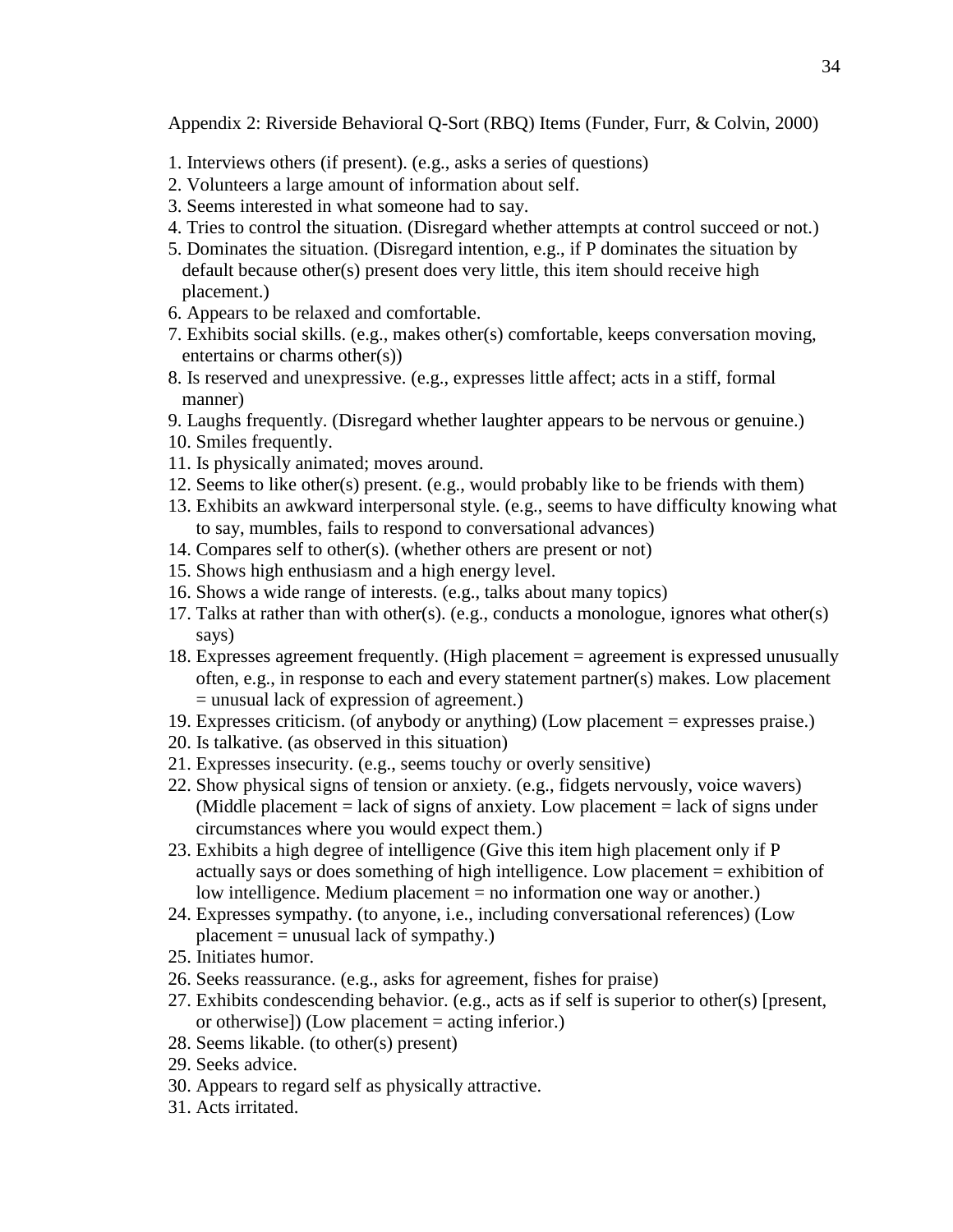- 32. Expresses warmth. (to anyone, e.g., including affectionate references to close friends, etc.)
- 33. Tries to undermine, sabotage or obstruct.
- 34. Expresses hostility. (no matter toward whom or what)
- 35. Is unusual or unconventional in appearance.
- 36. Behaves in a fearful or timid manner.
- 37. Is expressive in face, voice or gestures.
- 38. Expresses interest in fantasy or daydreams. (Low placement only if such interest is explicitly disavowed.)
- 39. Expresses guilt. (about anything)
- 40. Keeps other(s) at a distance; avoids development of any sort of interpersonal relationship. (Low placement  $=$  behavior to get close to other(s).)
- 41. Shows interest in intellectual or cognitive matters. (discusses an intellectual idea in detail or with enthusiasm)
- 42. Seems to enjoy the situation.
- 43. Says or does something interesting.
- 44. Says negative things about self. (e.g., is self-critical; expresses feelings of inadequacy)
- 45. Displays ambition. (e.g., passionate discussion of career plans, course grades, opportunities to make money)
- 46. Blames others. (for anything)
- 47. Expresses self-pity or feelings of victimization.
- 48. Expresses sexual interest. (e.g., acts attracted to someone present; expresses interest in dating or sexual matters in general)
- 49. Behaves in a cheerful manner.
- 50. Gives up when faced with obstacles. (Low placement implies unusual persistence.)
- 51. Behaves in a stereotypically masculine style or manner.
- 52. Offers advice.
- 53. Speaks fluently and expresses ideas well.
- 54. Emphasizes accomplishments of self, family or acquaintances. (Low placement = emphasizes failures of these individuals.)
- 55. Behaves in a competitive manner. (Low placement = cooperation.)
- 56. Speaks in a loud voice.
- 57. Speaks sarcastically. (e.g., says things (s)he does not mean; makes facetious comments that are not necessarily funny)
- 58. Makes or approaches physical contact with other(s). (of any sort, including sitting unusually close without touching) (Low placement = unusual avoidance of physical contact, such as large interpersonal distance.)
- 59. Engages in constant eye contact with someone. (Low placement = unusual lack of eye contact.)
- 60. Seems detached from the situation.
- 61. Speaks quickly. (Low placement = speaks slowly.)
- 62. Acts playful.
- 63. Other(s) seeks advice from P.
- 64. Concentrates on or works hard at a task.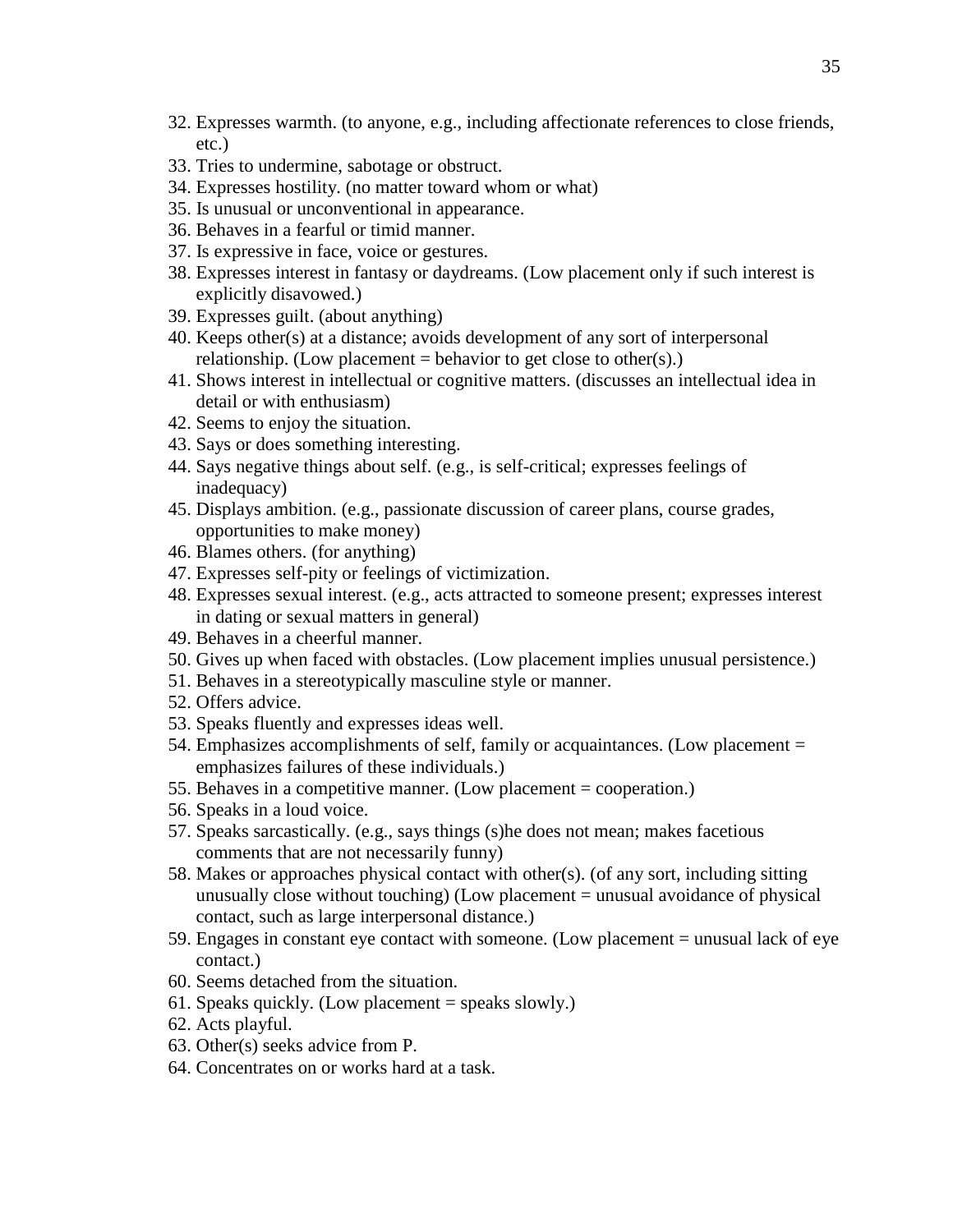- 65. Engages in physical activity. (e.g., works up a sweat) (Low placement = almost completely sedentary.)
- 66. Acts in a self-indulgent manner. (e.g., spending, eating, or drinking) (Low placement implies self-denial.)
- 67. Exhibits physical discomfort or pain. (High placement  $=$  excess of what seems proportionate. Low placement implies lack of these signs where expected.)
- 68. Behaves in a stereotypically feminine style or manner.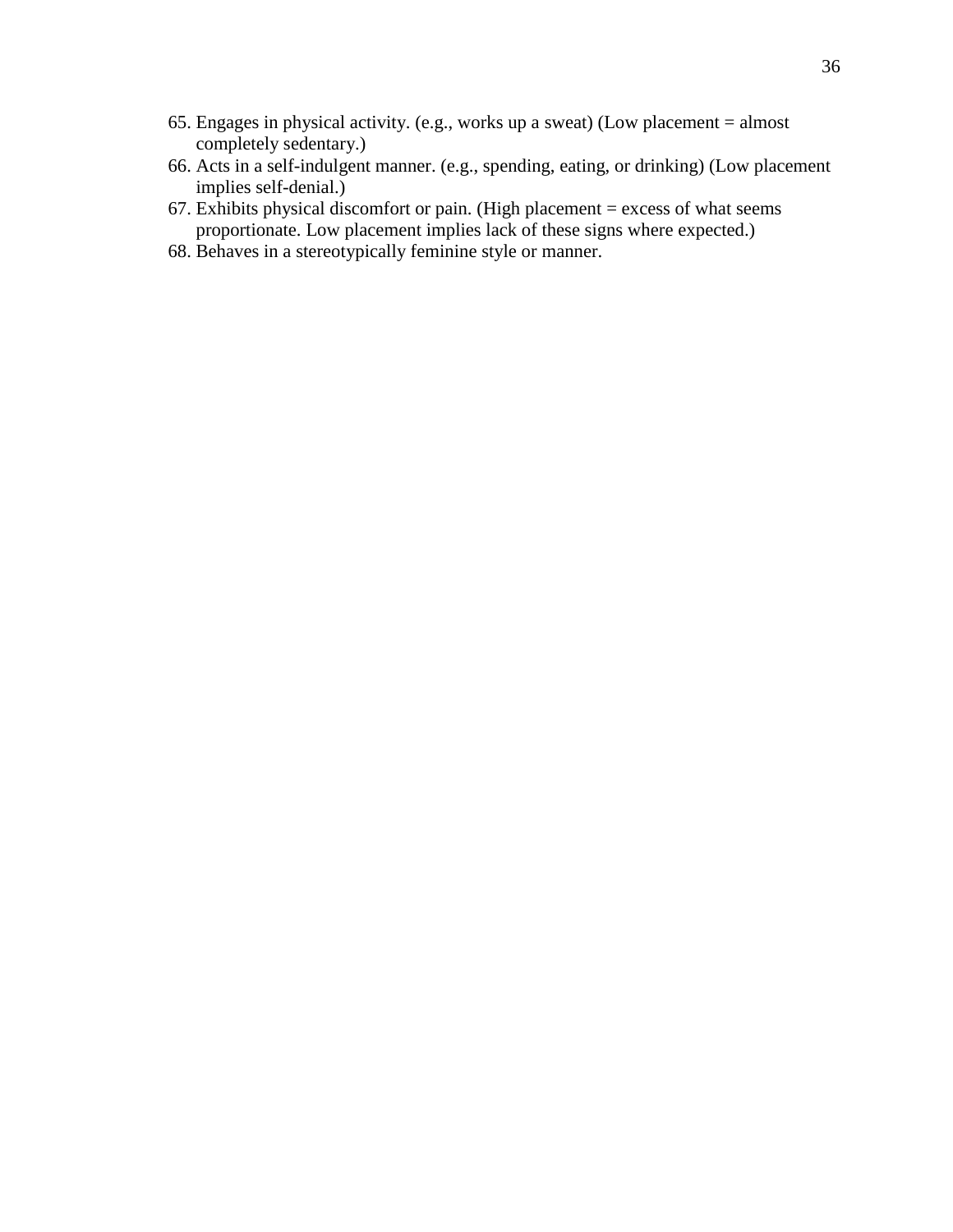| ## Behavior                                | r         |
|--------------------------------------------|-----------|
| <b>Positive</b>                            |           |
| 15 - High enthusiasm and energy level      | $0.29**$  |
| 20 - Is talkative                          | $0.28**$  |
| 07 - Exhibits social skills                | $0.23**$  |
| 56 - Speaks in a loud voice                | $0.22**$  |
| 37 - Expressive in voice, face, or gesture | $0.21**$  |
| 11 - Physically animated; Moves a lot      | $0.19**$  |
| 02 - Volunteers Information about Self     | $0.18*$   |
| 25 - Initiates humor                       | $0.17*$   |
| 16 - Displays wide range of interests      | $0.17*$   |
| 42 - Seems to enjoy situation              | $0.14*$   |
| <b>Negative</b>                            |           |
| 60 - Seems detached from situation         | $-0.30**$ |
| 36 - Behaves in fearful or timid manner    | $-0.28**$ |
| 08 - Reserved and unexpressive             | $-0.27**$ |
| 67 - Exhibits physical discomfort/pain     | $-0.23**$ |
| 18 - Expresses agreement frequently        | $-0.21**$ |
| 13 - Exhibits awkward interpersonal style  | $-0.21**$ |
| $40$ - Keeps other(s) at a distance        | $-0.20**$ |
| 24 - Expresses sympathy                    | $-0.18*$  |
| 46 - Blames others                         | $-0.18*$  |
| 22 - Physical signs of tension/anxiety     | $-0.17*$  |
| 66 - Acts in a self-indulgent manner       | $-0.16*$  |
| 64 - Concentrates; Work hard at task       | $-0.15*$  |

Table 1: Correlates of Self-Rated Extraversion and Directly Observed Behavior

**Note:** RBQ item content is abbreviated. Probability of finding 22 significant correlates by chance in 10,000 randomization trials:  $p = .0012$ . Vector correlation by gender:  $r = .62$ . Vector correlation by interviewer:  $r = .42$ . \*  $p < .05$ ; \*\*  $p < .01$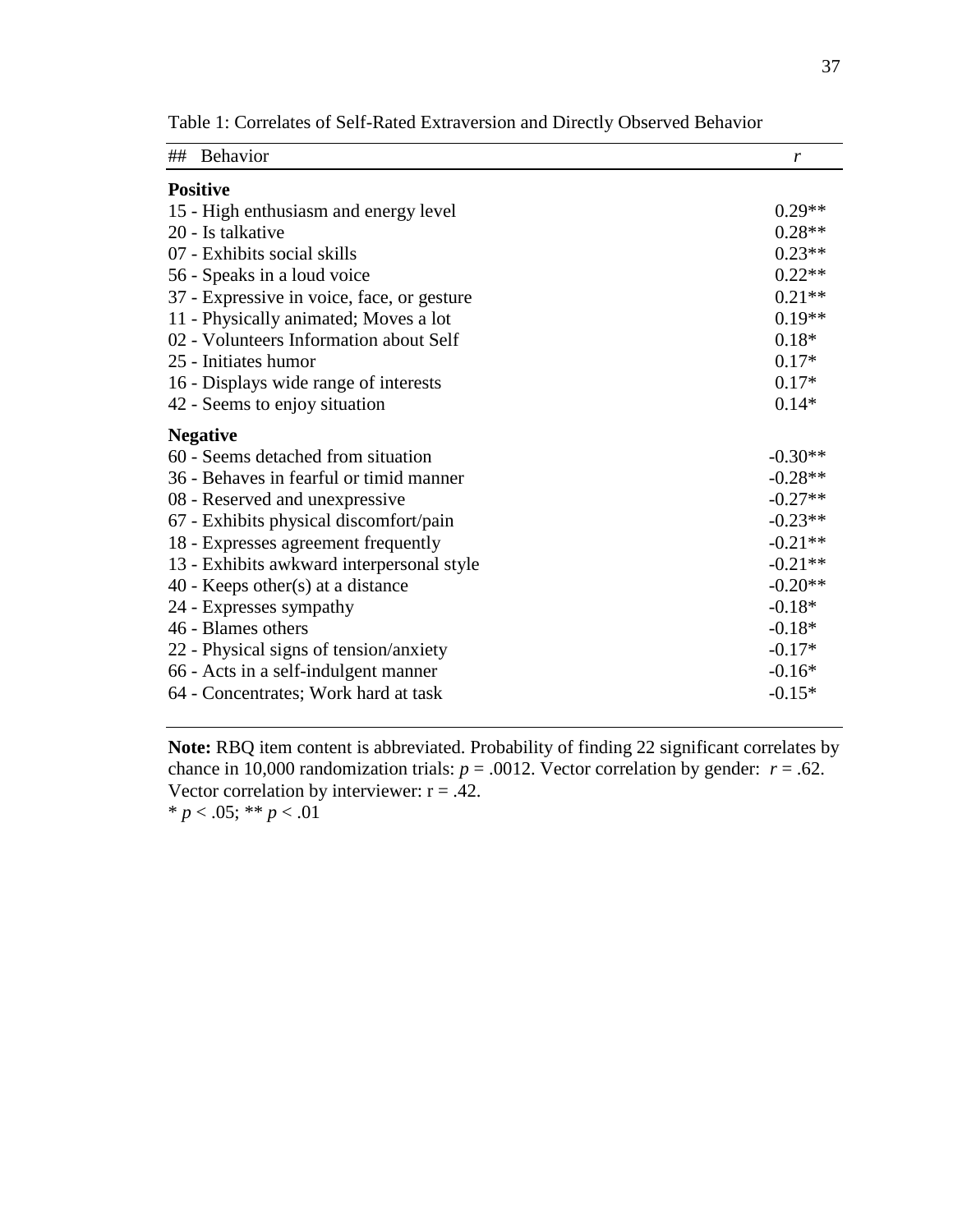| Behavior<br>##                                  | r        |
|-------------------------------------------------|----------|
| <b>Positive</b>                                 |          |
| 53 - Speaks fluently; Expresses ideas well      | $0.18*$  |
| 32 - Expresses warmth                           | $0.18*$  |
| 06 - Appears relaxed and comfortable            | $0.16*$  |
| 41 - Interest in intellectual/cognitive matters | $0.16*$  |
| 23 - Exhibits high degree of intelligence       | $0.16*$  |
| <b>Negative</b>                                 |          |
| 13 - Exhibits awkward interpersonal style       | $-0.16*$ |
| 65 - Engages in physical activity               | $-0.16*$ |
| 17 - Talks at other(s)                          | $-0.15*$ |
| 57 - Speaks sarcastically                       | $-0.15*$ |
| 22 - Physical signs of tension/anxiety          | $-0.14*$ |

Table 2: Correlates of Self-Rated Conscientiousness and Directly Observed Behavior

**Note:** RBQ item content is abbreviated. Probability of finding 10 significant correlates by chance in 10,000 randomization trials:  $p = .0504$ . Vector correlation by gender:  $r = .25$ . Vector correlation by interviewer:  $r = .30$ .

\*  $p < .05$ ; \*\*  $p < .01$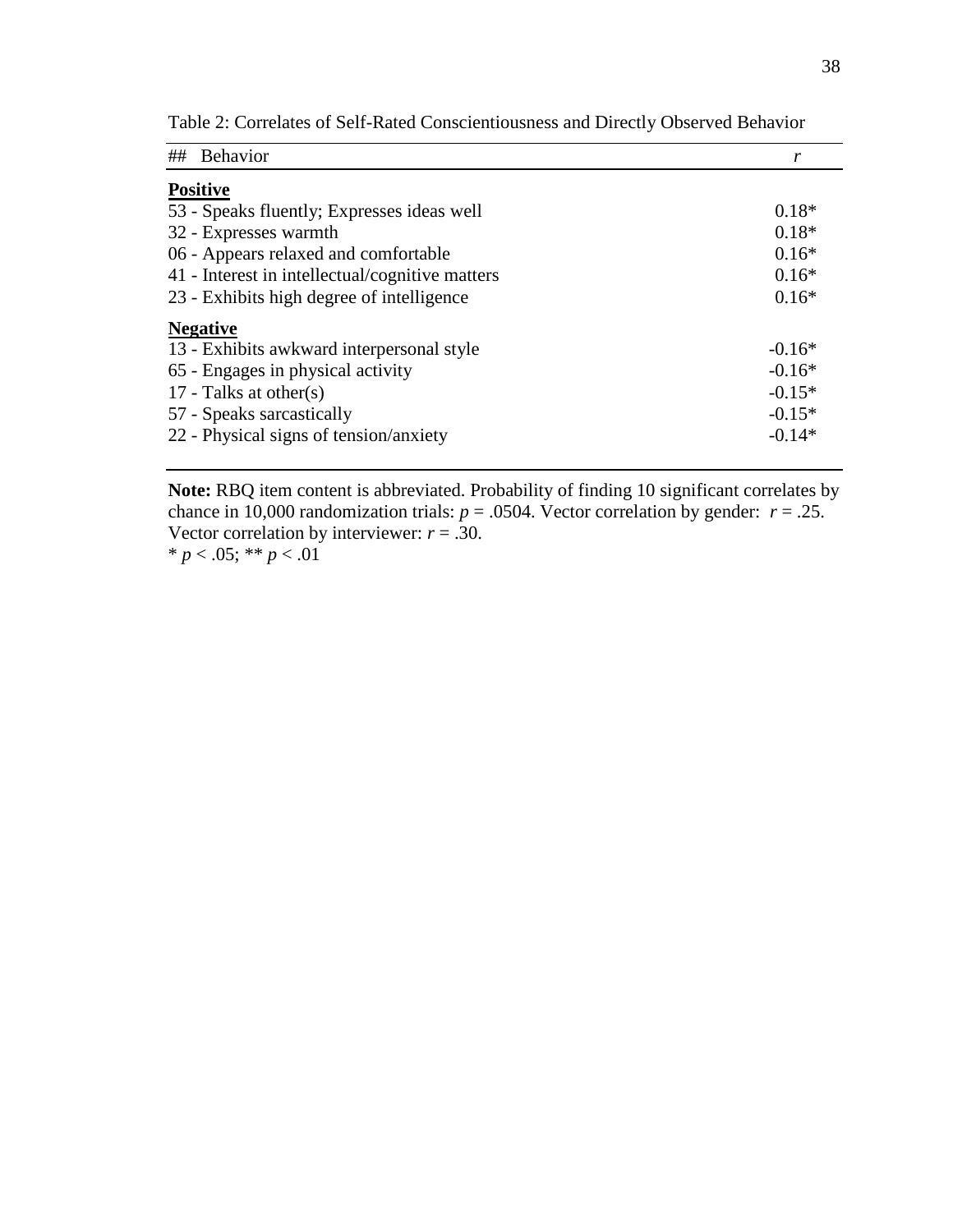| ## Behavior                                     | r         |
|-------------------------------------------------|-----------|
| <b>Positive</b>                                 |           |
| 41 - Interest in intellectual/cognitive matters | $0.25**$  |
| 23 - Exhibits high degree of intelligence       | $0.22**$  |
| 42 - Seems to enjoy situation                   | $0.22**$  |
| 16 - Displays wide range of interests           | $0.18*$   |
| 25 - Initiates humor                            | $0.18*$   |
| 15 - High enthusiasm and energy level           | $0.17*$   |
| 53 - Speaks fluently; Expresses ideas well      | $0.17*$   |
| 01 - Interviews Other $(s)$                     | $0.17*$   |
| 62 - Acts playful                               | $0.15*$   |
| 20 - Is talkative                               | $0.14*$   |
| <b>Negative</b>                                 |           |
| 50 - Gives up when faced w/obstacles            | $-0.26**$ |
| 44 - Says negative things about self            | $-0.25**$ |
| $63$ - Other(s) seek advice from P              | $-0.24**$ |
| 39 - Expresses guilt                            | $-0.22**$ |
| 36 - Behaves in fearful or timid manner         | $-0.21**$ |
| 13 - Exhibits awkward interpersonal style       | $-0.20**$ |
| 18 - Expresses agreement frequently             | $-0.19**$ |
| 21 - Expresses insecurity                       | $-0.19**$ |
| 60 - Seems detached from situation              | $-0.17*$  |

Table 3: Correlates of Self-Rated Openness and Directly Observed Behavior

**Note:** RBQ item content is abbreviated. Probability of finding 19 significant correlates by chance in 10,000 randomization trials:  $p = .0039$ . Vector correlation by gender:  $r = .71$ . Vector correlation by interviewer:  $r = .38$ . \*  $p < .05$ ; \*\*  $p < .01$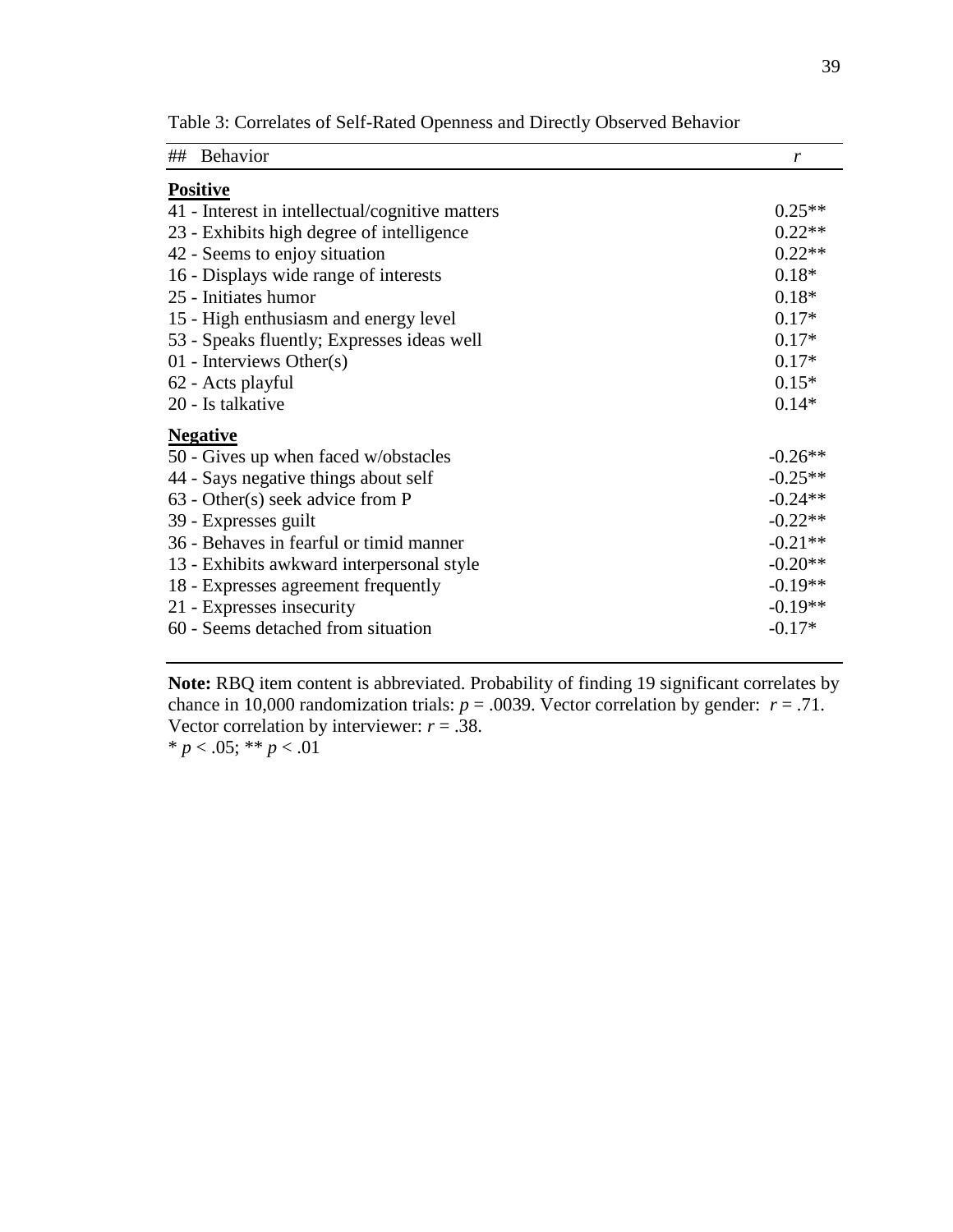| ##<br><b>Behavior</b>              | r        | Females   | Males    | Z.       | p      |
|------------------------------------|----------|-----------|----------|----------|--------|
| 17 - Talks at other(s)             | $-0.10$  | $-0.27**$ | 0.06     | $-2.36*$ | 0.0183 |
| 21 - Expresses insecurity          | 0.10     | $-0.02$   | $0.25**$ | $-1.89$  | 0.0588 |
| 36 - Behaves in a fearful manner   | $-0.08$  | $-0.22*$  | 0.08     | $-2.04*$ | 0.0414 |
| 45 - Displays ambition             | 0.03     | $0.23*$   | $-0.16$  | $2.74**$ | 0.0061 |
| 46 - Blames others                 | $-0.08$  | $-0.20*$  | 0.06     | $-1.80$  | 0.0719 |
| 54 - Emphasizes accomplishments    | $-0.06$  | 0.12      | $-0.23*$ | $2.43*$  | 0.0151 |
| 55 - Behaves in competitive manner | $-0.10$  | 0.05      | $-0.25*$ | $2.06*$  | 0.0394 |
| 58 - Approaches physical contact   | 0.11     | $0.22*$   | $-0.06$  | 1.92     | 0.0549 |
| $63$ - Other(s) seek advice from P | $-0.17*$ | $-0.25*$  | $-0.09$  | $-1.13$  | 0.2585 |
| 67 - Exhibits physical discomfort  | 0.07     | $-0.07$   | $0.24*$  | $-2.16*$ | 0.0308 |
| 68 - Behaves in a feminine style   | 0.14     | $-0.21*$  | 0.09     | $-2.10*$ | 0.0357 |

Table 4: Gender Differences in Correlates of Self-Rated Agreeableness and Directly Observed Behavior

**Note:** RBQ item content is abbreviated. Total  $N = 195$ ; Female  $N = 102$ ; Male  $N = 93$ \*  $p < .05$ ; \*\*  $p < .01$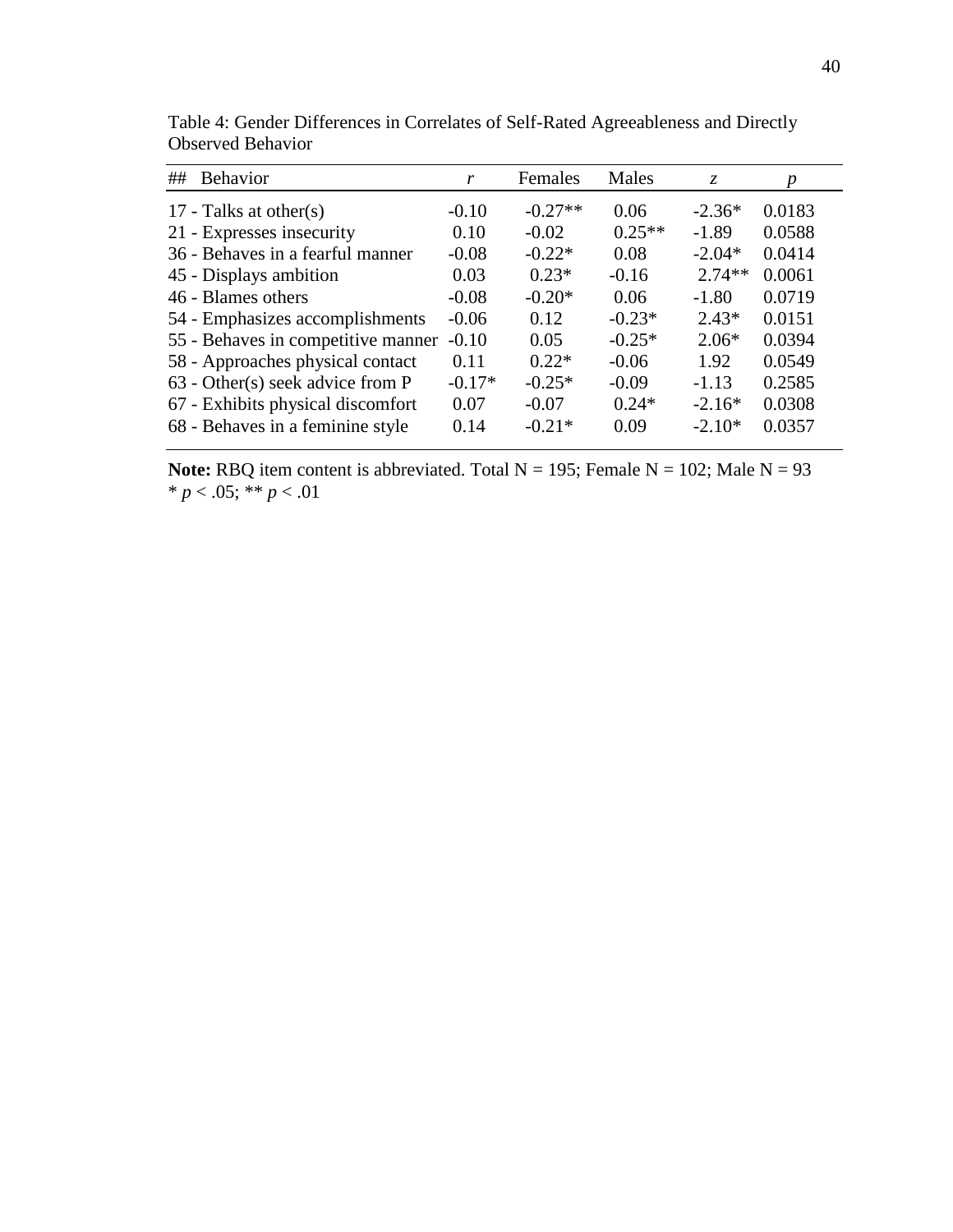| <b>BFI</b> Trait  | Verbal Comprehension Concept Formation Visual Matching |         |         |
|-------------------|--------------------------------------------------------|---------|---------|
| Conscientiousness | $21**$                                                 | $22**$  | $.25**$ |
| <b>Openness</b>   | $.33**$                                                | $21***$ | .03     |

Table 5: BFI Correlates of the BIA

**Note:** *N* = 157 \* *p* < .05; \*\* *p* < .01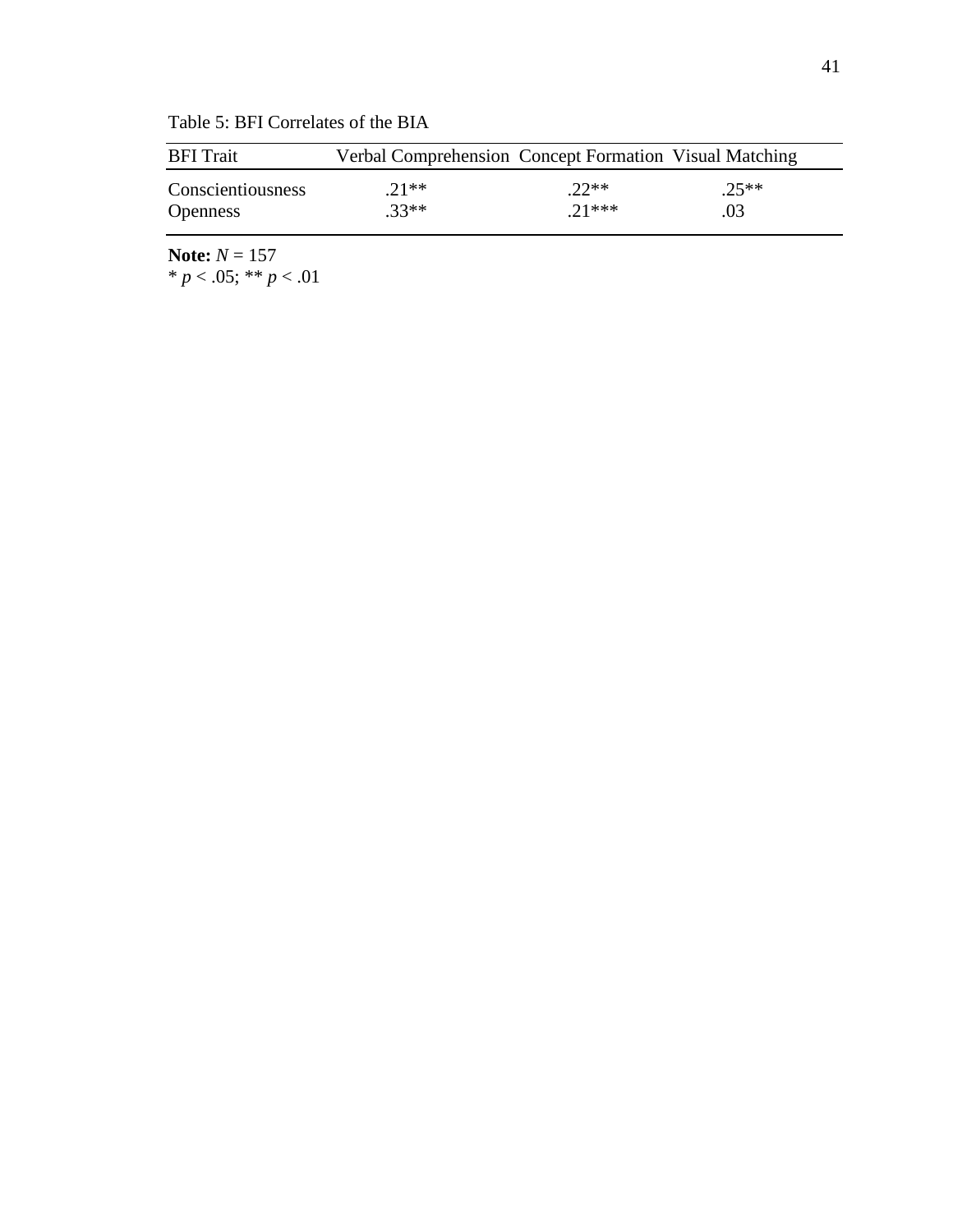|    | Test                                                                                                         | $b$ path <sup>a</sup>  | $\frac{c \text{ path}}{c}$ | $c'$ path <sup>c</sup> | <b>Indirect Effects</b> |                        |  |  |
|----|--------------------------------------------------------------------------------------------------------------|------------------------|----------------------------|------------------------|-------------------------|------------------------|--|--|
| ## | <b>Behavior</b>                                                                                              | h                      | h                          | h                      | Estimate                | 95% CI                 |  |  |
|    | <u>Verbal Comprehension (<math>r = .21</math>, <math>p &lt; .01</math>)</u>                                  |                        |                            |                        |                         |                        |  |  |
|    | 6 - Appears to be relaxed                                                                                    | $1.20***$              | $3.08**$                   | $2.40*$                | $0.69*$                 | .11, 1.47              |  |  |
|    | 13 - Awkward interpersonal style                                                                             | $-1.24**$              | $3.08**$                   | $2.49*$                | $0.59*$                 | .10, 1.29              |  |  |
|    | 23 - High degree of intelligence                                                                             | $5.07***$              | $3.08**$                   | 1.60                   | $1.48*$                 | .05, 3.02              |  |  |
|    | 41 - Interest in intellectual matters                                                                        | $4.32***$              | $3.08**$                   | 1.91                   | $1.16***$               | .26, 2.32              |  |  |
|    | 53 - Speaks fluently                                                                                         | $3.53***$              | $3.08**$                   | 1.68                   | $1.41**$                | .45, 2.51              |  |  |
|    | Concept Formation ( $r = .22$ , $p < .01$ )<br>6 - Appears to be relaxed<br>13 - Awkward interpersonal style | $2.40***$<br>$-1.32**$ | $3.90**$<br>$3.90**$       | $3.08*$<br>$3.27*$     | $0.83*$<br>$0.63*$      | .15, 1.70<br>.09, 1.37 |  |  |
|    | 32 - Expresses warmth                                                                                        | $3.03*$                | $3.90**$                   | $3.23*$                | $0.65*$                 | .02, 1.49              |  |  |
|    | 41 - Interest in intellectual matters<br>53 - Speaks fluently                                                | $5.03***$<br>$3.51***$ | $3.90**$<br>$3.90**$       | 2.54<br>2.51           | $1.36**$<br>$1.40**$    | .32, 2.63<br>.46, 2.54 |  |  |
|    | <u>Visual Matching</u> ( $r = .25$ , $p < .01$ )<br>32 - Expresses warmth<br>53 - Speaks fluently            | $1.77*$<br>$1.31**$    | $2.72**$<br>$2.72**$       | $2.26**$<br>$2.20*$    | $0.39*$<br>$0.52**$     | .02, 1.49<br>.12, 1.07 |  |  |

Table 6: RBQ behaviors as mediators of the Conscientiousness-performance link

**Note:** RBQ item content is abbreviated. *b*'s represent unstandardized betas. Confidence intervals are bias-corrected.

<sup>a</sup>b path: Direct effect of RBQ behavior on performance, controlling for Conscientiousness  $\overline{c}$  path: Direct effect of Conscientiousness on performance

<sup>c</sup>c<sup>'</sup> path: Direct effect of Conscientiousness on performance, controlling for RBQ behavior

\*  $p < .05$ ; \*\*  $p < .01$ ; \*\*\*  $p < .001$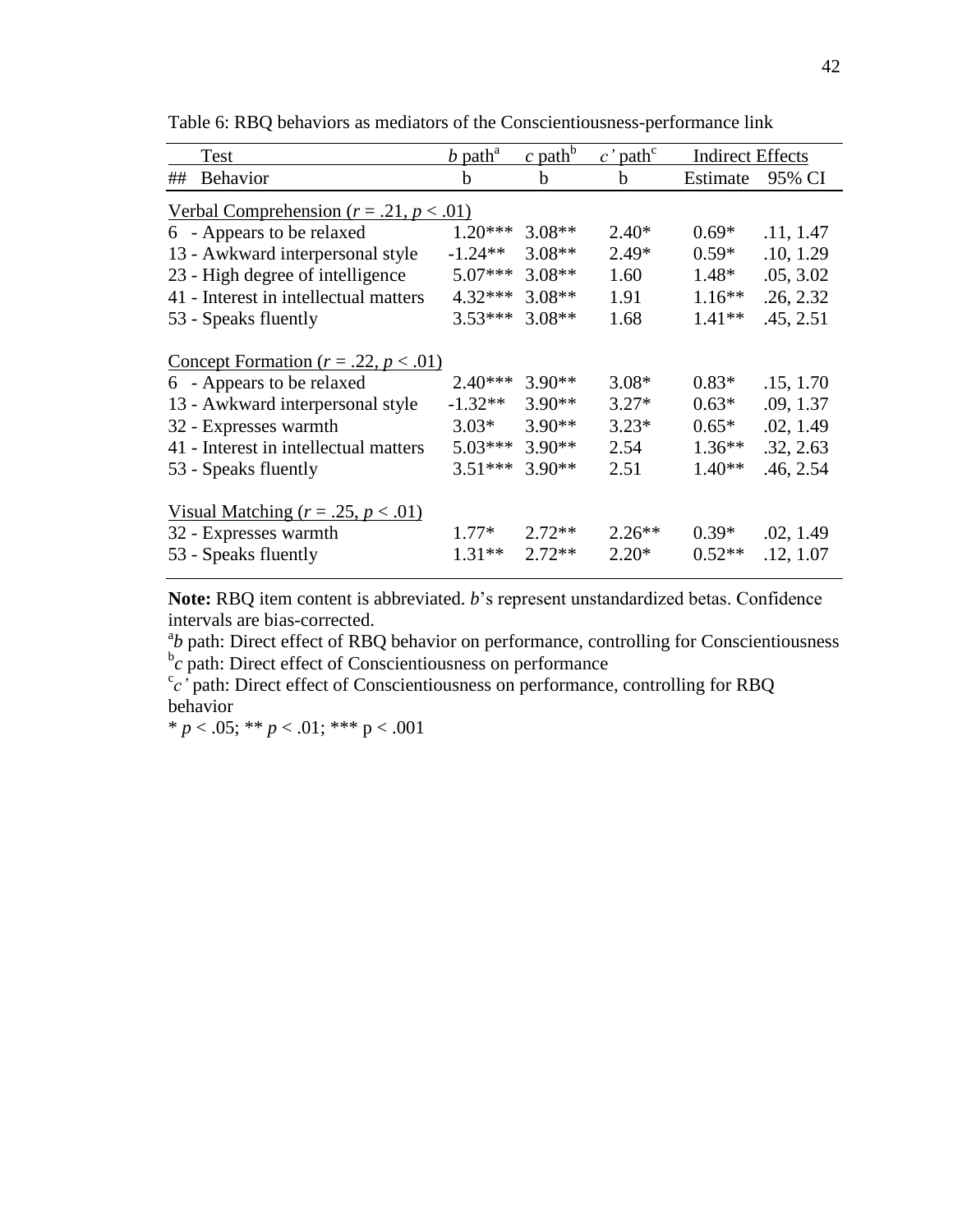| Test                                                                        | $b$ path <sup>a</sup> | c path <sup>b</sup> | path <sup>c</sup><br>$c^{\, \prime}$ | <b>Indirect Effects</b> |            |  |  |
|-----------------------------------------------------------------------------|-----------------------|---------------------|--------------------------------------|-------------------------|------------|--|--|
| <b>Behavior</b><br>##                                                       | h                     | h                   | b                                    | Estimate                | 95% CI     |  |  |
| <u>Verbal Comprehension (<math>r = .33</math>, <math>p &lt; .01</math>)</u> |                       |                     |                                      |                         |            |  |  |
| 13 - Awkward interpersonal style                                            | $-1.02*$              | $4.56***$           | 3.94***                              | $0.62**$                | .13, 1.31  |  |  |
| 16 - Shows wide range of interests                                          | $2.67*$               | $4.56***$           | $4.05***$                            | $0.50*$                 | .03, 1.20  |  |  |
| 23 - High degree of intelligence                                            | 4.86***               | $4.56***$           | $2.51**$                             | $2.05**$                | .79, 3.48  |  |  |
| 41 - Interest in intellectual matters                                       | $3.77***$             | $4.56***$           | $3.08**$                             | $1.47**$                | .64, 2.50  |  |  |
| 42 - Seems to enjoy the situation                                           | $1.72*$               | $4.56***$           | $3.86***$                            | $0.69**$                | .15, 1.41  |  |  |
| 50 - Gives up facing obstacles                                              | $-2.91***$            | $4.56***$           | $2.46*$                              | $1.10**$                | 1.04, 3.32 |  |  |
| 53 - Speaks fluently                                                        | $3.36***$             | $4.56***$           | 3.49***                              | $1.08**$                | .30, 1.99  |  |  |
| Concept Formation $(r=.21, p < .001)$                                       |                       |                     |                                      |                         |            |  |  |
| 13 - Awkward interpersonal style                                            | $-1.28*$              | $3.44**$            | $2.67*$                              | $0.79**$                | .15, 1.75  |  |  |
| 23 - High degree of intelligence                                            | $5.74***$             | $3.44**$            | 1.03                                 | $2.42**$                | .98, 4.00  |  |  |
| 41 - Interest in intellectual matters                                       | $5.04***$             | $3.44**$            | 1.47                                 | $1.96**$                | .95, 3.15  |  |  |
| 50 - Gives up facing obstacles                                              | $-3.24***$            | $3.44**$            | 1.10                                 | $2.32**$                | 1.11, 3.74 |  |  |
| 53 - Speaks fluently                                                        | $3.55***$             | $3.44**$            | 2.32                                 | $1.14**$                | .30, 2.17  |  |  |

Table 7: RBQ behaviors as mediators of the Openness-performance link

**Note:** RBQ item content is abbreviated. *b*'s represent unstandardized betas. Confidence intervals are bias-corrected.

<sup>a</sup>b path: Direct effect of RBQ behavior on performance, controlling for Openness <sup>b</sup>c path: Direct effect of Openness on performance

<sup>c</sup>c' path: Direct effect of Openness on performance, controlling for RBQ behavior  $\frac{1}{p}$  × .05; \*\* *p* < .01; \*\*\* *p* < .001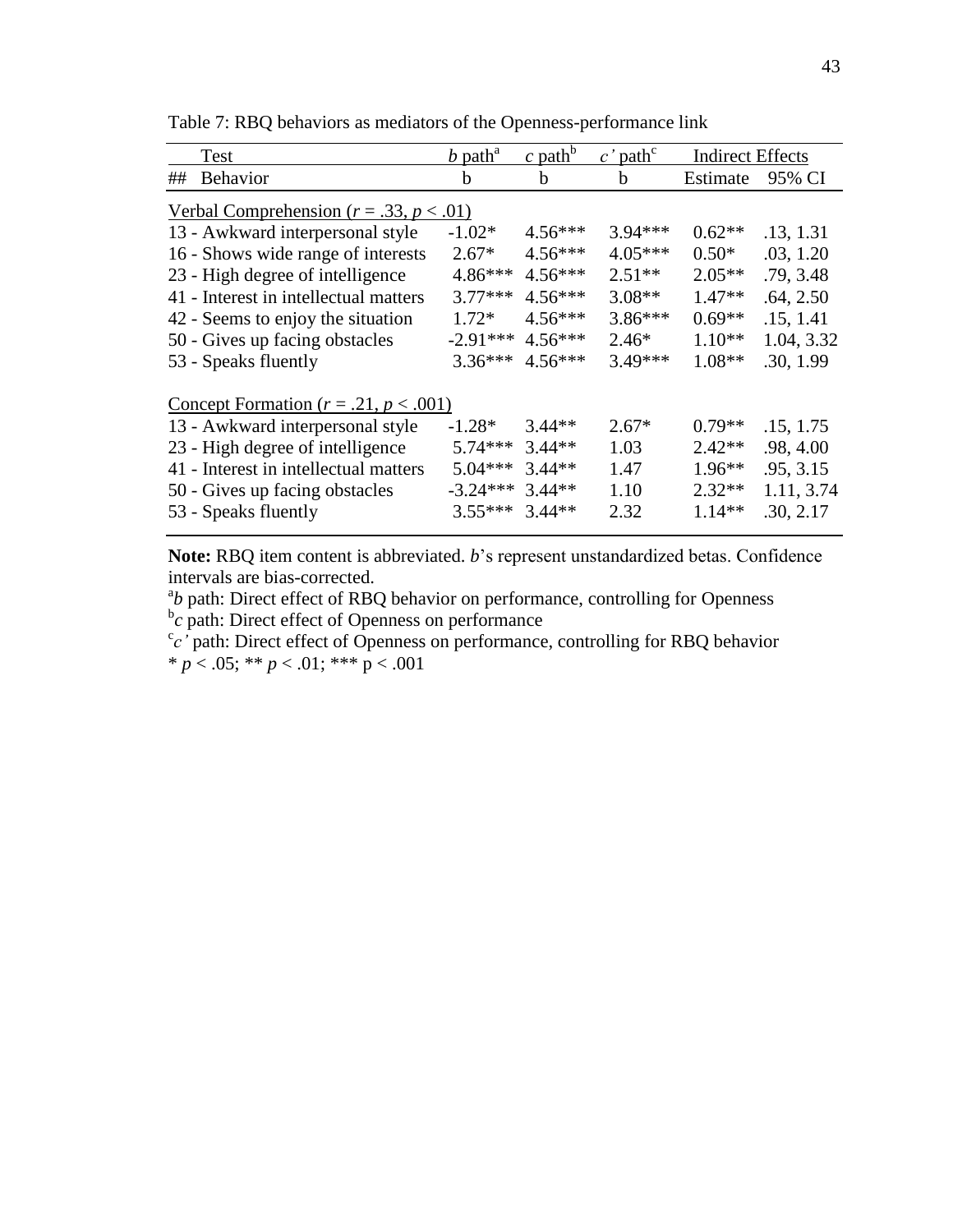#### **References**

- Allport, G. W. (1931). What is a trait of personality? *Journal of Abnormal and Social Psychology, 25*, 368-372. doi:10.1037/h0075406
- Ames, D. R., & Bianchi, E. C. (2008). The agreeableness asymmetry in first impressions: Perceivers' impulse to (mis) judge agreeableness and how it is moderated by power. *Personality and Social Psychology Bulletin*, *34*(12), 1719-1736. doi: 10.1177/0146167208323932
- Andersen, S. M., & Thorpe, J. S. (2009). An if-then theory of personality: Significant others and the relational self. *Journal of Research in Personality, 43*, 163–170. doi: 10.1016/j.jrp.2008.12.040
- Barrick, M. R., & Mount, M. K. (1993). Autonomy as a moderator of the relationships between the Big Five personality dimensions and job performance. *Journal of Applied Psychology; Journal of Applied Psychology, 78*(1), 111-118. doi:10.1037/0021-9010.78.1.111
- Baumeister, R. F., Vohs, K. D., & Funder, D. C. (2007). Psychology as the science of self-reports and finger movements: Whatever happened to actual behavior? *Perspectives on Psychological Science, 2,* 396-403. doi:10.1111/j.1745- 6916.2007.00051.x
- Bogg, T., & Roberts, B. W. (2004). Conscientiousness and health-related behaviors: a meta-analysis of the leading behavioral contributors to mortality. *Psychological bulletin, 130*(6), 887. doi: 10.1037/0033-2909.130.6.887
- Caspi, A., (2000). The child is the father of the man: Personality continuities from childhood to adulthood. *Journal of Personality and Social Psychology, 78*, 158- 172. doi:10.1037/0022-3514.78.1.158
- Caspi, A., & Roberts, B. W. (2001). Personality development across the life course: The argument for change and continuity. *Psychological Inquiry, 12*, 49-66. doi:10.1207/S15327965PLI1202\_01
- Caspi, A., Roberts, B. W., & Shiner, R. (2005). Personality development. *Annual Review of Psychology, 56*, 453-484. doi:10.1037/0022-3514.93.5.880
- Chen, V., & Drummond, P. D. (2008). Fear of negative evaluation augments negative affect and somatic symptoms in social-evaluative situations. *Cognition and Emotion*, *22*(1), 21-43. doi: 10.1080/02699930701273815
- DeYoung, C. G., Quilty, L. C., & Peterson, J. B. (2007). Between facets and domains: 10 aspects of the Big Five. *Journal of Personality and Social Psychology, 93*, 880- 896. doi:10.1037/0022-3514.93.5.880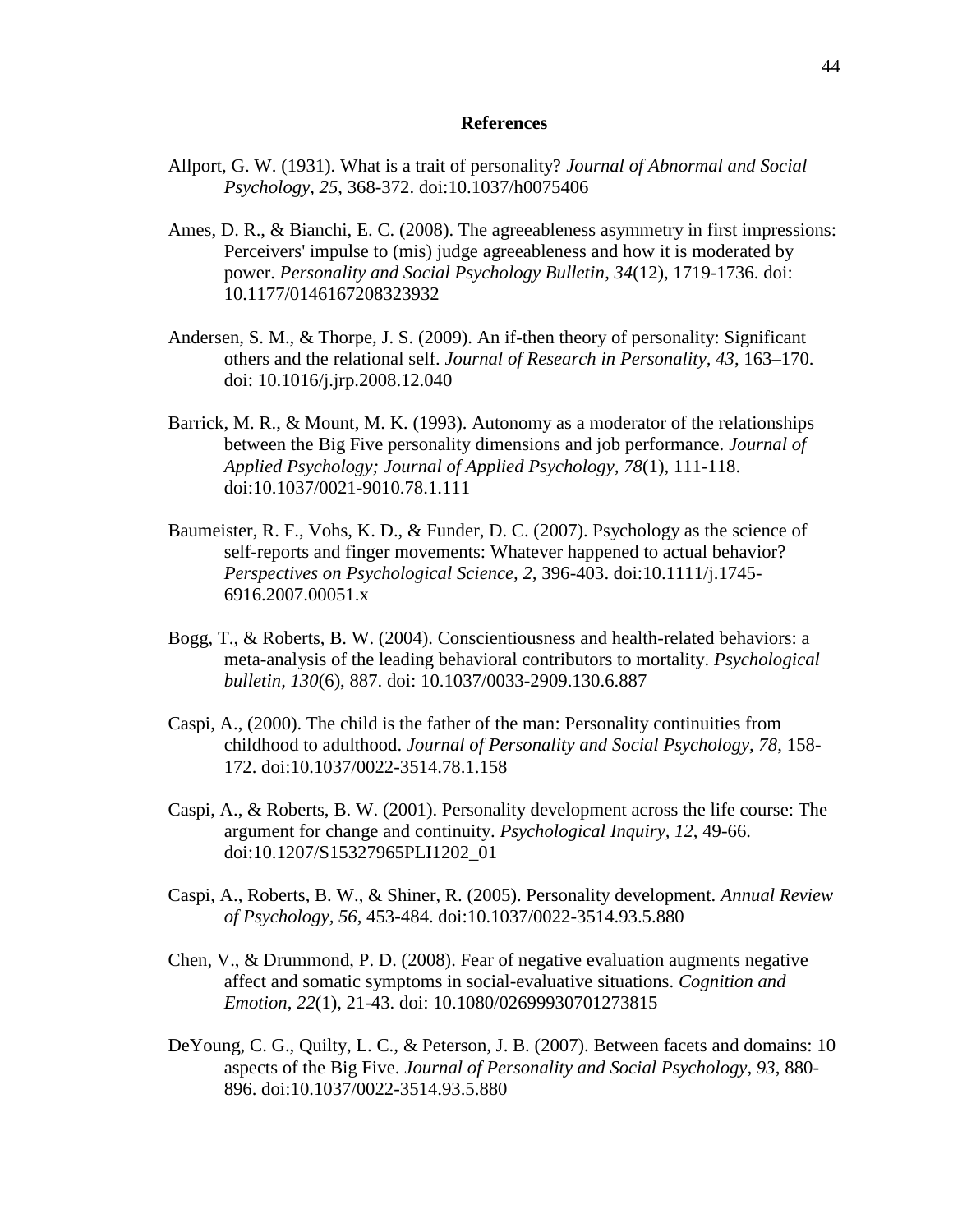- Dickerson, S. S., & Kemeny, M. E. (2004). Acute stressors and cortisol responses: a theoretical integration and synthesis of laboratory research. *Psychological Bulletin, 130*(3), 355-391. doi: 10.1037/0033-2909.130.3.355
- Digman, J. M. (1963). Principal dimensions of child personality as inferred from teachers' judgments. *Child Development, 34*, 43–60. doi:10.1111/j.1467- 8624.1963.tb06008.x
- Digman, J. M. (1989). Five robust trait dimensions: Development, stability, and utility. *Journal of Personality, 57*, 195-214. doi:10.1111/j.1467-6494.1989.tb00480.x
- Digman JM. (1990). Personality structure: Emergence of the five-factor model. *Annual Review of Psychology, 41*,417-440. doi: 10.1146/annurev.ps.41.020190.002221
- Ferguson, C. J. (2010). A meta-analysis of normal and disordered personality across the life span. *Journal of Personality and Social Psychology, 98*, 659-667. doi:10.1037/a0018770
- Friedman, H. S., Tucker, J. S., Tomlinson-Keasey, C., Schwartz, J. E., Wingard, D. L., & Criqui, M. H. (1993). Does childhood personality predict longevity? *Journal of Personality and Social Psychology, 65*(1), 176-185. doi:10.1037/0022- 3514.65.1.176
- Funder, D. C. (1991). Global traits: A neo-Allportian approach to personality. *Psychological Science, 2*, 31-39. doi:10.1111/j.1467-9280.1991.tb00093.x
- Funder, D. C. (2001). Personality. *Annual Review of Psychology, 52*, 197–221. doi:10.1146/annurev.psych.52.1.197
- Funder, D. C., Furr, R. M., & Colvin, C. R. (2000). The Riverside Behavioral Q-sort: A tool for the description of social behavior. *Journal of Personality, 68*, 451-489. doi:10.1111/1467-6494.00103
- Funder, D. C., & Harris, M. J. (1986). Experimental effects and person effects in delay of gratification. *American Psychologist, 41*(4), 476. doi:10.1037/0003- 066X.41.4.476
- Funder, D. C., & Ozer, D. J. (1983). Behavior as a function of the situation. *Journal of Personality and Social Psychology, 44*, 107-112. doi:10.1037/0022-3514.44.1.107
- Furr. R. M. (2009). Personality psychology as a truly behavioural science. *European Journal of Personality, 23*, 369–401. doi:10.1002/per.724
- Goldberg, L. R. (1990). An alternative "description of personality": The Big-Five factor structure. *Journal of personality and Social Psychology*, *59*(6), 1216-1229.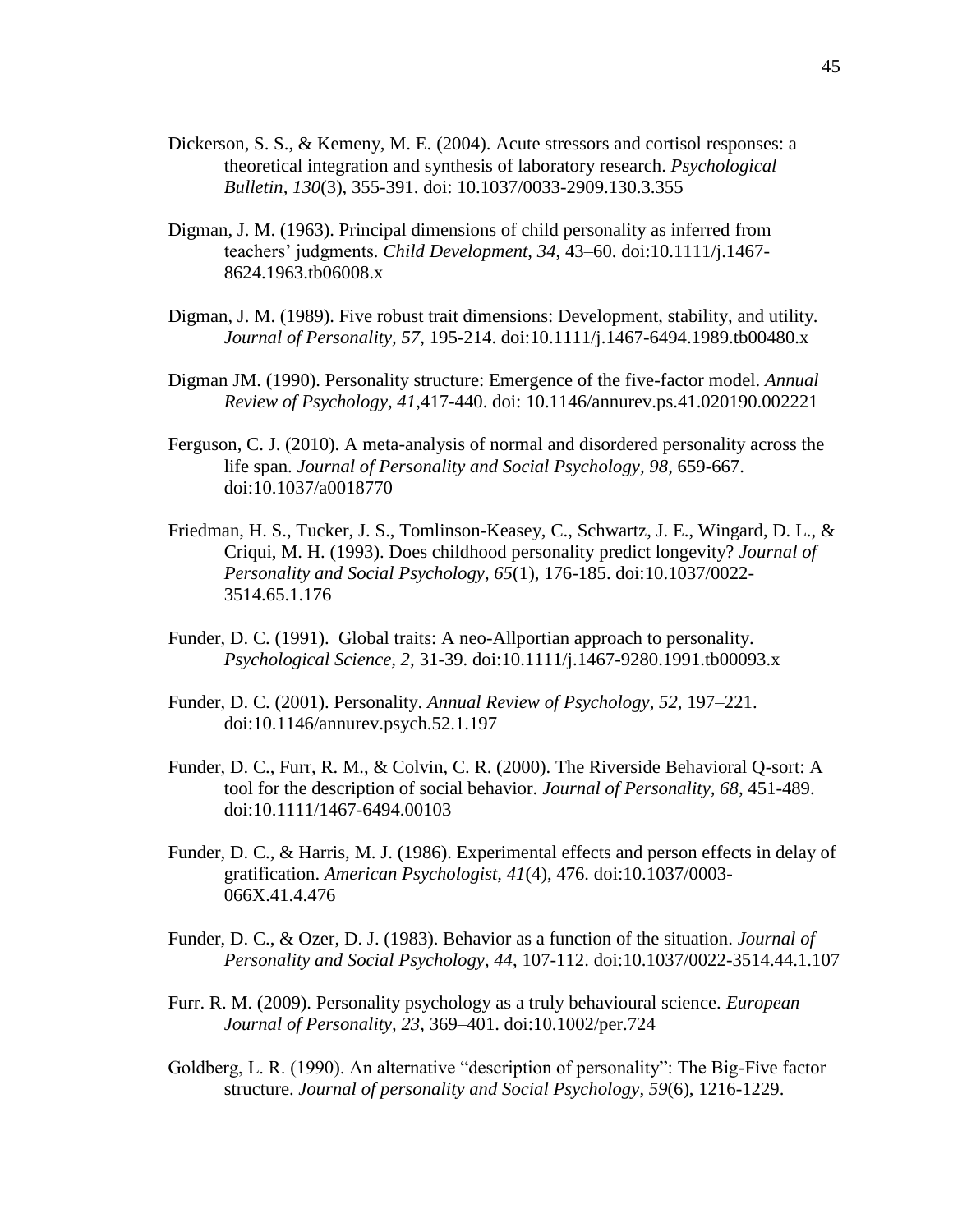- Goldberg, L. R. (1993). The structure of phenotypic personality traits. *American Psychologist, 48*, 26–34. doi:10.1037/0003-066X.48.1.26
- Goldberg, L. R. (2001). Analyses of Digman's child-personality traits: Derivation of Big Five factor scores from each of six samples. *Journal of Research in Personality, 69*, 709-743. doi:10.1111/1467-6494.695161
- Gosling, S., John, O. P., Craik, K. H., & Robins, R. W. (1998). Do people know how they behave? Self-reported act frequencies compared with on-line codings by observers. *Journal of Personality and Social Psychology, 74*(5), 1337-1349. doi:10.1037/0022-3514.74.5.1337
- Graziano, W. G. (2003). Personality Development: An Introduction Toward Process Approaches to Long-Term Stability and Change in Persons. *Journal of Personality, 71*(6), 893-904. doi:10.1111/1467-6494.7106001
- Hampson, S. E. (2012). Personality processes: Mechanisms by which personality traits "get outside the skin". *Annual review of psychology, 63*, 315. doi: 10.1146/annurev-psych-120710-100419
- Hampson, S. E., Dubanoski, J. P., Hamada, W., Marsella, A. J., Matsukawa, J., Suarez, E., & Goldberg, L. R. (2001). Where are they now? Locating former elementary school students after nearly 40 years for a longitudinal study of personality and health. *Journal of Research in Personality, 35*, 375-387. doi:10.1006/jrpe.2001.2317
- Hampson, S. E., & Goldberg, L. R. (2006). A first large cohort study of personality trait stability over the 40 years between elementary school and midlife. *Journal of Personality and Social Psychology, 91*, 763-779. doi:10.1037/0022-3514.91.4.763
- Hampson, S. E., Goldberg, L. R., Vogt, T. M., & Dubanoski, J. P. (2006). Forty years on: Teachers' assessments of children's personality traits predict self-reported health behaviors and outcomes at midlife. *Health Psychology, 25*(1), 57-64. doi:10.1037/0278-6133.25.1.57
- Hartshorne, H., & May, M. A. (1928). *Studies in the Nature of Character: Studies in Deceit*. Macmillan.
- Hill, P. L., Turiano, N. A., Hurd, M. D., Mroczek, D. K., & Roberts, B. W. (2011). Conscientiousness and longevity: An examination of possible mediators. *Health Psychology, 30*(5), 536-541. doi:10.1037/a0023859
- Holland, D. C., Dollinger, S. J., Holland, C. J., & MacDonald, D. A. (1995). The relationship between psychometric intelligence and the five‐factor model of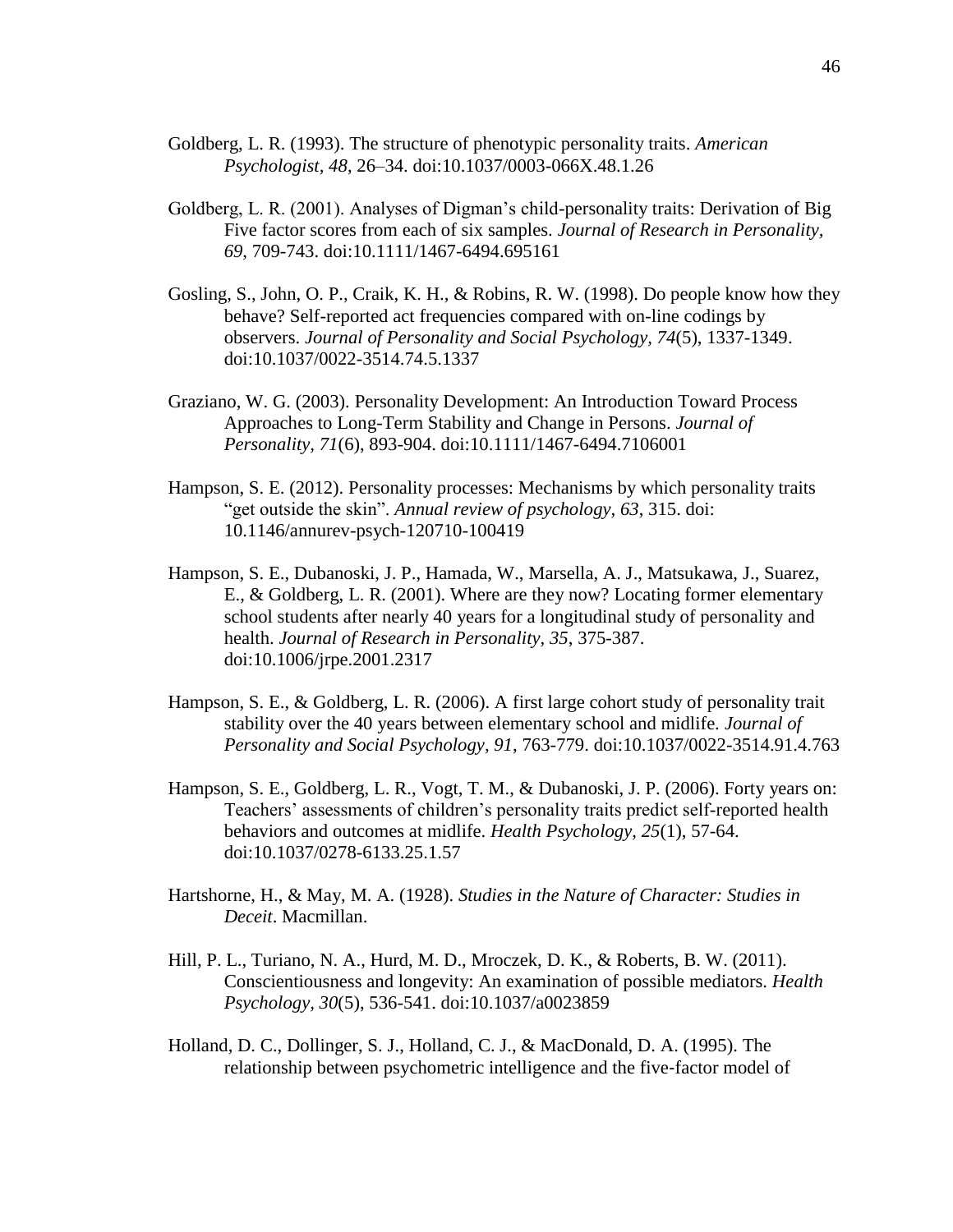personality in a rehabilitation sample. *Journal of clinical psychology*, *51*(1), 79- 88. doi: 10.1002/1097-4679(199501)51:1

- John, O. P., Donahue, E. M., & Kentle, R. L. (1991). The Big Five Inventory--Versions 4a and 54. *Berkeley, CA: University of California, Berkeley, Institute of Personality and Social Research*.
- John, O. P., Naumann, L. P., & Soto, C. J. (2008). Paradigm shift to the integrative Big Five trait taxonomy: History, measurement, and conceptual issues. In O. P. John, R. W. Robins, & L. A. Pervin (Eds.), *Handbook of personality: Theory and research* (pp. 114-158). New York, NY: Guilford Press.
- Judge, T. A., Erez, A., Bono, J. E.,  $\&$  Thoresen, C. J. (2003). The core self-evaluations scale: Development of a measure. *Personnel Psychology, 56*(2), 303-331. doi: 10.1111/j.1744-6570.2003.tb00152.x
- Judge, T. A., Higgins, C. A., Thoresen, C. J., & Barrick, M. R. (1999). The big five personality traits, general mental ability, and career success across the life span. *Personnel psychology, 52*(3), 621-652. doi:10.1111/j.1744-6570.1999.tb00174.x
- Kenrick, D. T. & Funder, D. C. (1988). Profiting from controversy: Lessons from the person-situation debate. *American Psychologist, 43*, 23-34. doi:10.1037/0003- 066X.43.1.23
- McCrae, R. R., & Allik, J. (2002). The five-factor model of personality across cultures. New York: Kluwer Academic/Plenum.
- McCrae, R. R., & Costa, P. T., Jr. (1996). Toward a new generation of personality theories: Theoretical contexts for the five-factor model. In J.S. Wiggins (Ed.), *The five factor model of personality: Theoretical perspectives* (pp. 51-87). New York: Guilford Press.
- McCrae, R. R., & Costa, P. T., Jr. (2008). The five-factor theory of personality. In O.P. John, R.W. Robins, & L.A. Pervin (Eds.), *Handbook of personality: Theory and research* (pp. 159-181). New York: Guilford Press.
- Milgram, S. (1975). *Obedience to authority*. New York: Harper/Colophon.
- Mischel, W. (1968). Consistency and specificity in behavior. In W. Mischel (author) *Personality and Assessment* (pp. 13-39). New York: Wiley.
- Mischel, W. (1973). Toward a cognitive social learning reconceptualization of personality. *Psychological Review, 80*(4), 252-283. doi:10.1037/h0035002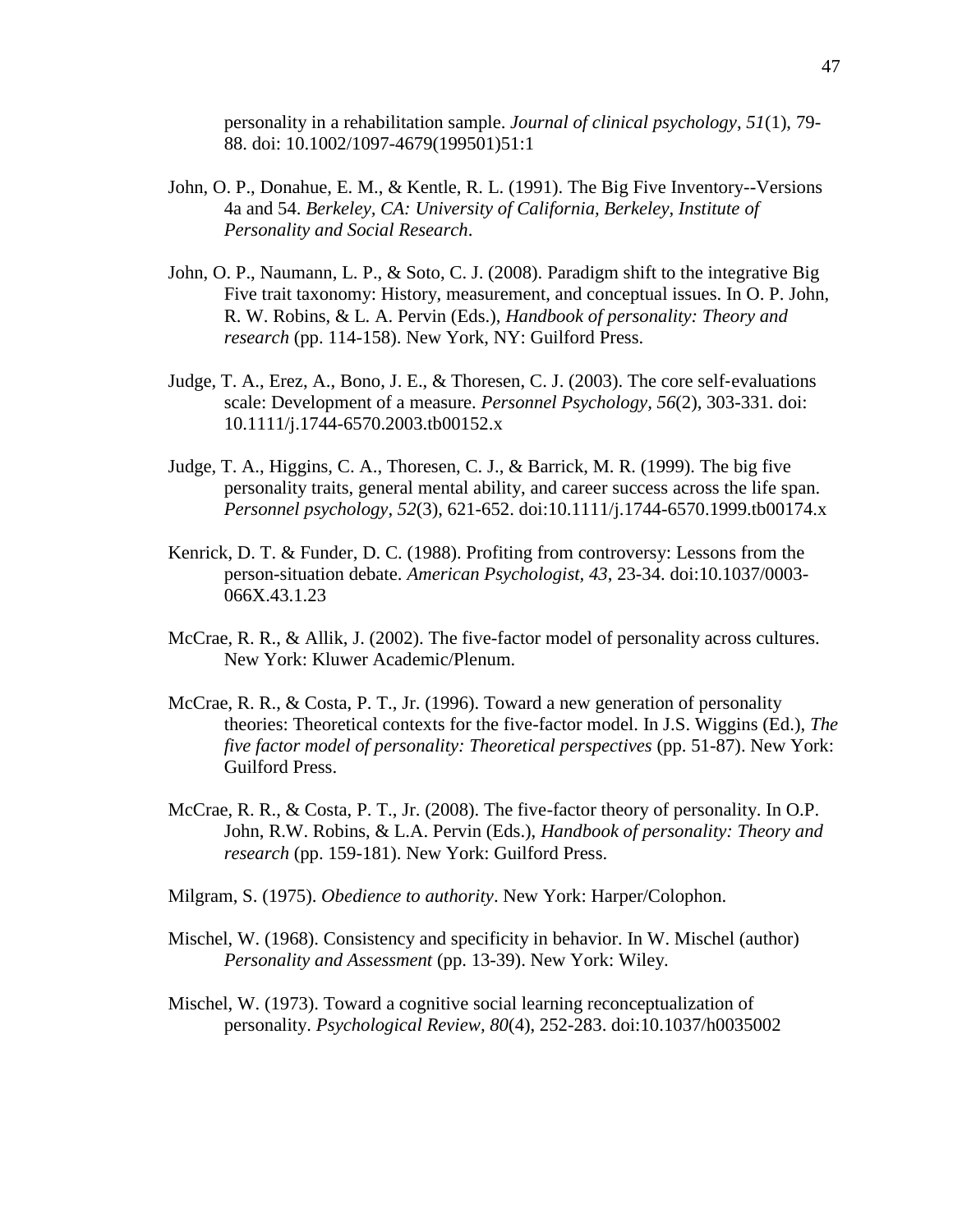- Mischel, W. (1977). The interaction of person and situation. In D. Magnusson & N. S. Endler (Eds.), *Personality at the cross-rods: Current issues in interactional psychology* (pp. 333–352). Hillsdale, NJ: Lawrence Erlbaum.
- Mischel, W. (2009). From personality and assessment (1968) to personality science, 2009. *Journal of Research in Personality, 43,* 282-290. doi:10.1016/j.jrp.2008.12.037
- Mischel, W.,  $\&$  Shoda, Y. (1995). A cognitive-affective system theory of personality: Reconceptualizing situations, dispositions, dynamics, and invariance in personality structure. *Psychological Review, 102*, 246–268.
- Myaskovsky, L., Unikel, E., & Dew, M. A. (2005). Effects of gender diversity on performance and interpersonal behavior in small work groups. *Sex Roles*, *52*(9- 10), 645-657. doi: 10.1007/s11199-005-3732-8
- Nave C. S., Sherman R. A., & Funder D. C. (2008). Beyond self-report in the study of hedonic and eudaimonic well-being: Correlations with acquaintance reports, clinician judgments and directly observed social behavior. *Journal of Research in Personality, 42*, 643–659. doi:10.1016/j.jrp.2007.09.001
- Nave, C. S., Sherman, R. A., Funder, D. C., Hampson, S. E., & Goldberg, L. R. (2010). On the contextual independence of personality: Teacher's assessments predict directly observed behavior after four decades. *Social Psychological and Personality Science*, 1, 327-334. doi:10.1177/1948550610370717
- Ozer, D. J., & Benet-Martinez, V. (2006). Personality and the prediction of consequential outcomes. *Annu. Rev. Psychol., 57*, 401-421. doi: 10.1146/annurev.psych.57.102904.190127
- Preacher, K. J., & Hayes, A. F. (2004). SPSS and SAS procedures for estimating indirect effects in simple mediation models. *Behavior Research Methods, Instruments, & Computers, 36*(4), 717-731. doi: 10.3758/BF03206553
- Price, R. H., & Bouffard, B. L. (1974). Behavioral appropriateness and situational constraint. *Journal of Personality and Social Psychology, 30, 579–586. doi:* 10.1037/h0037037
- Roberts, B. W., Kuncel, N. R., Shiner, R., Caspi, A., & Goldberg, L. R. (2007). The power of personality: The comparative validity of personality traits, socioeconomic status, and cognitive ability for predicting important life outcomes. *Perspectives on Psychological Science, 2*(4), 313-345. doi: 10.1111/j.1745-6916.2007.00047.x
- Robins, R. W., Fraley, R. C., Roberts, B. W., & Trzesniewski, K. H. (2001). A Longitudinal Study of Personality Change in Young Adulthood. *Journal of Personality, 69*(4), 617-640. doi: 10.1111/1467-6494.694157